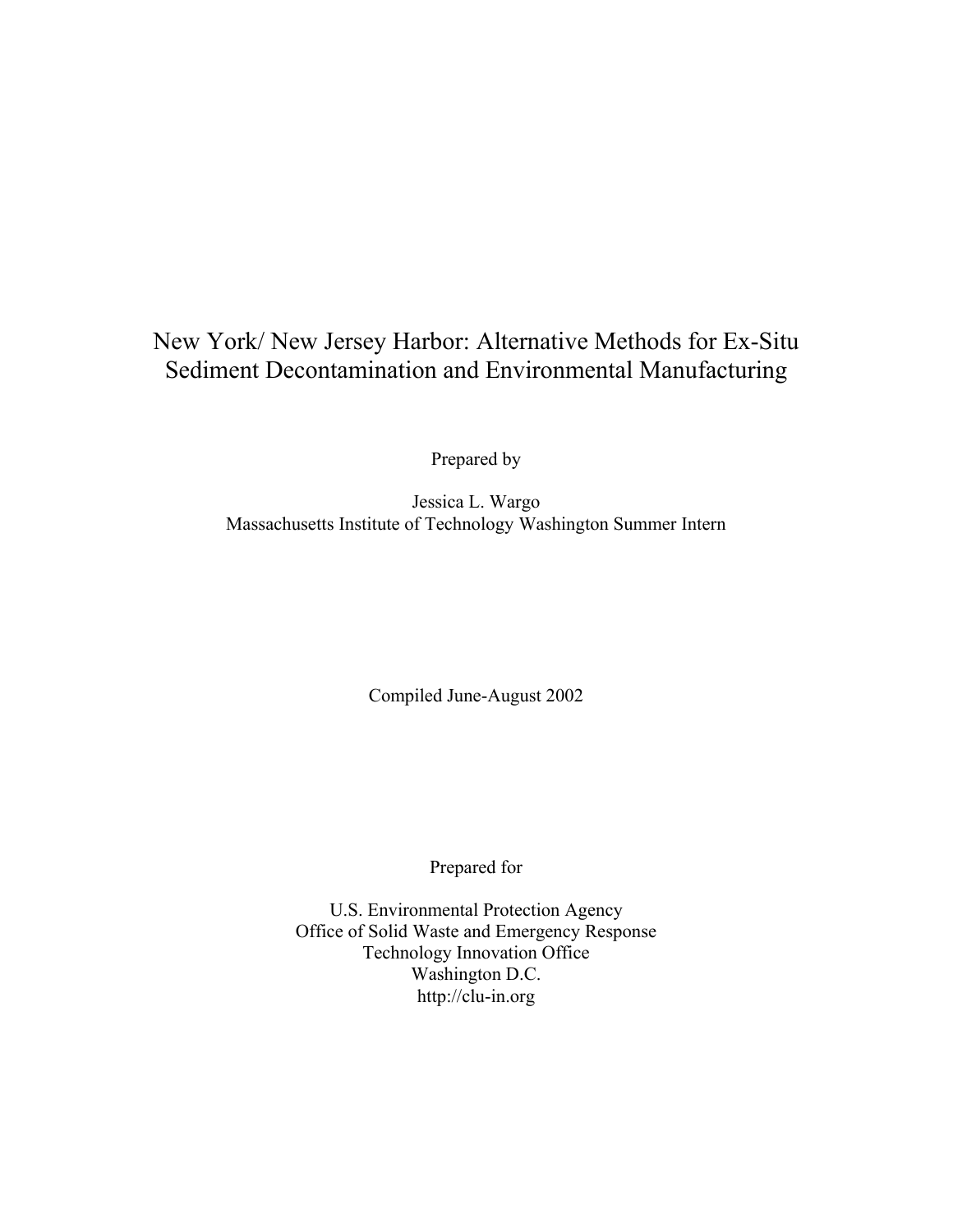### **NOTICE**

This document was prepared by a student intern under the Massachusetts Institute of Technology Washington Summer Internship Program for the U.S. Environmental Protection Agency (EPA). This report was not subject to EPA peer review or technical review. The EPA makes no warranties, expressed or implied, including without limitation, warranty for completeness, accuracy, or usefulness of the information, warranties as to the merchantability, or fitness for a particular purpose. Moreover, the listing of any technology, corporation, company, person, or facility in this report does not constitute endorsement, approval, or recommendation by the EPA.

### **About the MIT Washington Summer Internship Program**

The Washington Summer Internship Program, sponsored by the Massachusetts Institute of Technology (MIT) Department of Political Science, provides technically oriented undergraduates the opportunity to apply their scientific and technical training to public policy issues.

MIT students work at a minimum of two months in policy-related internships at various organizations in the Washington, DC area. Participating organizations include federal government agencies, congressional offices, think tanks, and advocacy groups. Program staff and participating organizations assist students in identifying internship possibilities.

Participating students receive stipends by the program. In some cases, students receive salaries by their internship host. The program also requires students to attend a seminar on the policy-making process. Students must be enrolled as an undergraduate at MIT and meet other eligibility criteria to participate.

### **About this Report**

Prepared by a MIT undergraduate student, this report is intended to provide a basic summary and current status on the New York/New Jersey Harbor Sediment Decontamination Project. The scope of the report was developed by EPA's Technology Innovation Office.

The report contains information gathered from a range of currently available sources, including project documents, reports, periodicals, Internet searches, and personal communication with involved parties. No attempts were made to independently confirm the resources used. It has been reproduced to help provide federal agencies, states, consulting engineering firms, private industries, and technology developers with information on the current status of this project.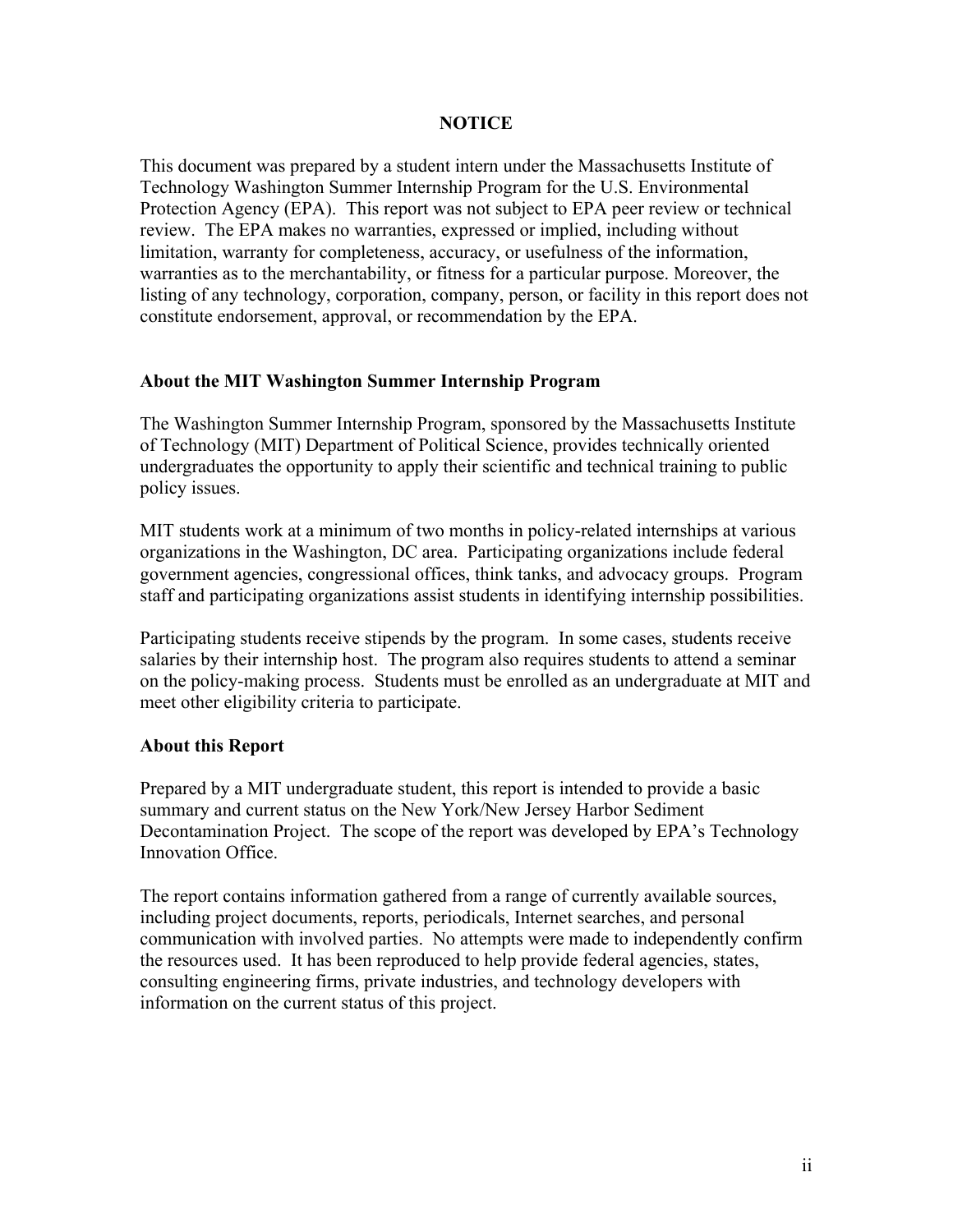# TABLE OF CONTENTS

|                              | $\overline{2}$ |
|------------------------------|----------------|
|                              | 7              |
| <b>Pilot Study Overviews</b> |                |
|                              | 13             |
|                              | 18             |
|                              | 25             |
|                              | 30             |
|                              | 34             |
|                              | 42             |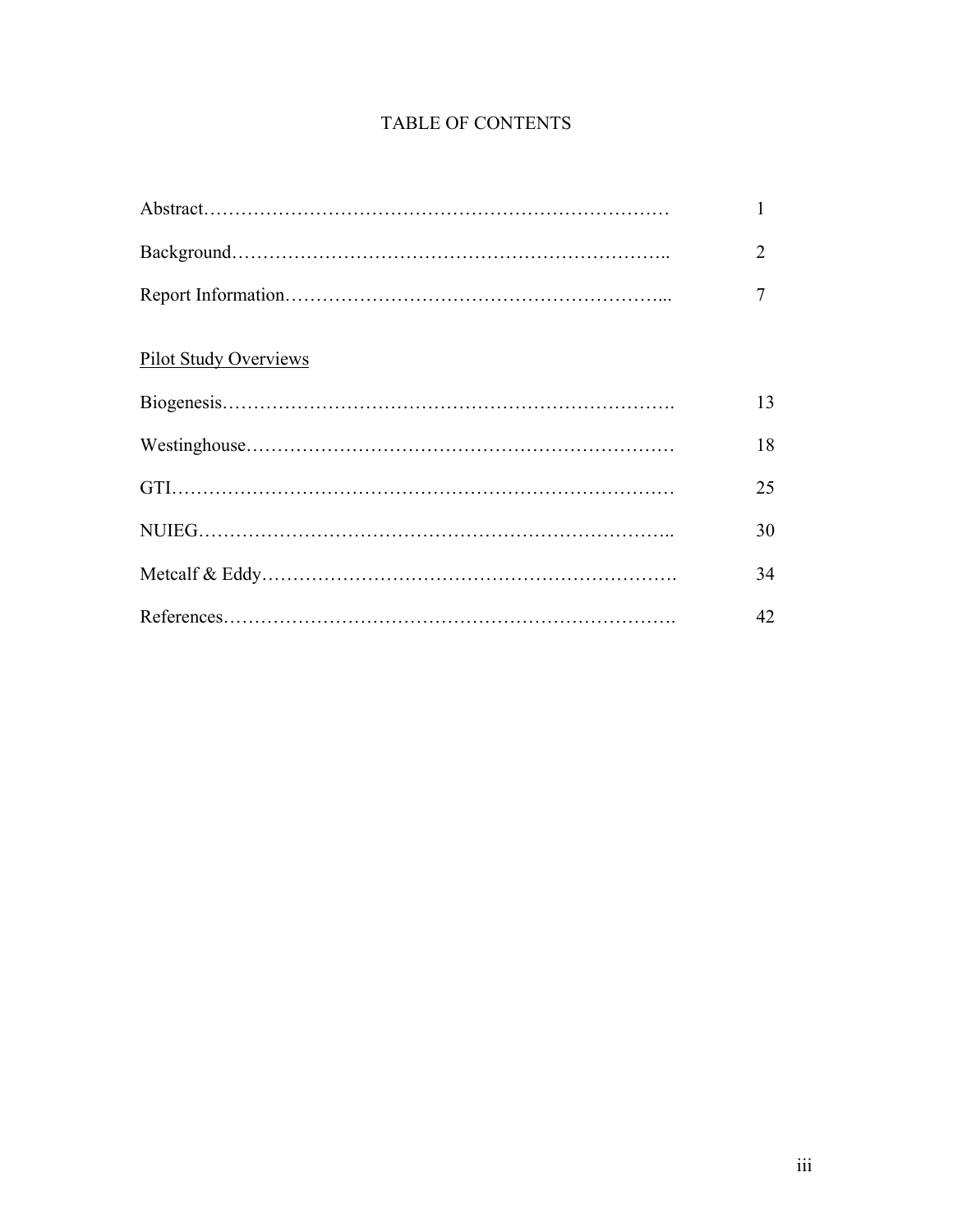### **APPENDICES**

- Appendix A: Biogenesis Sediment Washing Process
- Appendix B: Westinghouse Plasma Vitrification Process
- Appendix C: GTI Cement-Lock<sup>™</sup> Technology Process
- Appendix D: NUIEG Sediment Decontamination and Processing Procedure
- Appendix E: Metcalf & Eddy Integrated Sediment Decontamination System
- Appendix F: 2,3,7,8 TCDD and Dioxin Decontamination Analysis
- Appendix G: Metal Decontamination Analysis
- Appendix H: PCB Decontamination Analysis
- Appendix I: Semi-Volatile Organic Compound (SVOC) Decontamination Analysis
- Appendix J: Comprehensive Cost Analysis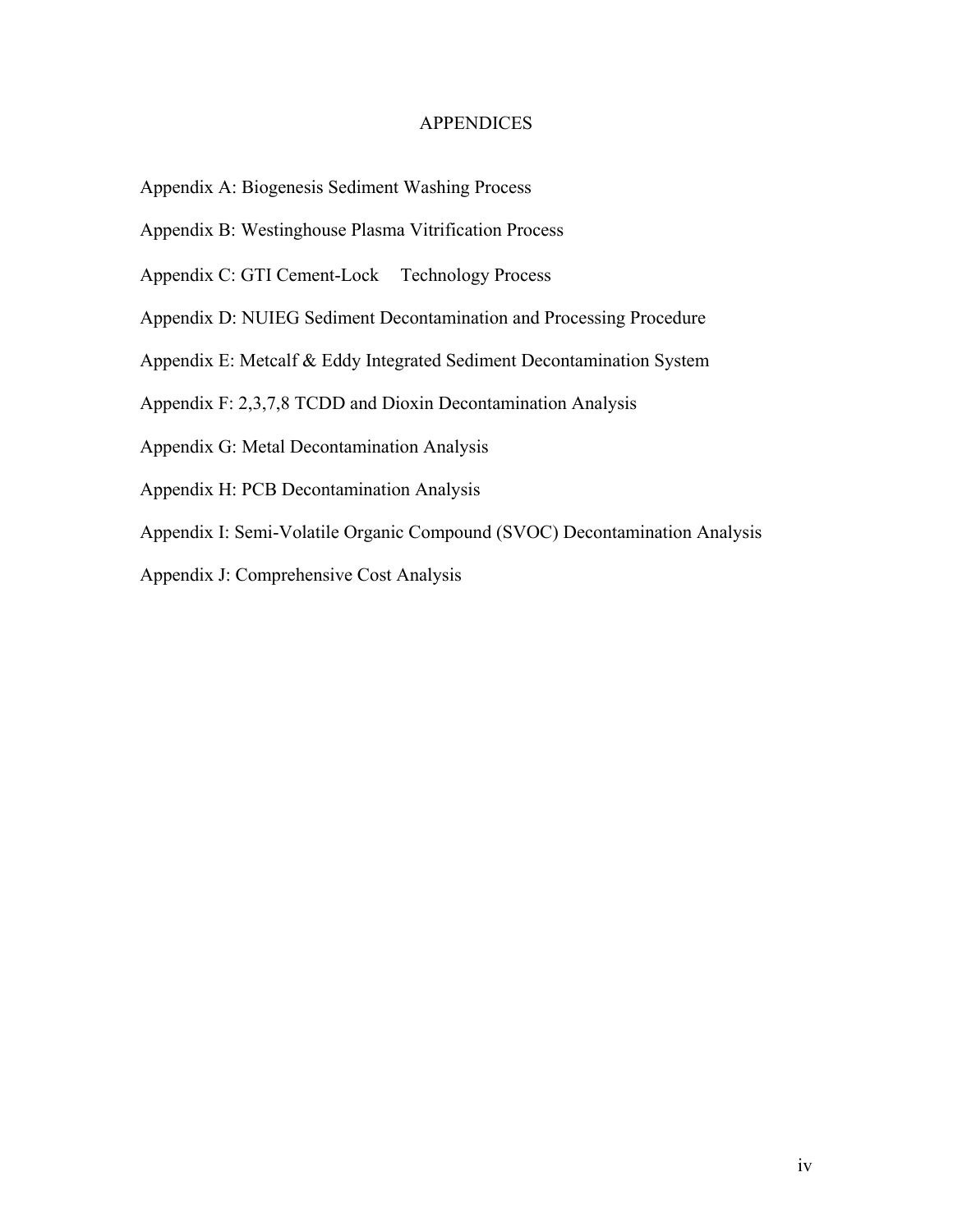## FIGURES

| Figure 1: Map of the New York and New Jersey Harbor                                                       | $\overline{2}$ |
|-----------------------------------------------------------------------------------------------------------|----------------|
| Figure 2: Contaminant Concentrations for Select Locations in the<br>NY/NJ Harbor and Applicable Standards | $\overline{4}$ |
| Figure 3: Contaminants and Corresponding Standards and General                                            | 9              |
| Figure 4: Economic Analysis of the Biogenesis Process                                                     | 18             |
| Figure 5: Economic Analysis of the Westinghouse Process                                                   | 24             |
| Figure 6: GTI Waste Components and Their Modified Forms                                                   | 27             |
| Figure 7: Comparison of Cement-Lock Cement Strength v. ASTM                                               | 28             |
|                                                                                                           | 29             |
| Figure 9: Economic Analysis of the NUIEG Process                                                          | 33             |
| Figure 10: Metcalf & Eddy Process Combinations and Specific<br>Required Materials and End-Use Materials   | 34             |
| Figure 11: Unconfined Compressive Strength (UCS) Test on<br><b>SOLFIX Final Products</b>                  | 40             |
| Figure 12: Economic Analysis of Three Production Option for<br>Metcalf & Eddy                             | 41             |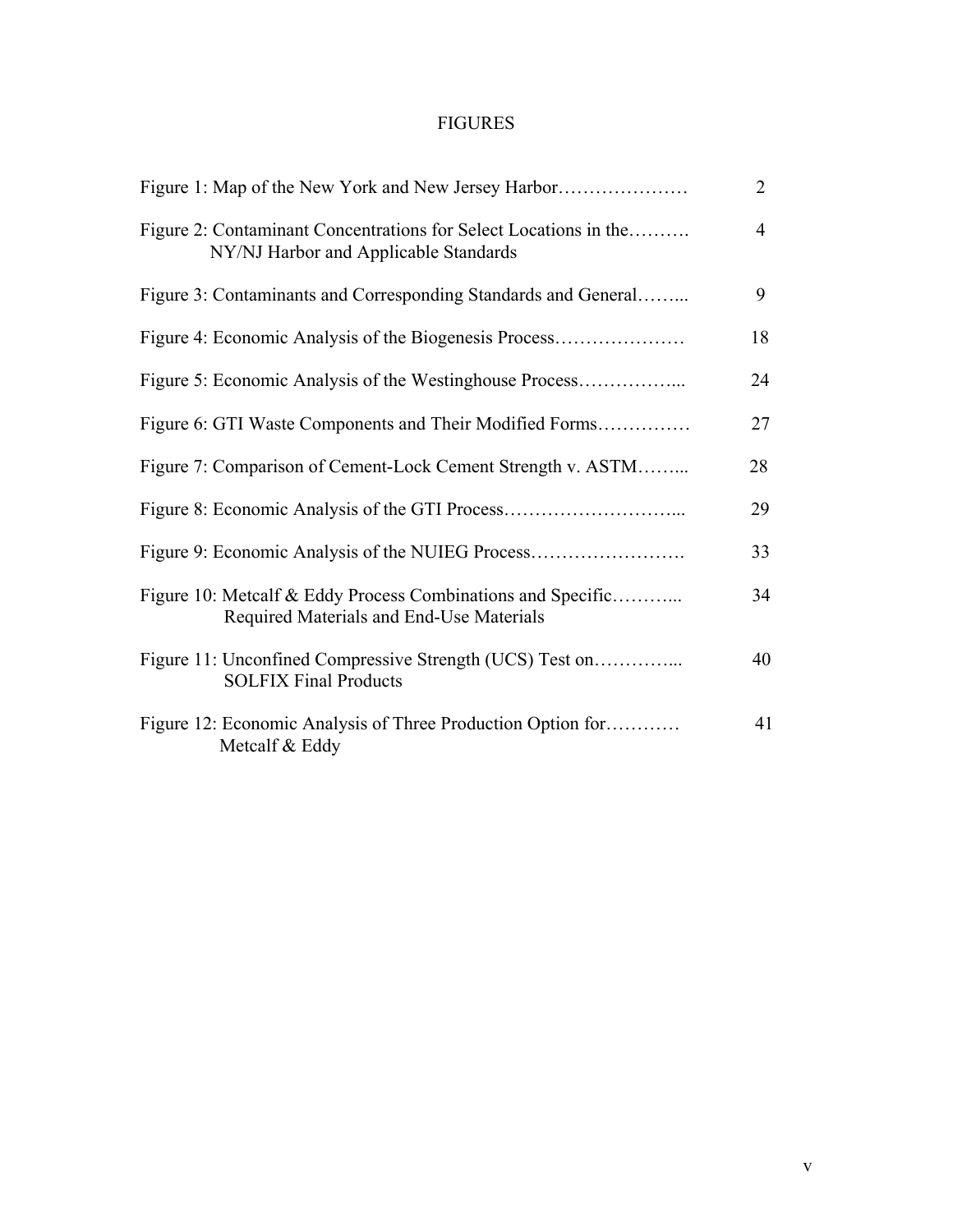### ACKNOWLEDGEMENTS

I would like to thank the Technology Innovation Office (TIO) of the EPA for giving me the opportunity to write this paper. I wish to extend a special thank-you to Kelly Madalinski (TIO), Mary McDonald from Triangle Labs, and Eric Stern from the Region 2 Office of the EPA.

## AUTHOR INFORMATION

I am currently a junior planning to major in Environmental Engineering and Political Science and minor in Toxicology and Environmental Health at the Massachusetts Institute of Technology. I can be contacted via email at  $\frac{j \cdot \text{warg}(a)}{m}$ .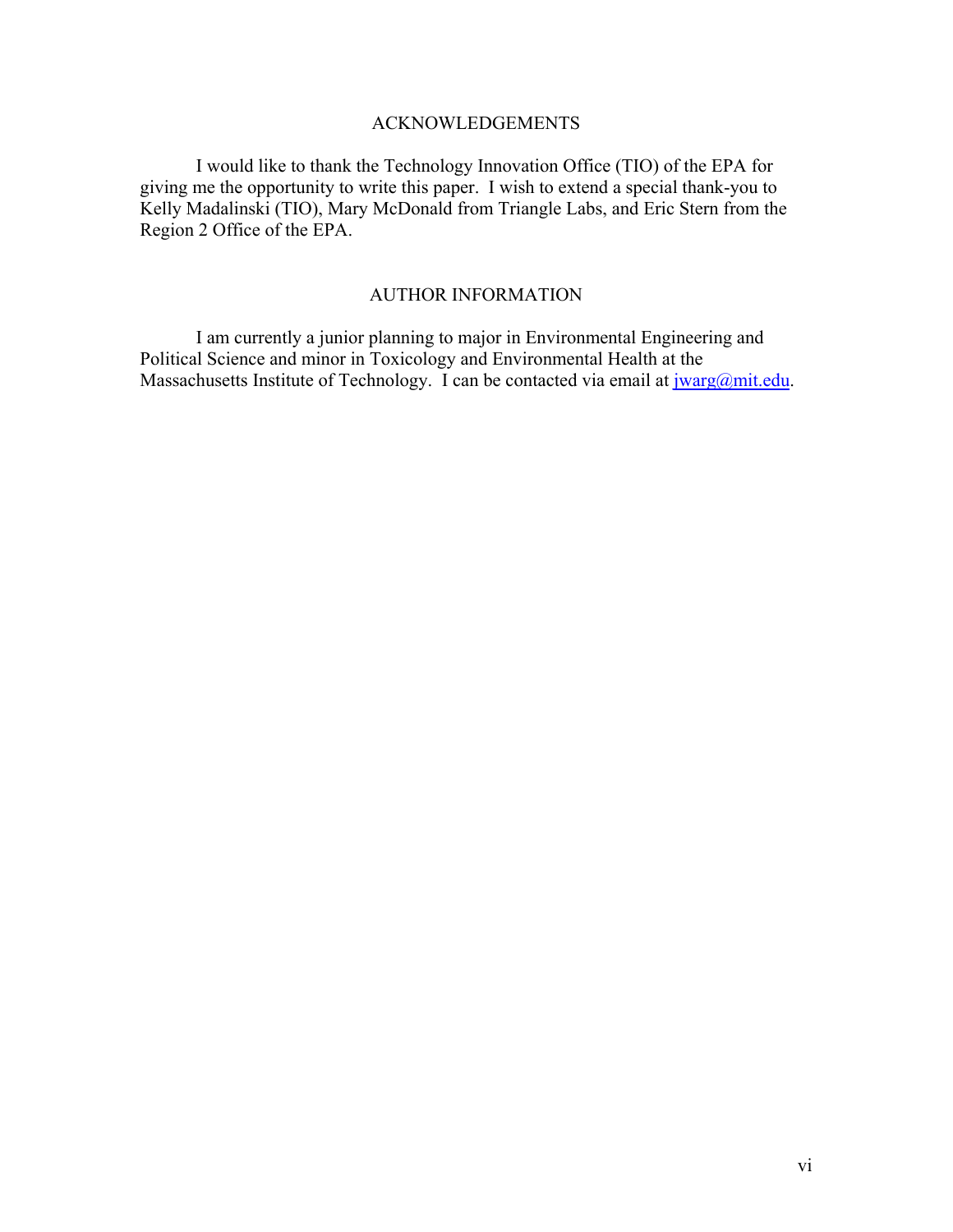## Abstract

The natural accumulation of sediment in the NY/NJ harbor reduces its depth and prevents ships from navigating through it. In order to allow the ships to travel in the harbor and facilitate commerce, approximately 3 to 5 million cubic yards of sediment must be dredged from the harbor annually. Until the early 1990s, this sediment was disposed of in the ocean or other areas surrounding the harbor. Throughout the 1990s, growing concern over high levels of contamination in the harbor resulted in the implication of higher costs and more stringent regulations on ocean disposal. As a result of the new standards, 70-80% of the dredged sediment was unacceptable for ocean disposal. Increased costs also partially eliminated ocean disposal as an option for the storage of the contaminated sediment. Congress addressed the situation by creating the Water Resources Development Acts (WRDA), which created steps to establish a plan to manufacture a beneficial use product from the dredged sediment. WRDA invoked the help of the Region 2 Office of the EPA and the U.S. Army Corps of Engineers. The EPA and the USACE selected the Brookhaven National Laboratory (BNL) as the managing project lead for the NY/NJ Harbor endeavor. A similar project, headed by the New Jersey Maritime Resources, took place on the state level. Both the state and federal programs conducted small-scale studies of a variety of decontamination and environmental manufacturing methods developed by several companies.

This report provides an overview of the pilot studies of five different firms considered by the state and/or federal program(s). Between the two programs, twelve firms completed pilot studies. However, due to time constraints and the availability of these reports, only five firms are discussed in this report. These five firms include Biogenesis, the Westinghouse Science and Technology Center, the Institute of Gas Technology (GTI), NUI Environmental Group (NUIEG), and Metcalf & Eddy. Descriptions of each firm's decontamination and product conditioning process, along with the process' decontamination efficiency and by-products are included in this paper. The nature of the beneficial use product and a simple economic analysis comparing the costs and credits associated with each firm are also discussed.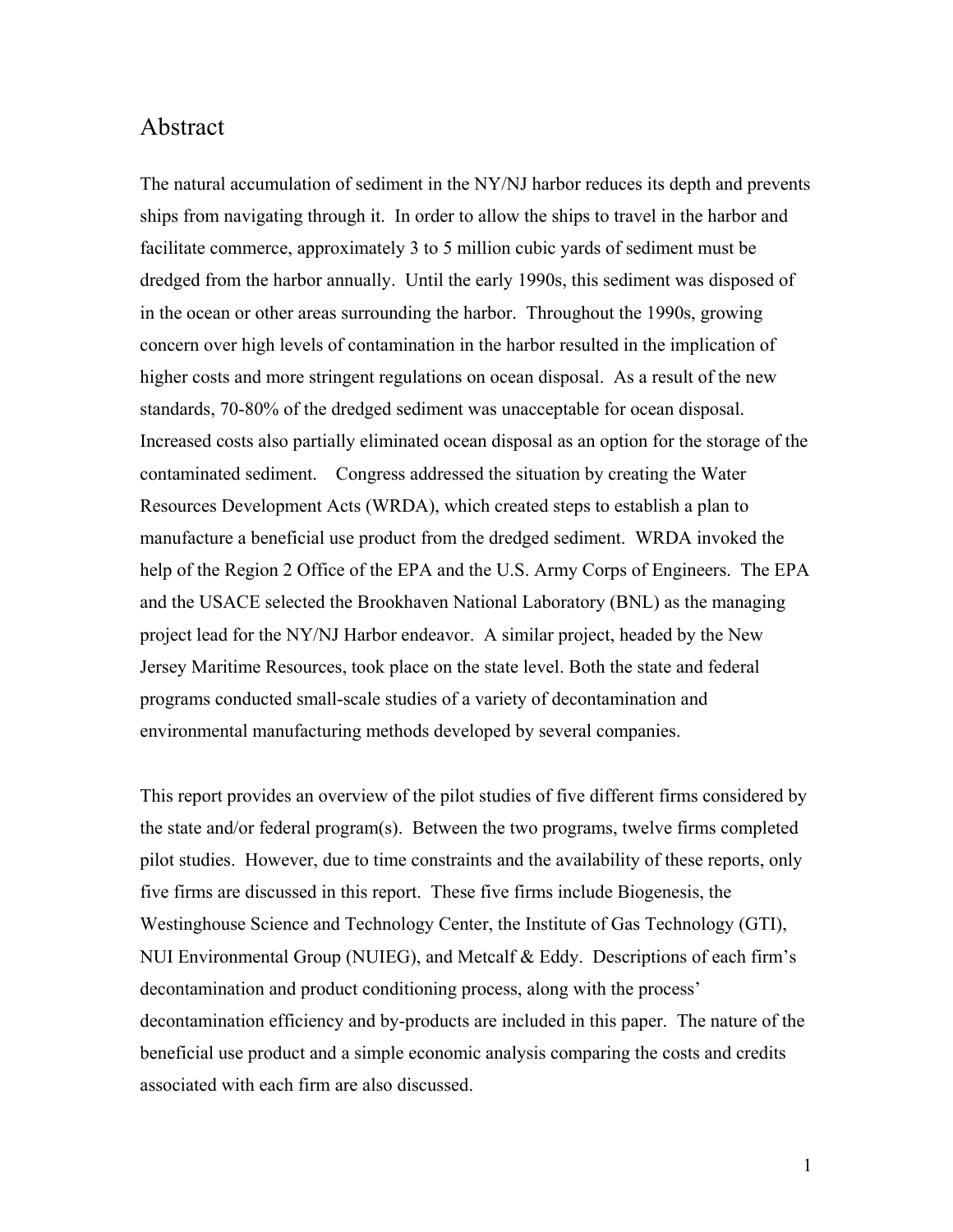# Background

### *Harbor Background*

The New York/New Jersey Harbor is located between the states of New Jersey and New York and opens up into the Atlantic Ocean. The harbor consists of the Hudson River, East River, Hackensack River, Passaic River, Newark Bay, Jamaica Bay, Arthur Kill, the





Kill van Kull, and the Long Island Sound. The Hudson River flows between Brooklyn and Staten Island into a larger bay area, which opens up into the New York Bight and Atlantic Ocean as shown in Figure 1.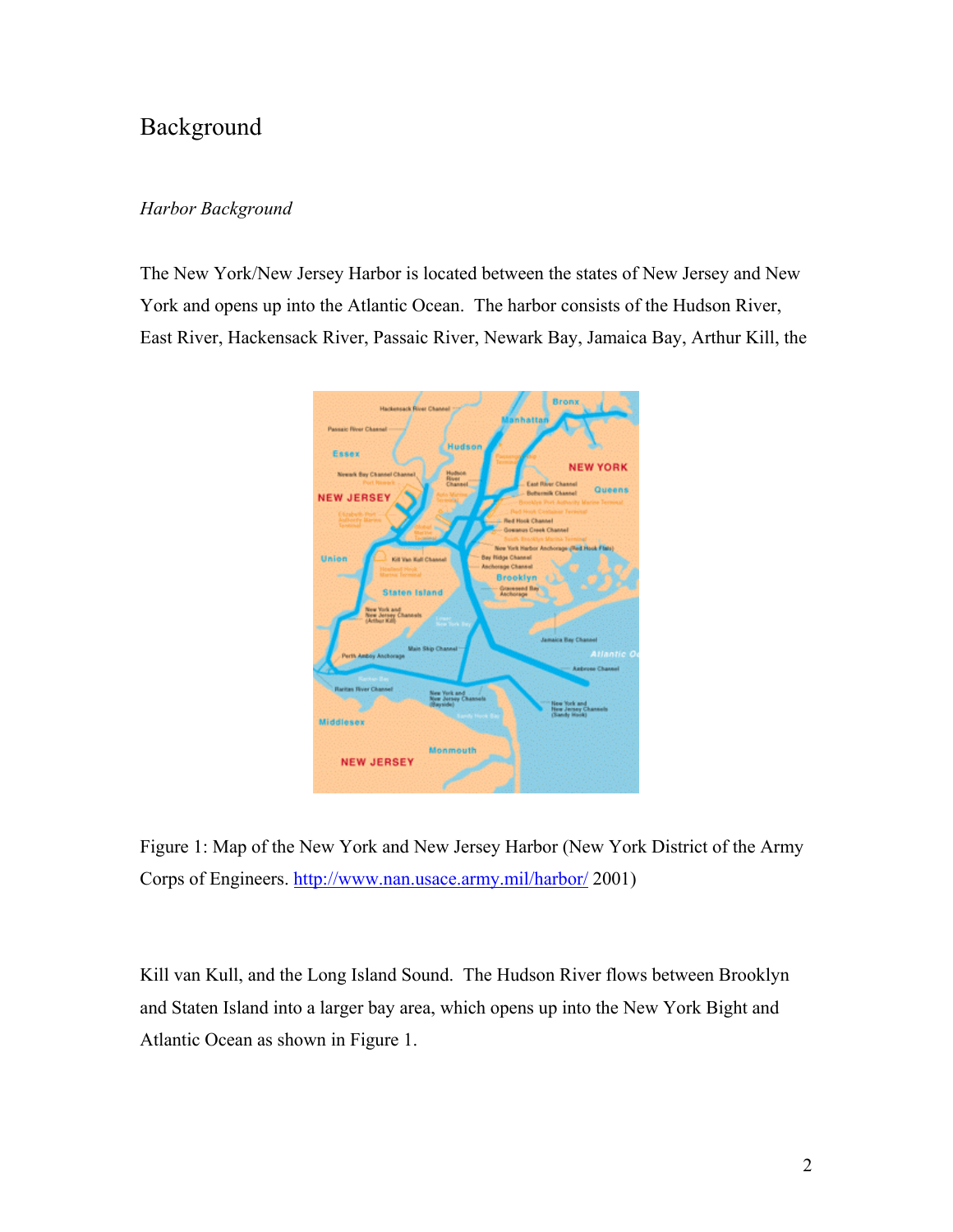The NY/NJ Harbor is a valuable resource for business as well as a habitat for flora and fauna and a place for recreation. The harbor is the largest port on the eastern seaboard, and the third largest in the United States (EPA, 8). Over 180,000 jobs are a result of the port's activities and over 29 billion dollars are generated by the harbor every year (Douglas, interview). The New York/ New Jersey Harbor holds a high recreational value, providing the public an opportunity to fish, sail, or take a cruise (EPA). The harbor is also home to many species of plants and animals including those that are federally endangered or threatened such as the humpback whale, the leatherback sea turtle, the piping plover, and swamp pink (www.harborestuar.org).

#### *The Problem*

Natural forces, such as fluid dynamics and transport systems, cause sedimentation to occur along the bottom of the NY/NJ Harbor. Consequently, the harbor becomes shallower each year. The decreasing depth of the port becomes a problem when ships need to travel into and out of the bay. The harbor's current average depth is approximately 19 feet (EPA, 7). In order to facilitate the unobstructed navigation of ships through the harbor, it should have a depth of about 40 feet (Clesceri, 1). To maintain this depth, 3-5 million cubic yards of sediment must be dredged from the harbor. In years prior to 1990, the sediment removed from the harbor was transported regularly to a point 6 miles out into the Atlantic Ocean where it was dumped (Mensinger). This began to change in the early 1990s when the Environmental Protection Agency conducted several studies on bioaccumulation and toxicity risks on a variety of animals and came to the conclusion that current standards were too high to sufficiently protect wildlife. Consequently, the EPA tightened regulations for ocean disposal in the *Greenbook*, a collection of ocean standards. Contaminants of concern included polychlorinated biphenyls (PCBs), metals, polyaromatic hydrocarbons (PAHs), and others (Stern, interview). As a result of the more restrictive standards, 70-80% of the sediment dredged from the New York/ New Jersey harbor is not acceptable for ocean disposal. Typical concentrations for contaminants for select locations in the NY/NJ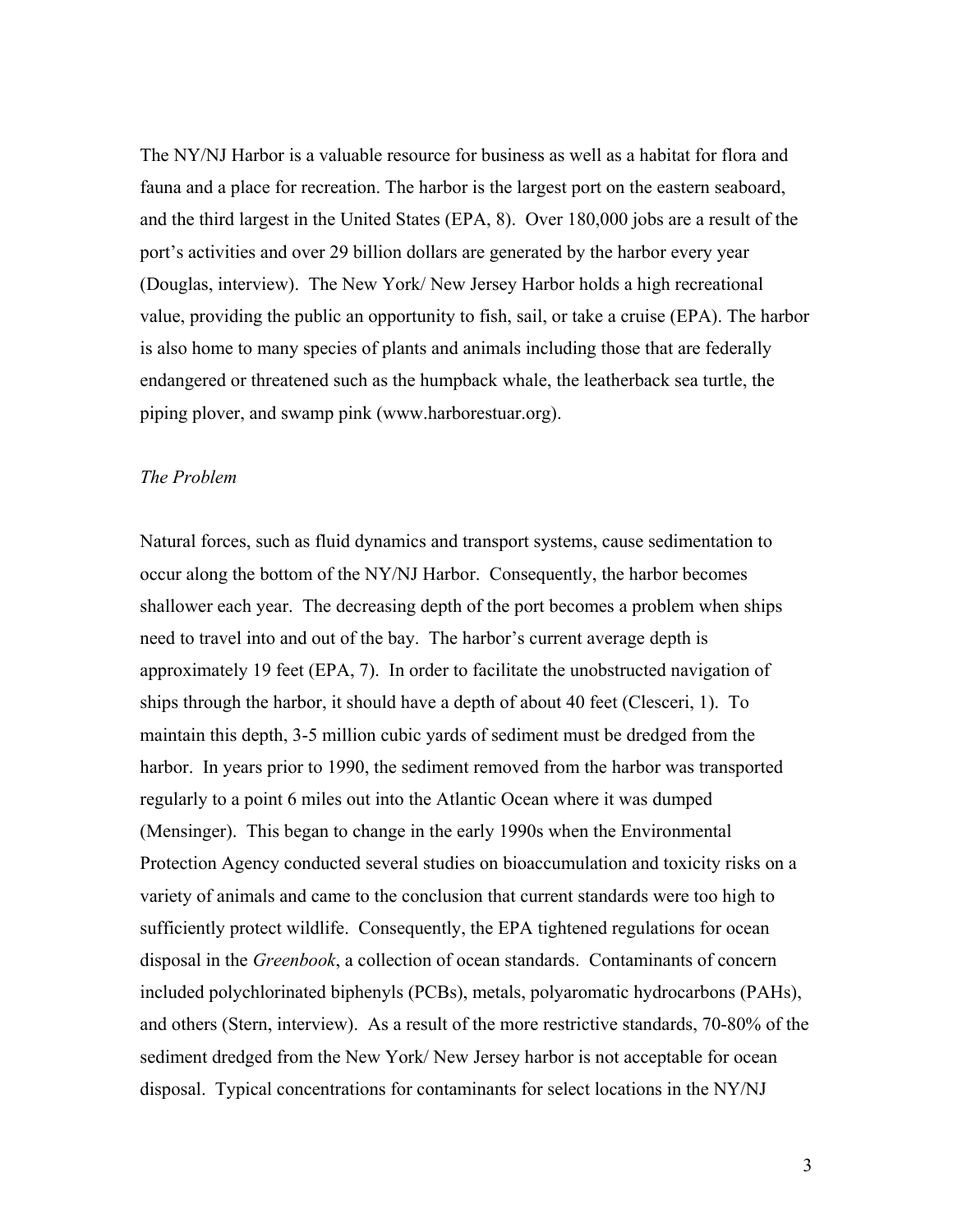Harbor along with New Jersey and New York contaminant standards are shown in Figure 2.

Figure 2: Contaminant Concentrations for Select Locations in the NY/NJ Harbor and Applicable Standards (Modified from *Fast Track Dredged Material Decontamination Demonstration for the Port of New York and New Jersey* 1999.)

| Contaminant                    | <b>Newark</b> | Arthur    | <b>Newtown</b> | NJ Non-          | N <sub>J</sub>   | <b>NY</b>    |
|--------------------------------|---------------|-----------|----------------|------------------|------------------|--------------|
|                                | Bay           | Kill      | Creek          | Residential      | Residential      | Residential  |
| 2,3,7,8 TCDD (ppt)             | 130           | 39        | 9.9            |                  | ---              |              |
| OCDD (ppt)                     | 5494          | 3016      | 15369          |                  | ---              |              |
| TCDD/TCDF TEQ (ppt)            | 197           | 61        | 224            |                  | ---              |              |
| Total PCBs (ppm)               | .92           | 1.16      | 2.86           | 2000             | 480              | 1000         |
| Anthracene (ppb)               | 1400          | 880       | 5820           | $10,000,000^a$   | $10,000,000^a$   | $50,000^a$   |
| Benzo(a)anthracene (ppb)       | 3070          | 1460      | 6190           | $4,000^a$        | $900^a$          | 224,000      |
| Chrysene (ppb)                 | 3100          | 1630      | 6050           | $40000^a$        | $9000^a$         | 50,000       |
| Total PAHs (ppb)               | 32550         | 19120     | 59380          | 4000             | 900              | 224          |
| Total Herbicides and DDT (ppb) | 145           | 1219      | 420            | 40,000           | 9000             | 400          |
| Arsenic (ppm)                  | $9 - 17$      | $17 - 25$ | 5-33           | 20 <sup>a</sup>  | 20 <sup>a</sup>  | 396,500      |
| Cadmium (ppm)                  | $1-2$         | $1.5 - 3$ | $1-20$         | $100^a$          | 39 <sup>a</sup>  | N/A          |
| Chromium (ppm)                 | 175           | 161       | 305            | N/A              | N/A              | 7.5          |
| Copper (ppm)                   | 105-131       | 178-304   | 61-770         | 600 <sup>a</sup> | 600 <sup>a</sup> | $\mathbf{1}$ |
| Lead (ppm)                     | 109-136       | 111-261   | 68-554         | 600 <sup>a</sup> | 400 <sup>a</sup> | 10           |
| Mercury (ppm) total            | $2 - 3$       | $2 - 5$   | $2 - 3$        | $270^a$          | 14 <sup>a</sup>  | 25           |
| Nickel (ppm)                   | 33-40         | 20-60     | $12 - 140$     | $2400^a$         | $250^{\circ}$    | SB           |
| Silver (ppm)                   | $2 - 4$       | $2 - 5$   | $2 - 3$        | $4100^a$         | $110^a$          | 0.1          |
| $\text{Zinc (ppm)}$            | 188-244       | 230-403   | 104-1260       | $1500^a$         | $1500^a$         | 20           |

<sup>a</sup> NJDEP 1996 standards from Biogenesis report

N/A not available

SB Site Background

Increasing costs have also caused ocean dumping to be almost completely eliminated as a possibility for sediment disposal. A 2.2 square mile area off of the coast of Sandy Hook, New Jersey, commonly known as the "Mud Dump" was a site that was conventionally used for sediment disposal. In the early 1990s, the cost of disposing of a cubic yard of sediment escalated from \$5-10 to over \$100 over the course of a few months (Stern, Inteview). This cost upsurge paired with more stringent regulations on ocean disposal forced those involved in the dredging of the NY/NJ Harbor to develop alternatives for contaminated sediment disposal.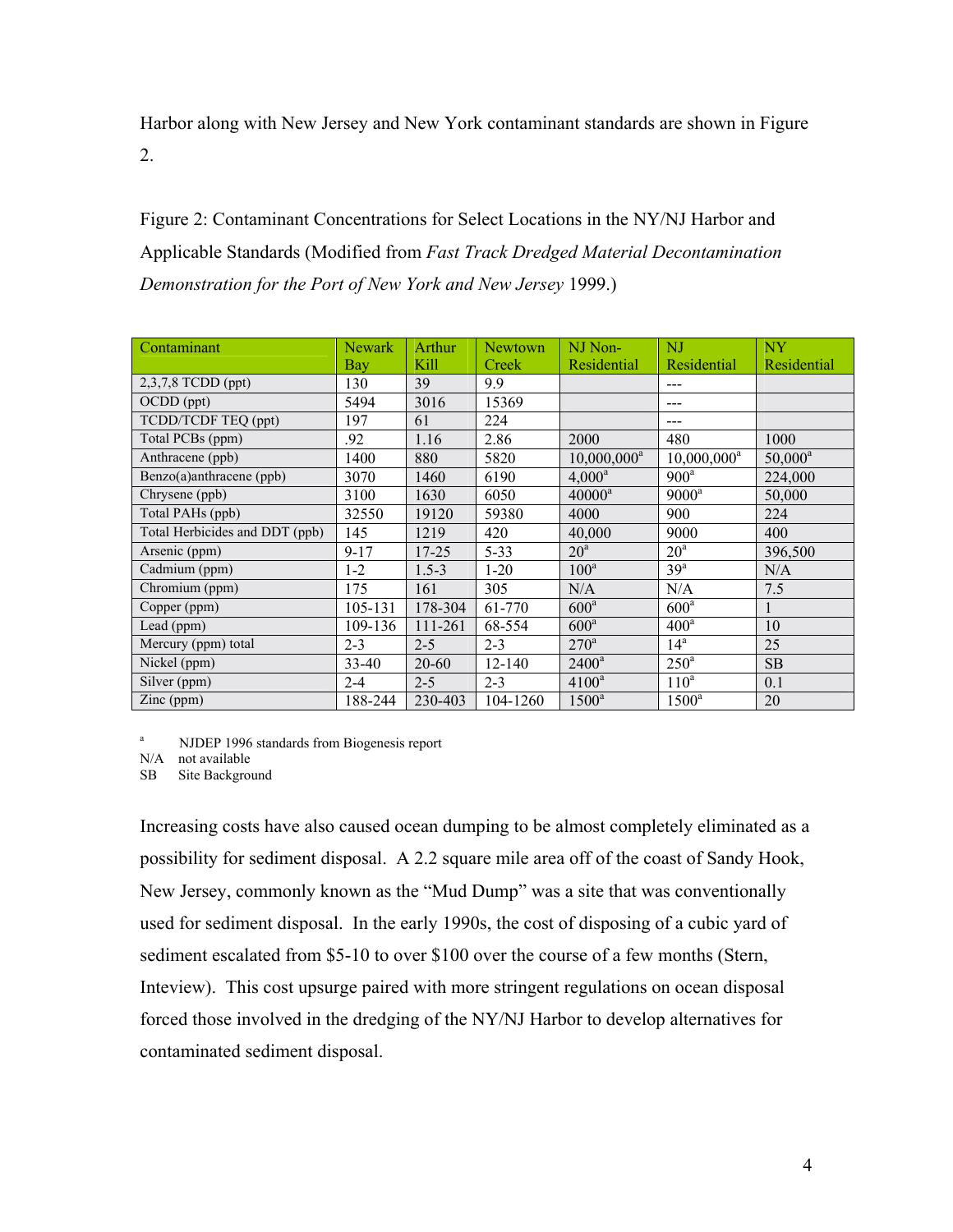### *The Search for Alternatives to Ocean Disposal of Dredged Sediment*

Several groups including the United States Army Corp of Engineers (USACE), the Port Authority of New York and New Jersey (PANYNJ), the State of New Jersey, EPA, the Harbor Estuary Program (Douglas), and the New Jersey Office of Maritime Resources (NJMR) of the New Jersey Department of Transportation (NJDOT) took an interest in investigating alternative methods for contaminated sediment remediation (Jones, 127). In response to the growing concern over the status of the harbor, Congress began to take action through the Water Resources Development Acts (WRDA) and assigned the task of solving the NY/NJ Harbor problem to the Region 2 office of the U.S. EPA and the New York District of the USACE (Stern, interview)

Congress passed the first of the WRDA acts, *Phase 1: Study of Alternative Methods for Disposal of Dredged Material*, in 1990. This act fostered a demonstration project to find alternatives to disposing of the dredged sediment in the ocean. Some of the proposed alternatives included using the sediment for capping of more contaminated materials, storing it on a containment island, and cleaning it with new decontamination technologies (EPA, 2). The second phase, *Bench- and Pilot-Scale Demonstrations,* was passed in 1992. The purpose of this phase was to demonstrate the effectiveness and applicability of the variety of decontamination technologies. Issues that were to be considered in the bench and pilot studies were cost, possible manufacturing of a beneficial end-use product, decontamination efficiency, and feasibility of expanding the technology to a full-scale facility. In 1996 the last phase of WRDA, *Full-Scale Dredged-Material Decontamination Demonstration*, one or more decontamination technologies were to be selected for application in a full-scale facility that would process a minimum of 500,000 cubic yards of contaminated sediment each year. In 1999, Congress passed section 218, an amendment section to WRDA which provided for the manufacturing of "practical enduse products" from the decontaminated sediment. (Stern, interview).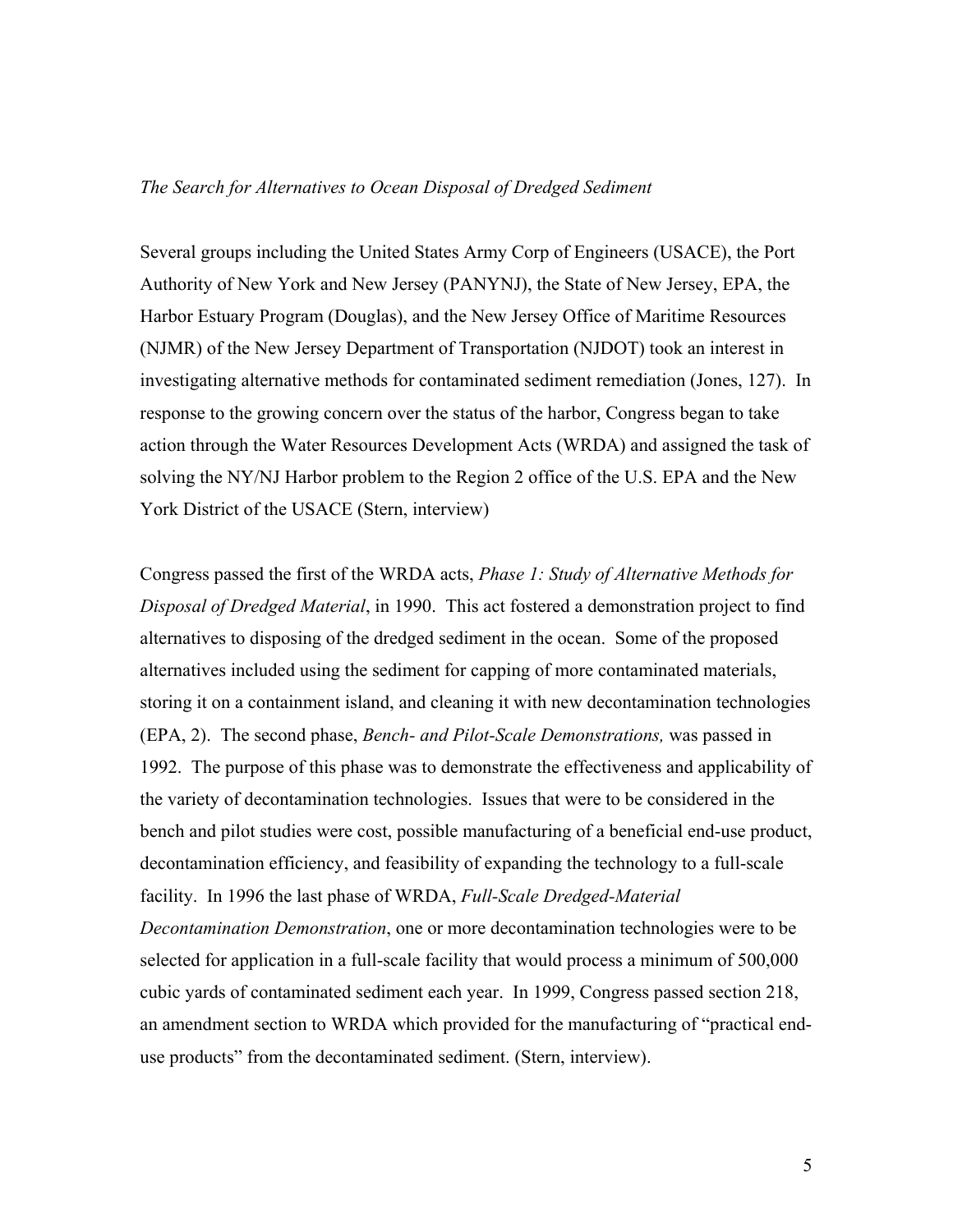In 1993, a federally funded program, involving the United States Army Corps of Engineers and the EPA was established in order to meet the goals established by WRDA. The federal government granted \$20 million to the two groups involved in order to support the program efforts. After receiving funding, the USACE and Region 2 of the EPA agreed to employ the U.S. Department of Energy Brookhaven National Laboratory (BNL) to be the technical lead managing the NY/NJ Harbor project. The USACE and the EPA developed a six-step plan to establish a full-scale sediment remediation and beneficial use plant (EPA, vii).

The plan consisted of three main steps: a bench-scale study, pilot-scale study, and full scale implementation of one or more decontamination technologies. Planning and preliminary evaluations took place before each of these major steps. In the first step of the plan, the USACE and the EPA reviewed information on and sent requests for proposals to over 500 treatment technologies. Twenty-six firms responded and eight completed bench-scale studies. After the EPA and USACE reviewed the results of the bench studies, seven firms were selected to demonstrate their technologies at the pilotscale level: Marcor, Metcalf & Eddy, Gas Technology Institute (GTI), Westinghouse Science and Technology, BioGenesis, International Technology, and BioSafe (Stern, interview).

A program parallel to the federal efforts took place at the state level. In 1996, New York and New Jersey developed the *Joint Dredging Plan for the Port of New York & New Jersey*, which proposed several possible solutions to the sediment problem. The possibilities included constructing confined disposal facilities to store the dredged sediment and implementing alternative treatment technologies to decontaminate the sediment. In support of the dredging plan, PANYNJ promised \$130 million to the project. The state of New Jersey pledged an additional \$205 million to the project through the Harbor Revitalization and Dredging Bond Act of 1996 (Douglas). To ensure that sufficient man-hours would be dedicated to achieve the goals of the *Joint Dredging Plan for the Port of New York & New Jersey*, Governor Christine Todd Whitman created the New Jersey Office of Maritime Resources (NJMR).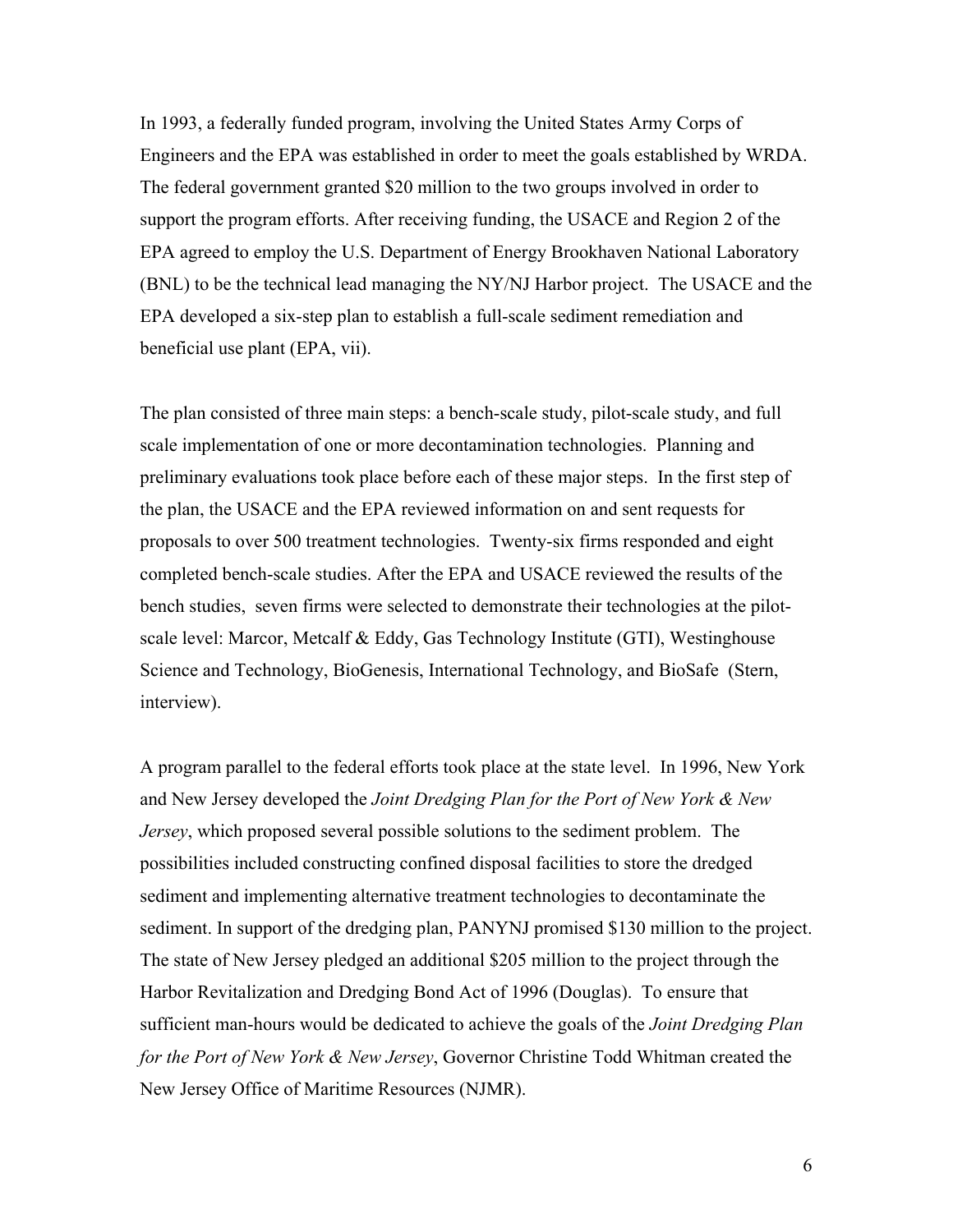The state-funded program run by the NJMR followed a similar plan to select technologies suitable for operation on the full-scale level. However, unlike the federal program, the state program did not test the technologies on the bench-scale level. Instead, it accelerated five technologies from five different firms to complete pilot-scale studies. These companies include: GTI, Biogenesis, JCI/Upcycle, NUIEG, and BEM to pilotscale testing. Note that the federal program also selected GTI and Biogenesis to complete pilot studies.

Once the pilot study phase was finished by both the state and federal programs, the two programs formed a technical review committee consisting of representatives from Rochester Institute of Technology (RIT), the Stevens Institute, the New Jersey Institute of Technology (NJIT), Rensselaer Polytechnic Institute (RPI), and others (Stern, interview) The committee selected three technologies out of the nine different technologies that completed pilot tests to construct full-scale facilities. The technologies that have been chosen to construct full-scale facilities are BioGenesis, GTI, and JCI/Upcycle. The state and federal programs continue to keep their funds separate, although they are both funding and managing the NY/NJ project. Currently, Biogenesis is in the first stages of constructing a full-scale facility. GTI and JCI/Upcycle will begin constructing processing plants soon.

# Report Information

### *Purpose of this Report*

This report gives a summary of five of the seven technologies for which pilot-studies were performed. The information presented in this paper is based on the pilot study reports and personal interviews with representatives from each of the firms. The five firms included in this report are BioGenesis, Westinghouse Science and Technology, Gas Technology Institute, Metcalf & Eddy, and NUIEG. Each of the firms that participated in the pilot study processed between 1.5 and 500 cubic meters (approximately 2 and 654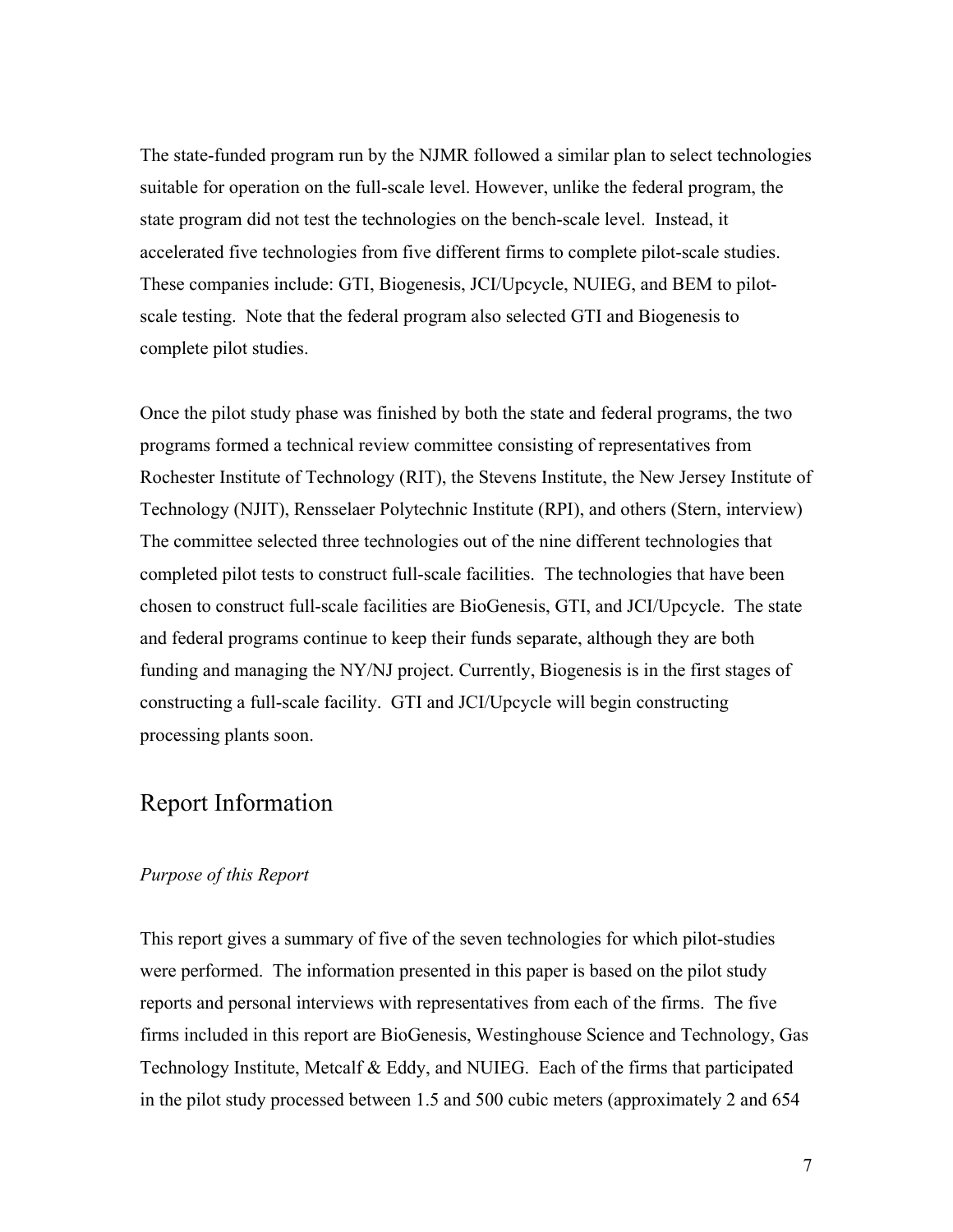cubic yards). (Jones, 127) The sediment that was used in the pilot study was dredged from the Stratus Petroleum Site, located in the Upper Newark Bay.

The purpose of this report is to give information on the technologies developed by these five firms. The following topics are covered in this paper: information on the process, the beneficial use product, the decontamination efficiency, waste, and economics of the technology. It is important to realize that these technologies are still developing and thus the information in this report is bound to change as the technology matures. Also, the steps of the process, cost figures, contaminant removal efficiencies, and other information from the pilot-scale study may not be directly applicable to the full-scale facility. For example, on a pilot-scale, a firm may choose to have its waste processed by an outside firm because it is a cost-effective and feasible option for an operation of a small size. However, on a full-scale, the same firm may choose to purchase the equipment to treat the waste on-site, because economies of scale make the cost of processing the waste onsite less than sending the waste off-site for treatment.

#### Outline of Report Components

#### *The Process*

The process section of the report explains the different components of the decontamination and product conditioning procedures. A schematic is included with each of the processes. It is recommended that one follow the schematic while reading the description of the process.

### *Residuals*

This section addresses the issue of waste by-products resulting from the sediment decontamination and conditioning processes. This portion describes the nature of the by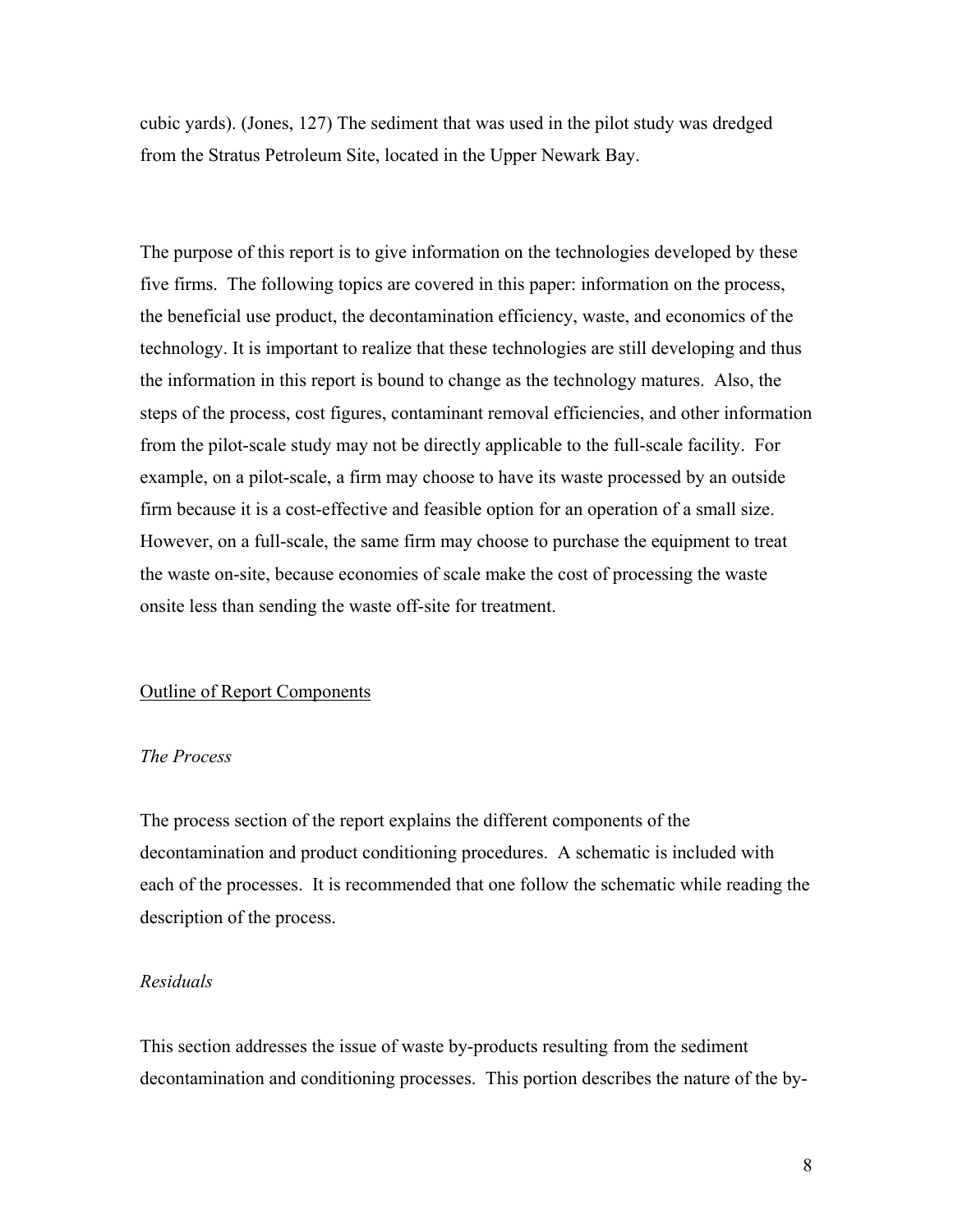products produced by the various steps in the procedure and how the waste is treated. The amount of waste produced is also provided in this portion of the report contingent on its availability.

### *Decontamination Efficiency*

This part of the report summarizes the contaminant removal efficiency of each firm's process. The contaminants which this report focuses on are metals, PCBs, dioxins, 2,3,7,8 TCDD, and SVOCs. New York and New Jersey have separate standards for the concentration of these contaminants in permitted in soil. The standards for each contaminant are presented below in Figure 3. In this report, the New York Recommended Soil Cleanup Standards (1994) are only used for PCBs. The New Jersey Residential and Non-Residential Soil Standards (1996) were used for metals, PCBs, and SVOCs. These standards were chosen for use in this report because the Region 2 office of the EPA, USACE, and several of the firms involved in the study also used them. Although standards do not exist for 2,3,7,8 TCDD, a general standard of 1 ppb, a goal for dioxin cleanup sites, was used for comparison. No standard or general guidelines exist for dioxins.

| Contaminant  | New York         | New Jersey    | New Jersey    | General     | N <sub>o</sub> |
|--------------|------------------|---------------|---------------|-------------|----------------|
|              | Recommended      | Residential   | Non-          | Standard of | Standard       |
|              | Soil Cleanup     | Soil Standard | Residential   | 1 ppb       |                |
|              | <b>Standards</b> |               | Soil Standard |             |                |
| Metals       |                  |               |               |             |                |
| <b>PCBs</b>  |                  |               | X             |             |                |
| <b>SVOCs</b> |                  |               |               |             |                |
| 2,3,7,8 TCDD |                  |               |               | X           |                |
| Dioxins      |                  |               |               |             |                |

Figure 3: Contaminants and Corresponding Standards and General Guidelines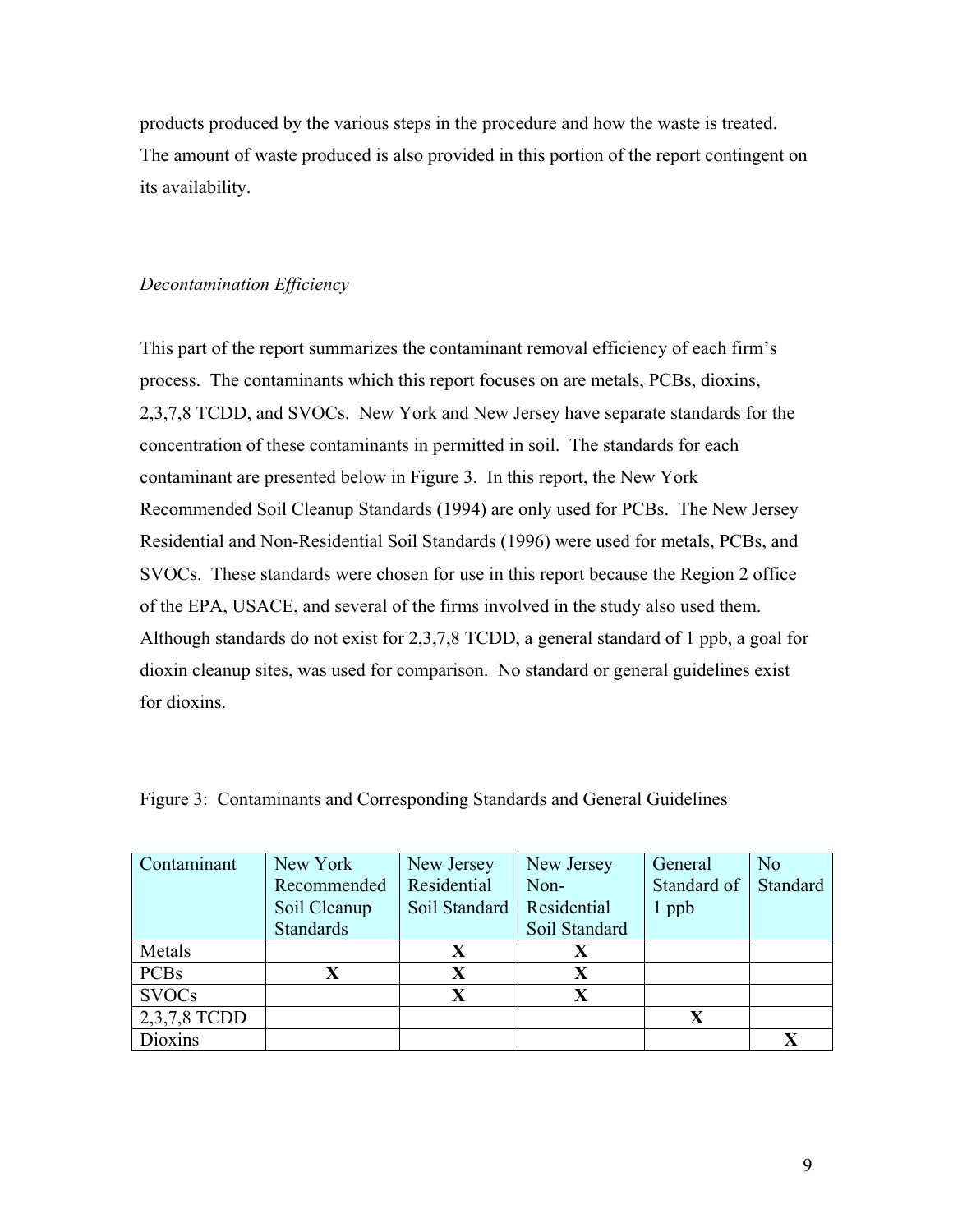The phrase, "regulated RCRA metals" is used throughout the report. New Jersey Residential and Non-Residential Soil Standards exist for twelve out of the thirteen RCRA metals. For simplicity these twelve metals are referred to as "regulated RCRA metals".

The standards, along with the contaminant concentrations of the untreated and treated sediment for each firm, are present in the Appendix for each contaminant. The *Decontamination Efficiency* section states which standards, if any, the treated sediment failed to meet.

It is important to note that not all of the beneficial-use materials produced by the firms are soil-type products. As a result, the New York and New Jersey soil standards do not directly apply to products that are not soil. The specific standards, which the end-use product must meet, can be found through the American Society for Testing and Materials (ASTM), the EPA, and other sources.

### *Beneficial-Use Product*

The nature of the end-use product is described in this section. The properties of the material are also discussed and in some cases data on product quality testing are included.

For many of the firms, the conditioning processes can be modified to manufacture different products. Variations in the processes as well as the different characteristics of the beneficial-use products are discussed in this section. In many cases, which beneficial-use product will be manufactured from the decontaminated sediment depends on many factors including the chemical composition of the dredged sediment, product marketability, production costs, and feasibility of manufacturing on a large-scale. For instance, deviations in the chemical makeup of the sediment may make one product manufacturing process extremely difficult, while it may be ideal for another process. Likewise, one product may be more saleable, easier to produce, or cheaper to manufacture than another product. The three firms chosen to construct full-scale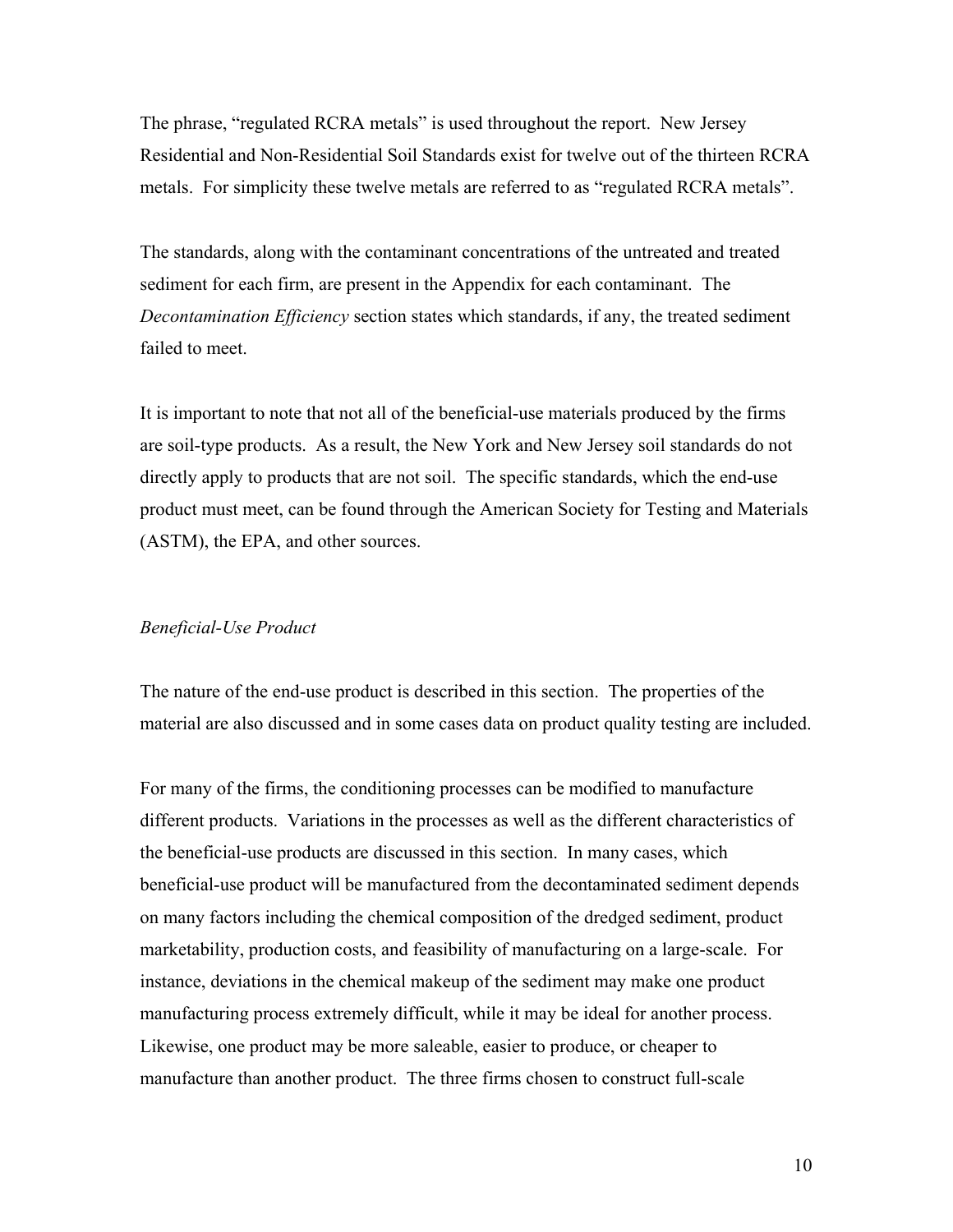facilities are still completing cost-analysis, market research, and sediment composition tests to determine exactly what product or products to manufacture. These variables are discussed in the *Economic Analysis* portion of the report.

### *Economic Analysis*

The purpose of this portion of the report is to give a rough idea of the relative magnitudes of the manufacturing costs and end-use product price. This comparison is done to show that one should not discount a manufacturing process because it is cost-intensive, for the beneficial-use material may be able to be sold for a high price and offset production costs. Conversely, a firm that produces a material that will not sell on the market for a high price, may still be profitable if the processing costs are relatively low.

The tipping fee, mentioned in the report, is the amount of money that the state of New Jersey will pay the firms to dispose of the dredged sediment. \$35 per cubic yard of dredged sediment is the target dollar amount that the state of New Jersey plans to pay the processing plants in the long term. This tipping fee is equal to the cost of disposing of the dredged sediment in the ocean. The tipping fee in the pilot study, \$55 per cubic yard of dredged sediment, was greater than that which the State will pay in full-scale processing because of economies of scale (Stern, interview).

The figure labeled "processing cost" in the cost analysis portions of this report includes all of the materials needed for processing and conditioning the contaminated sediment (water, chemicals, electricity, etc.), labor, facility costs (construction, maintenance, property, etc), loan interest, and equipment (purchase and maintenance). Marketing costs are not taken into account in the processing cost figure.

The end-use product price is the estimated value that the material could be sold for in the NY/NJ or surrounding areas. This value was estimated differently for each of the firms. Some of the values were actual estimates made by the company while other values were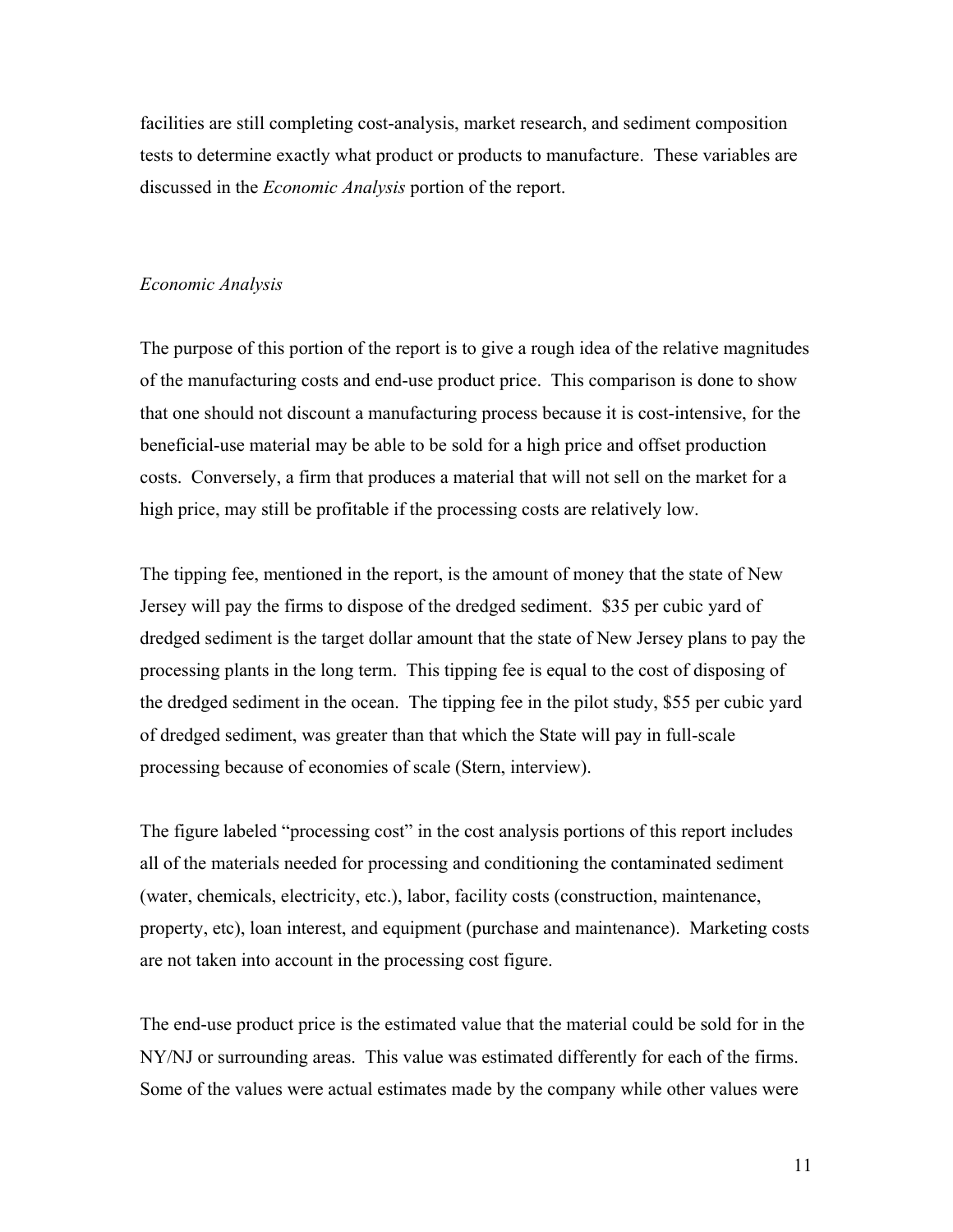obtained by researching the current market for a similar product. The way in which the end-use product price was attained for each respective firm is noted in the *Economic Analysis* section.

As mentioned in the *Beneficial-Use Product* section, determining the processing costs and market price of the product is difficult because most of the firms that participated in the pilot-study do not know which product they will manufacture. Different products can be sold on the market for different prices. Even for a single product, the product price, marketability, and even production costs can vary greatly. As a result of these uncertainties, the precise production costs and market price for the product cannot be determined. The market price and the processing cost, which are used in the economic analysis portion, are estimated values, the sources of which are explained in the end-use product section. The purpose of the figures is not to give an exact amount of profit a firm will make, but rather to give the reader an idea of how cost-intensive a process is.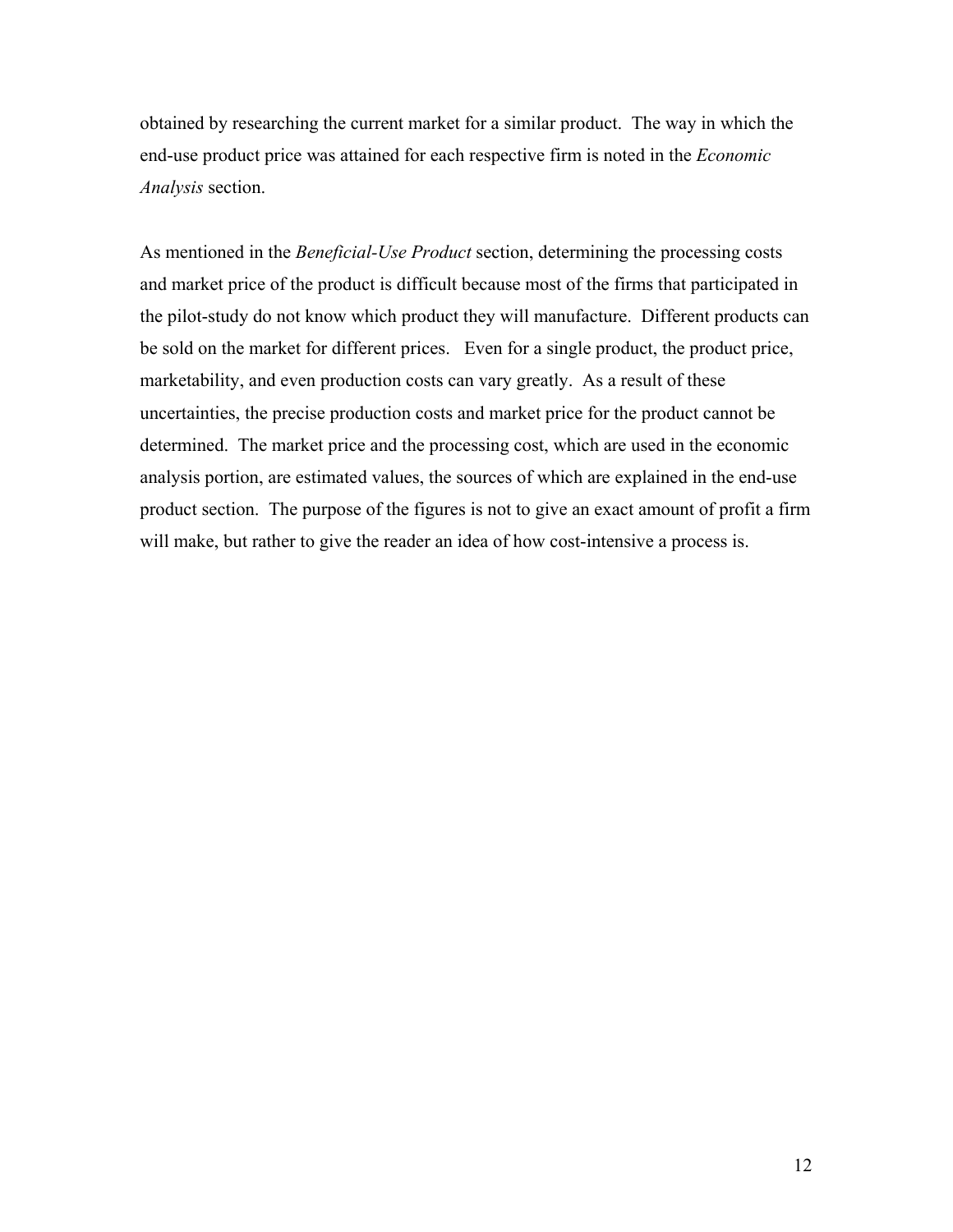# **Biogenesis**

### The Process

The BioGenesis Sediment Washing Process consists of four main steps followed by dewatering<sup>1</sup>. The four major steps of the process are pre-processing, aeration, sediment washing, and oxidation and cavitation. These steps are labeled in the schematic of the process in Appendix A. Pre-processing, begins by screening the sediment to remove oversized materials. The raw screened sediment is then mixed with chelating agents, select surfactants, and proprietary BioGenesis washing chemicals. The chelating agents remove the metals present in the sediment by drawing them into heterocyclic rings. The surfactants have the ability to adsorb various contaminants present in the sediment (National Research Council, 120). The affinity between the sediment and the contaminants, solids, and organic matter is reduced by the washing chemicals, which facilitates their future removal.

After the pre-processing chemicals are added to the raw sediment, high-pressure water is injected tangentially to further homogenize the mixture. This washing also causes the naturally occurring organic material (NOM) coating of the sediment to dissociate and enter into water phase and large clumps of sediment, which may hinder the process, to break apart.

During aeration, ambient air is bubbled through the sediment slurry thus causing the bonds between the sediment particles and the contaminants to be weakened. Once these bonds are sufficiently weakened, organics and other contaminants break free from the sediment and enter into the aqueous phase. Buoyant organics and other aqueous contaminants can be skimmed off of the top of the slurry. Gas that escapes from the mixture is trapped and treated with granular activated carbon (GAC) and later tested for thirty-nine volatile compounds using gas chromatography/ mass spectrometry (GC/MS).

<sup>&</sup>lt;sup>1</sup> For more information on the Biogenesis process see U.S. Patent 6,325,079B1, Apparatus and Method for Removing Contaminants from Fine Grained Soil, Clay, Silt, and Sediment Particles"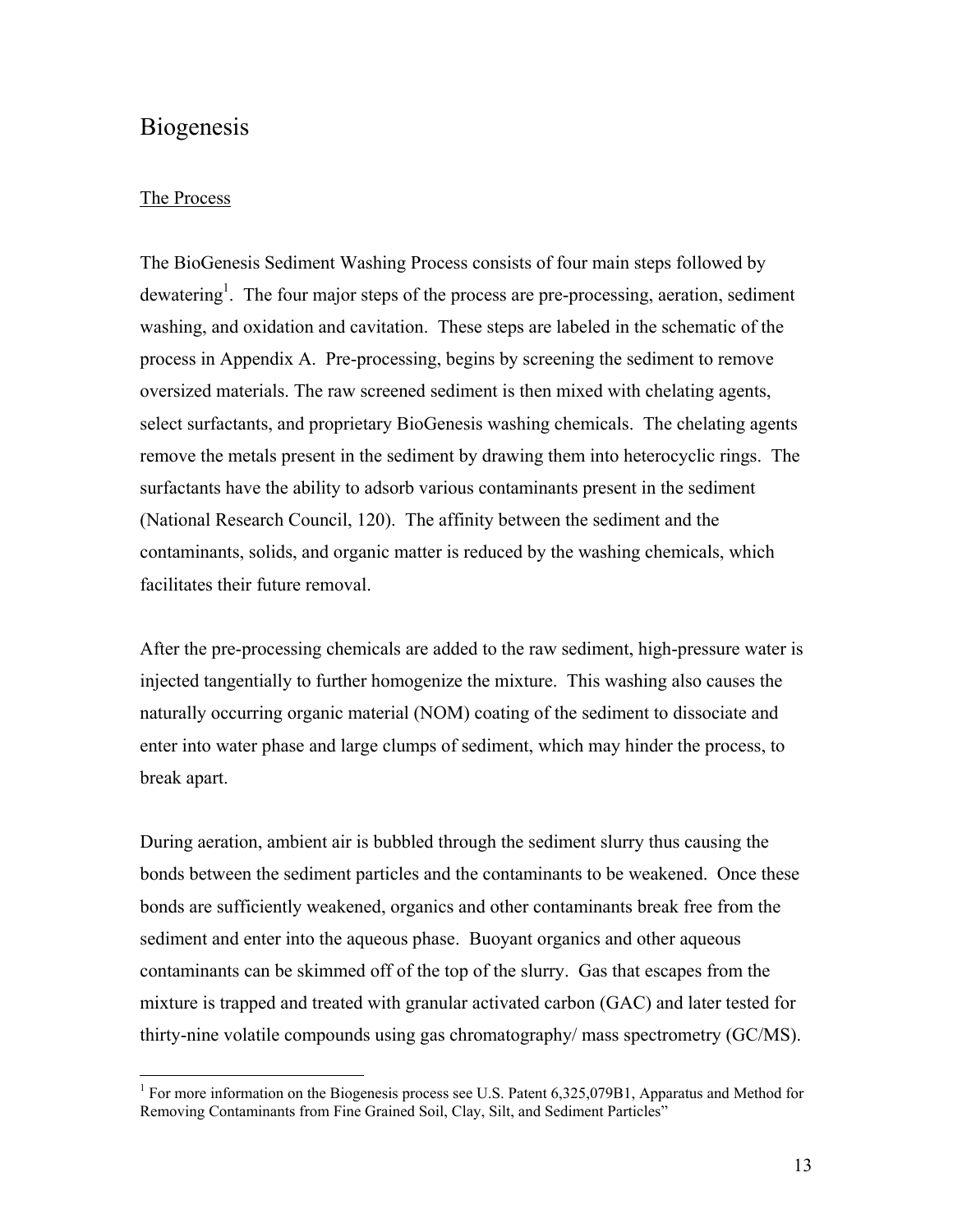A listing of the compounds and their concentrations in the air stream can be found in Table D-11 of the Biogenesis Sediment Washing Technology Final Report. In the pilot study, the gas was determined to be in compliance with NJDEP standards for these volatile compounds.

In the sediment-washing portion of the process, high-pressure water is directed perpendicularly to the flow of the sediment to cause collisions between the sediment particles. The impact between the sediment particles causes the remaining NOM, humic contamination, and microorganisms to dissociate from the sediment. After separating from the sediment, the contaminants enter the water phase.

Hydrogen peroxide is then added to the sediment slurry to oxidize it, and then the mixture is cavitated. During cavitation, vapor bubbles are blown into the sediment mixture to facilitate the breakdown of organic molecules to weak acids, water, and carbon dioxide.

After cavitation and oxidation, the slurry is separated into two phases: decontaminated sediment in solid form and NOM, inorganic and organic contaminants, and residual sediment particles in the liquid phase. Two centrifuges are then used to separate the solids from the liquids. Although a hydrocyclone was not used in the pilot study, it may be used in order to remove larger particles that may cause the balance of the centrifuge to be disrupted.

### Residuals

The waste produced by the Biogenesis process can be categorized into wastewater, solids, and gases. In this pilot study, 298,000 gallons of wastewater were produced in the decontamination of 700 cubic yards of dredged material. (Biogeneisis, 1-1 and 3-29). Biogenesis contracted an outside company, PVSC, to dispose of the wastewater. The wastewater consisted of stormwater and other residual fluids collected from the floor drain in the processing area, aqueous centrate from the liquid/solid separation process,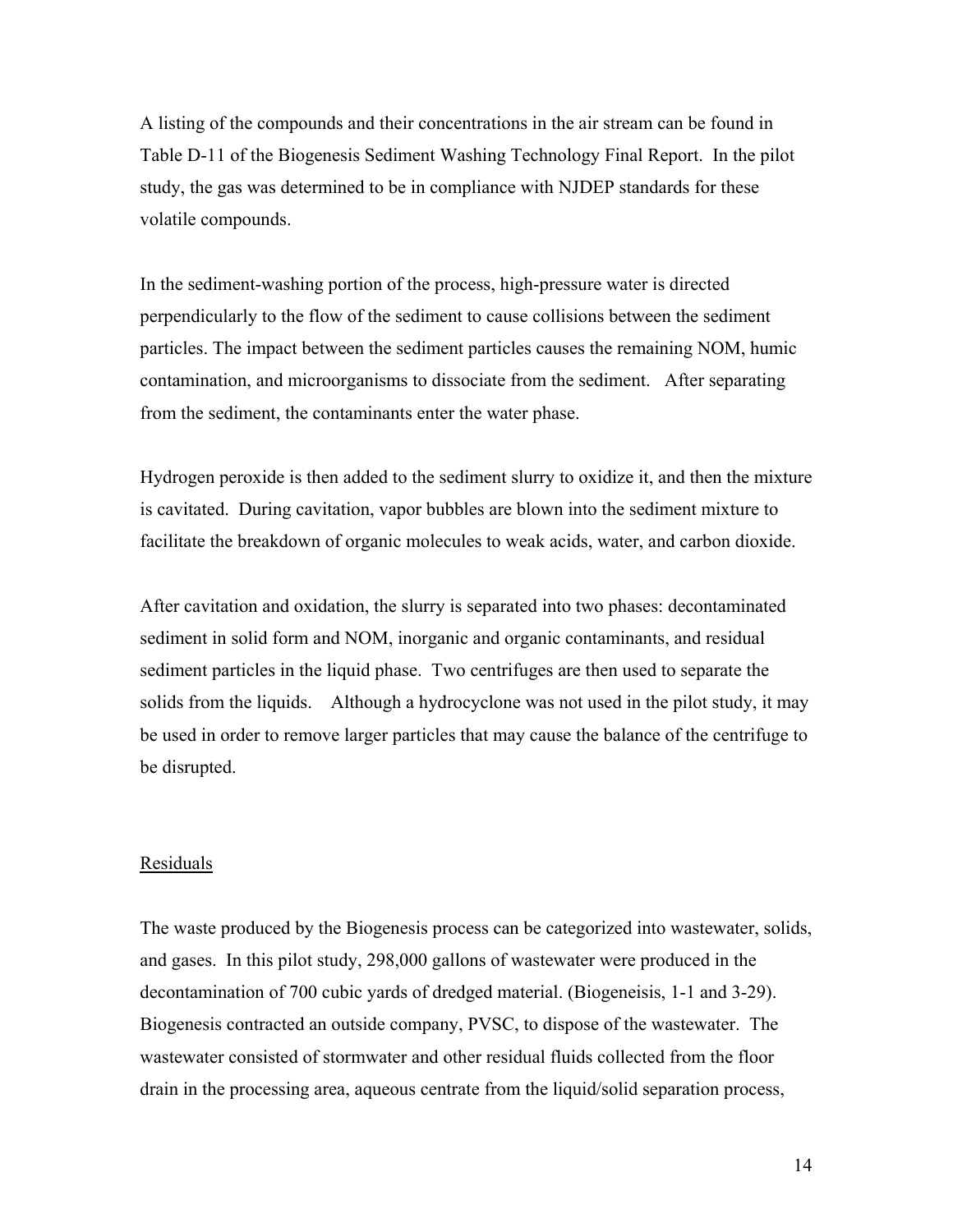and wash water and other cleaning fluids produced during the decontamination of the sampling and processing equipment.

Solid waste, both potentially-hazardous and non-hazardous materials, was also produced by the process. The non-hazardous construction debris and domestic trash were disposed of in a local landfill. Biogenesis contracted SK Services to properly dispose of the potentially hazardous materials which consisted of personal protective equipment (PPE), plastic sheeting, chemical containers, and other materials that may have contacted process streams (Biogenesis, 3-30).

Other solid waste materials were also produced in the decontamination process. Most of the oversized material, which was removed during preprocessing, could be disposed of in a non-hazardous landfill. If the oversized material did in fact contain significant levels of contamination, it was first rinsed with water before it was sent it to a non-hazardous landfill (Wilde, interview). Organic materials skimmed off of the sediment after the aeration step were transported to an on-site filter press, where they were dewatered. After dewatering, the solid was tested and then sent to an appropriate landfill.

The gas component of the waste by-products was that which was emitted from the aeration step and other holding and processing containers. These offgases were filtered through a granulated activated carbon filter (GAC) before they were released into the atmosphere.

#### Decontamination Efficiency

The removal efficiency analysis was completed by using the average inlet sediment, listed in the report as RAW-SD, as the untreated sediment, and the average treated sediment, PSD-SL, as the treated sediment. Biogenesis treated 700 cubic yards of dredged sediment. The decontaminated sediment or end-use product resulting from the Biogenesis' decontamination process passed all of the standards and general guidelines considered in this report with the exception of the New Jersey standards for five SVOCs.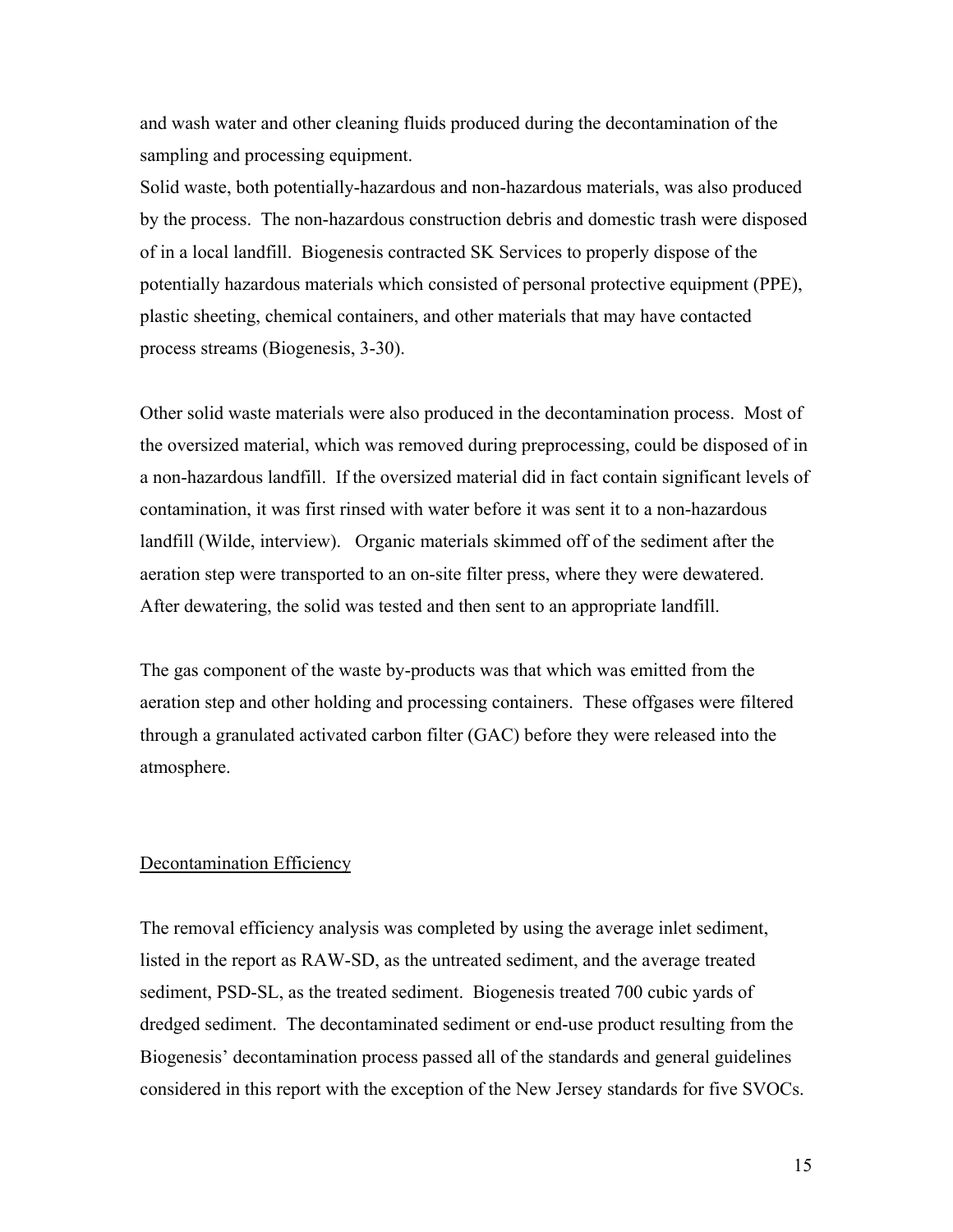The soil or fill product passed all of the metal and PCB standards and general guidelines for dioxins and 2,3,7,8 TCDD.

The decontamination analysis for 2,3,7,8 TCDD and dioxins is in Appendix F. The average removal efficiency for three dioxins: PeCDD, HxCDD, HpCDD, was about 51%. The removal efficiency for TCDD was roughly 5%. The removal efficiency for 2,3,7,8 TCDD was approximately 61%. The concentration of 2,3,7,8 TCDD in the treated sediment was 35.3 ppt, which is below the general standard of 1 ppb.

The decontaminated sediment passed all of the New Jersey Residential and Non-Residential Standards for metals, as shown in Appendix G. On average, the metal concentrations in the treated sediment were more than 89% below the New Jersey Residential and Non-Residential Standard.

As shown in Appendix H, the PCB concentration of the treated sediment was found to be 203 ppb, which is below the New York Recommended Soil Standard, 1000 ppb, and the New Jersey Residential and Non-Residential Soil Standards, 480 and 2000 ppb, respectively.

The standards that the end-product did not pass were the New Jersey Residential Soil Standards for benzo(a)anthracene, benzo(a)pyrene, benzo(b)fluoranthene,  $benzo(k)$ fluoranthene, and indeno $(1,2,3$ -cd)pyrene. The soil or fill also did not pass the New Jersey Non-Residential Soil Standard for benzo(a)pyrene<sup>2</sup>. Data was missing for three of the nine SVOCs considered in this study: N-Nitrosodiphenylamine, bis-2 ethylhexylphthlate, and di-n-butyl phthalate. The remaining six SVOC concentrations of the untreated sediment were an average of 42% above the New Jersey Residential Soil Standards and 36% below the New Jersey Non-Residential Soil Standards. The concentrations of these five out of these six SVOCs were below the detection limit in the untreated sediment. These data can be found in Appendix I.

 $2^2$  The New Jersey Non-Residential and Residential Soil Standards are the same.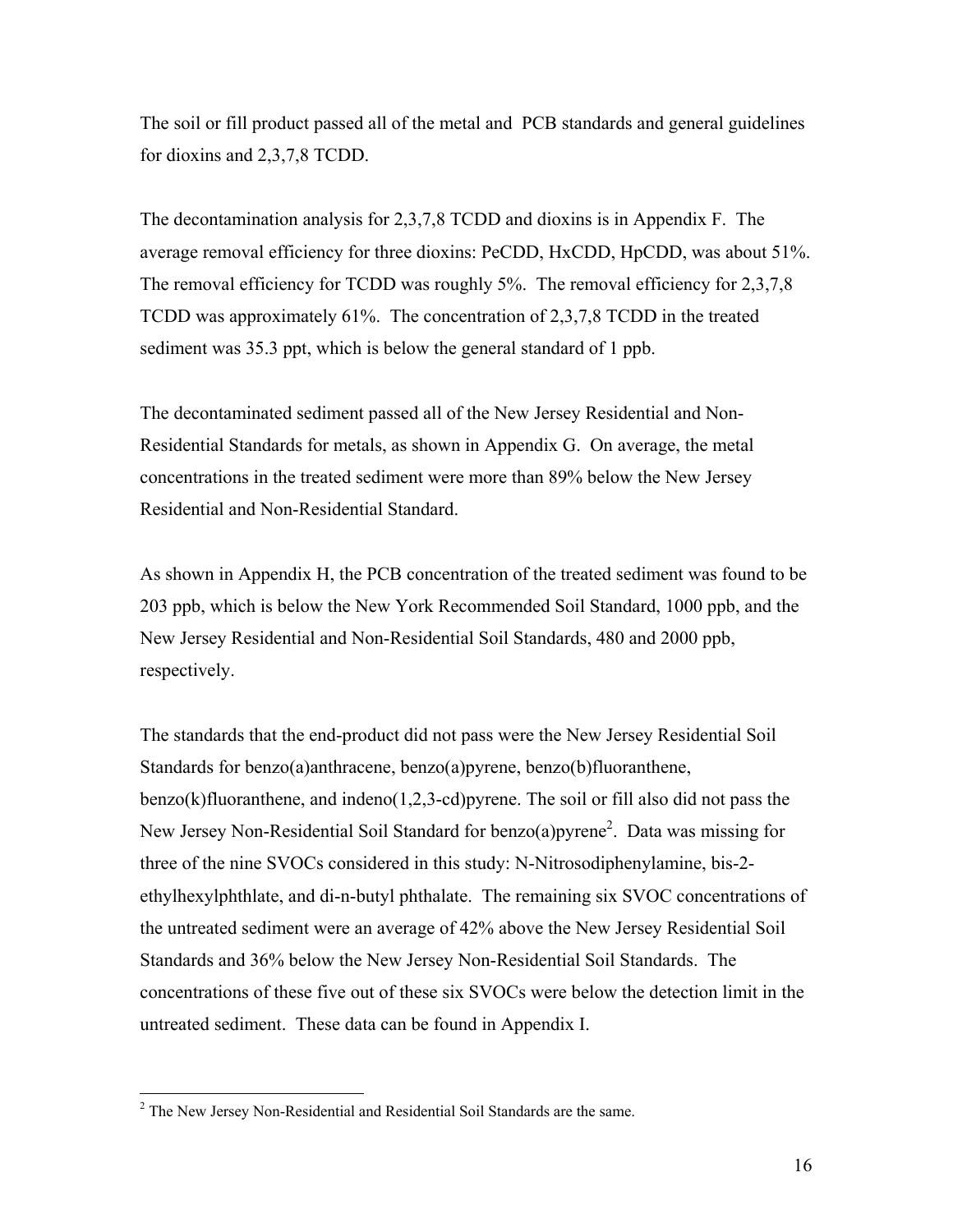### End-Use Product

After the contaminated sediment goes through the Biogenesis process, the decontaminated sediment is used to produce a beneficial-use product. Biogenesis has chosen to manufacture a soil or fill product (Biogenesis, 3-17).

New York and New Jersey have an annual demand for approximately 15-18 million bags of soil and as much as 6 million cubic yards of wholesale bulk soil (Biogenesis, 4-63). It is estimated that the current market price of the end-use soil or fill product is between \$2- \$4 per cubic yard, although future estimate that the value may climb as high as \$10 per cubic yard (Wilde, interview).

The more "contaminant-free" the processed sediment is, the more valuable it is on the market. However, removing a larger proportion of the contaminants from the sediment costs more. As a result, Biogenesis must complete a cost-benefit analysis of the treatment cost against the market price to determine the extent to which the sediment should be decontaminated (Biogenesis, 5-4). The level of decontamination that will yield the largest profit-margin, where the market price for the treated sediment excedes the processing costs by the largest amount, will be selected for production.

### Economic Analysis

The full-scale processing facility, built to decontaminate the sediment in the NY/NJ Harbor, will treat approximately 500,000 cubic yards of material each year. The tipping fee paid to the firm by the state is \$35 per cubic yard. The Biogenesis sediment washing treatment costs approximately \$32, as shown in Figure 4. According to a Biogenesis representative, the approximate product price of the end-use material is between \$2 and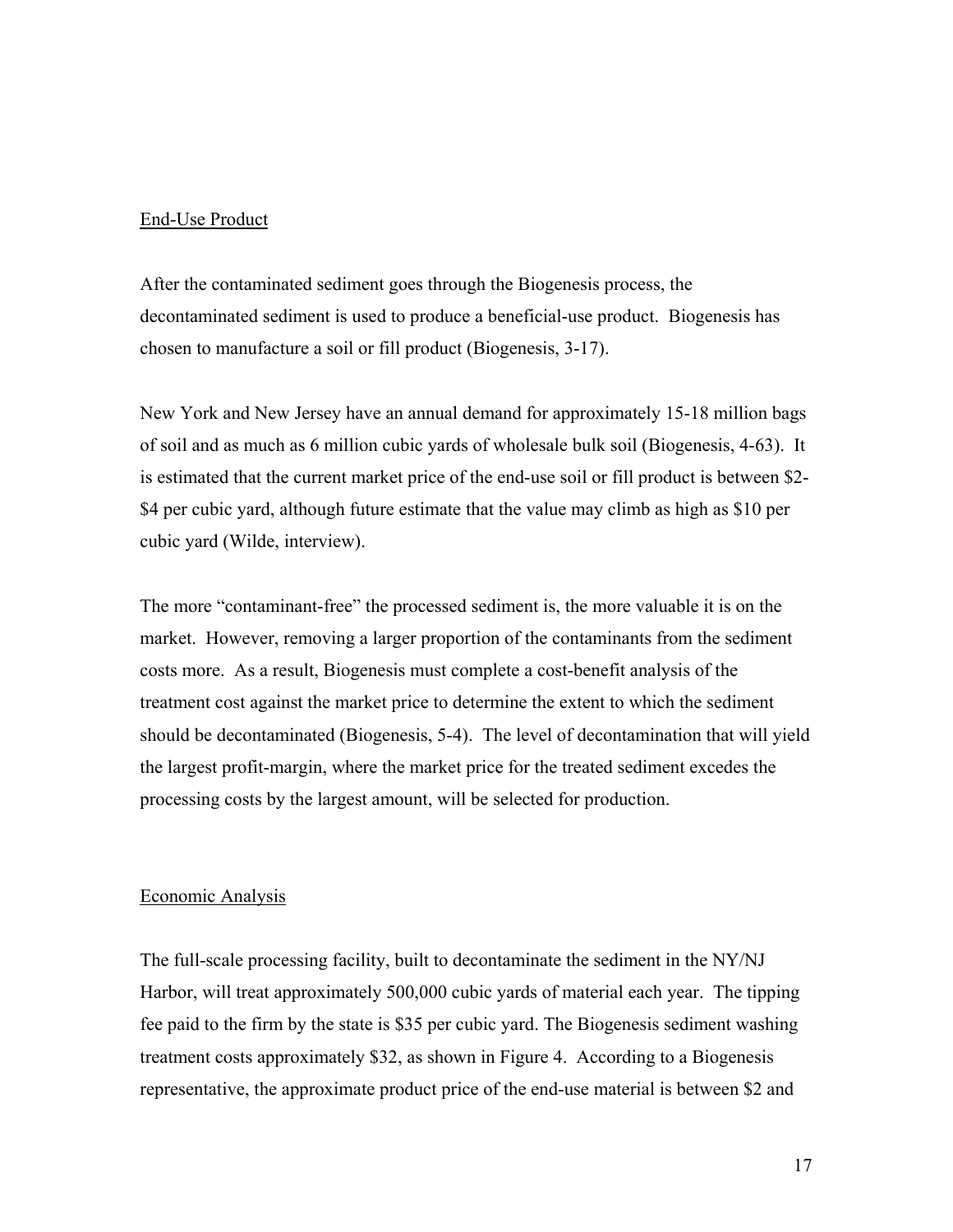\$4 per cubic yard. For analysis purposes, an average product price of \$3 cubic yard was used (Wilde, interview). Due to the fact that the sediment is approximately 50% water, two cubic yards of dredged sediment will yield one cubic yard of end-use product. As a result, the revenue that is generated by processing one yard of dredged sediment will be approximately \$1.50. Taking into account the tipping fee, the processing costs, and the market price of the end-use product, Biogenesis will earn a net profit of roughly \$4.50 per cubic yard, as shown below Figure 4.

|                              | Cost/Credit<br>(per $yd^3$ of dredged sediment) |
|------------------------------|-------------------------------------------------|
| Tipping Fee                  | $+$ \$35                                        |
| Processing Cost              | $-$ \$32                                        |
| <b>End-use Product Price</b> | $+ $1.50$                                       |
| Net Profit/Loss              | $+$ \$4.50                                      |

Figure 4: Economic Analysis of the Biogenesis Process

# Westinghouse

### The Process

The Integrated Plasma Gasification and Combine Cycle (IPGCC) devised by the Solena Group, Westinghouse's strategic partner, for the decontamination of sediment consists of three major steps: preprocessing, vitrification, and offgas treatment. Preprocessing consists mostly of sediment sorting and dewatering. The actual decontamination of the sediment takes place through vitrification, or heating the sediment to sufficiently high temperatures to transform it into a glass-like product.

As shown in the schematic in Appendix B, pre-processing begins with screening the contaminated sediment twice: the first time to remove oversized materials and the second to remove larger pieces of sediment. The oversized material can be disposed of in a non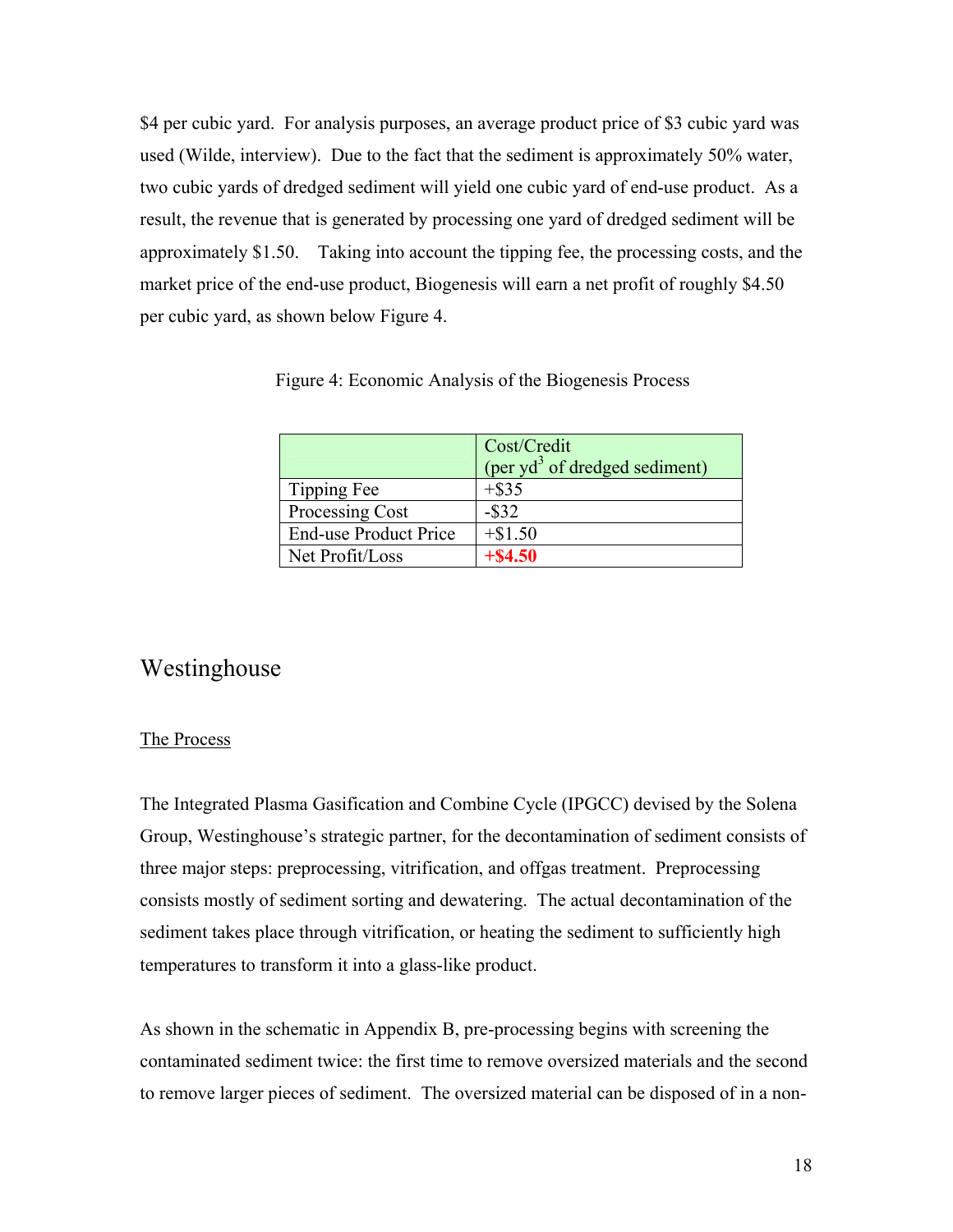hazardous landfill while the larger sediment particles can be broken down and processed. The purpose of screening the sediment is to create a finer mix of sediment, which can be pressed and processed more easily and efficiently (Miller, interview). Large materials may clog the equipment, whereas smaller particles pass through without difficulty.

Once the sediment has passed through the second one millimeter grid screen, the sediment enters a mixing tank to which dilution water and hydrated lime are added. Lime is added to dry out the sediment, in order to increase the efficiency of vitrification. In some instances, water can be decanted from the sediment, however, this process was not used in this pilot study.

After screening, the sediment is then transferred into a filter press, where more water is removed from the sediment. The filter press blows air through the sediment, driving off excess water and leaving behind a sediment filter cake. The filtrate is captured in a storage container, labeled "frac tank" in the schematic, and is later analyzed and disposed of properly.

The filter cake then enters a delumper hopper, where lime and soda ash are mixed with the cake in order to achieve a metal oxide loading of 83% in the final glass melt (Westinghouse, 5-11). Sufficient water is added so that this dewatered sediment can be fed into the Plasma Melter via a vitrification tuyere. If the water content of the sediment is too low, it will be unable to flow into the Plasma Melter.

In the Plasma Melter, rapid mixing of the sediment with the 5000°C plasma torch flame occurs as a result of sediment moisture flashing from the sediment and to brisk air circulation from the tuyere. PCBs, dioxin, and other refractory organic carbon compounds volatalize, and leave the sediment. This offgas is trapped and later treated.

Vitrification transforms the sediment into a molten product. This molten material can be conditioned in preparation for manufacturing into a beneficial use product. To prepare the molten glass for rock wool fabrication, it is put into a centrifuge with glass fibers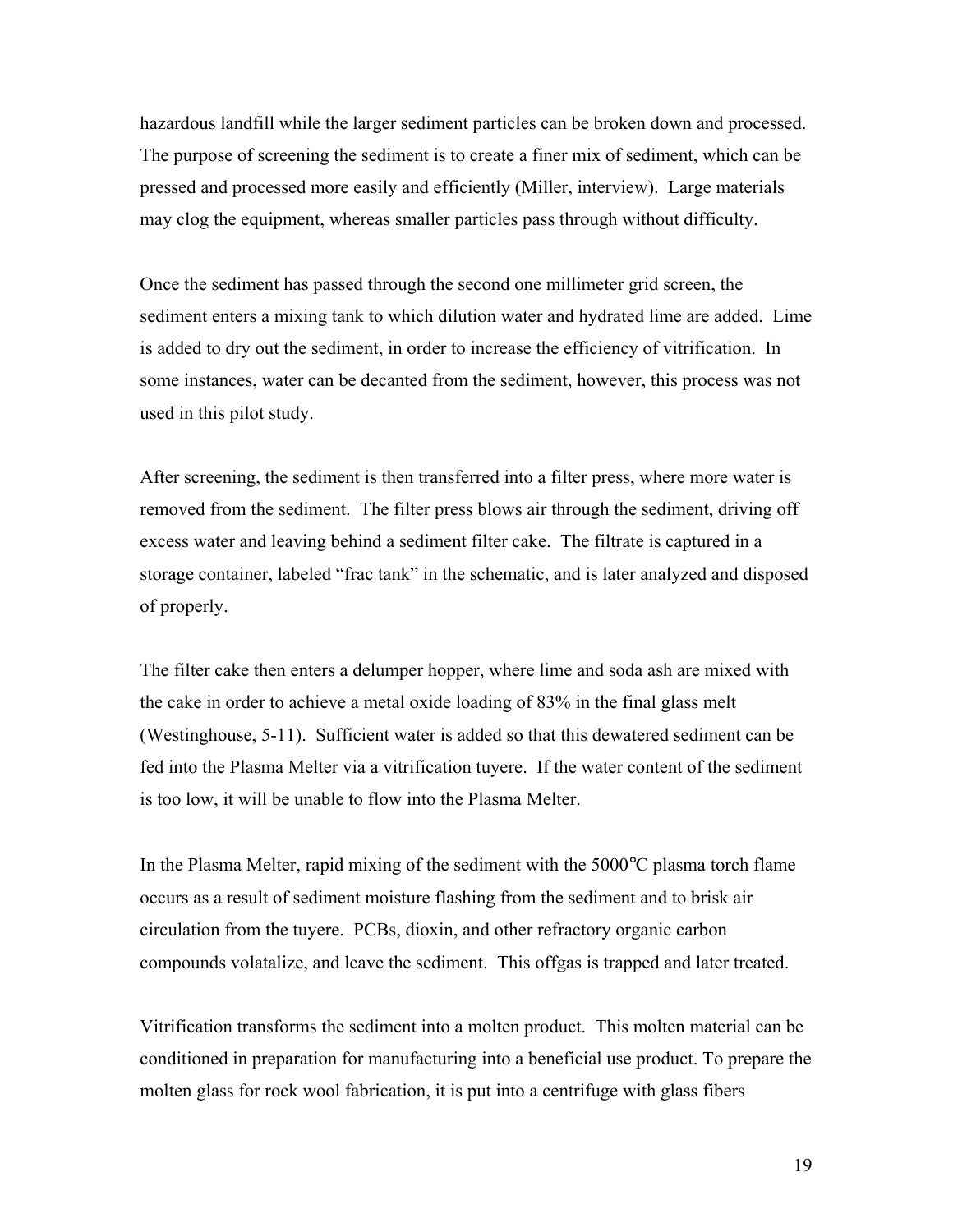(Westinghouse, 4-3). In order to produce uniform roofing granules, the molten material is granulated. The molten glass may also be shattered by quenching it with water to form aggregate.

The offgas produced by the vitrification process is treated through a system of scrubbers, a demister/separator, and exhauster. The Venturi scrubber first cools the gas stream, eliminates sulfur oxides, and condenses volatile salts. Condensed particulates are removed from the stream by the scrubber. The separator/demister then performs two major tasks: removing additional aerosols and solid particulates and treating exhaust. The separator/demister scrubs the stream from the exhaust, then traps and sends water soluble offgas products to a holding tank. The offgas then goes to one of two places. The majority of the stream is composed of of innocuous offgases such as  $N_2$ ,  $O_2$ , and  $CO_2$ which are allowed to escape into ambient air. The gas, that does not meet the standards to be released into the atmosphere, is sent back to the scrubber for further processing.

### Residuals

Six residuals are produced by the Westinghouse Plasma Vitrification Process. Three of the six by-products are solid waste, two are clean water, and one is clean offgases. 2200 tons of gypsum (calcium sulfate), 400 tons of oversized material, 90 tons of precipitated metals (from the scrubber water), 52 million gallons of filtrate and rinse water, 700,000 gallons of scrubber water bleed, and 2.4 billion standard cubic feet of clean offgases are estimated to be produced from processing 100,000 cubic yards of contaminated sediment each year.

The three solid waste by-products: gypsum, oversized material, and precipitated metals, can be disposed of in a non-hazardous landfill. Precipitated metals must first be encapsulated before they are put in a landfill. Alternatives to disposal in a landfill also exist for each of the three forms of solid waste. Gypsum can be used, oversized material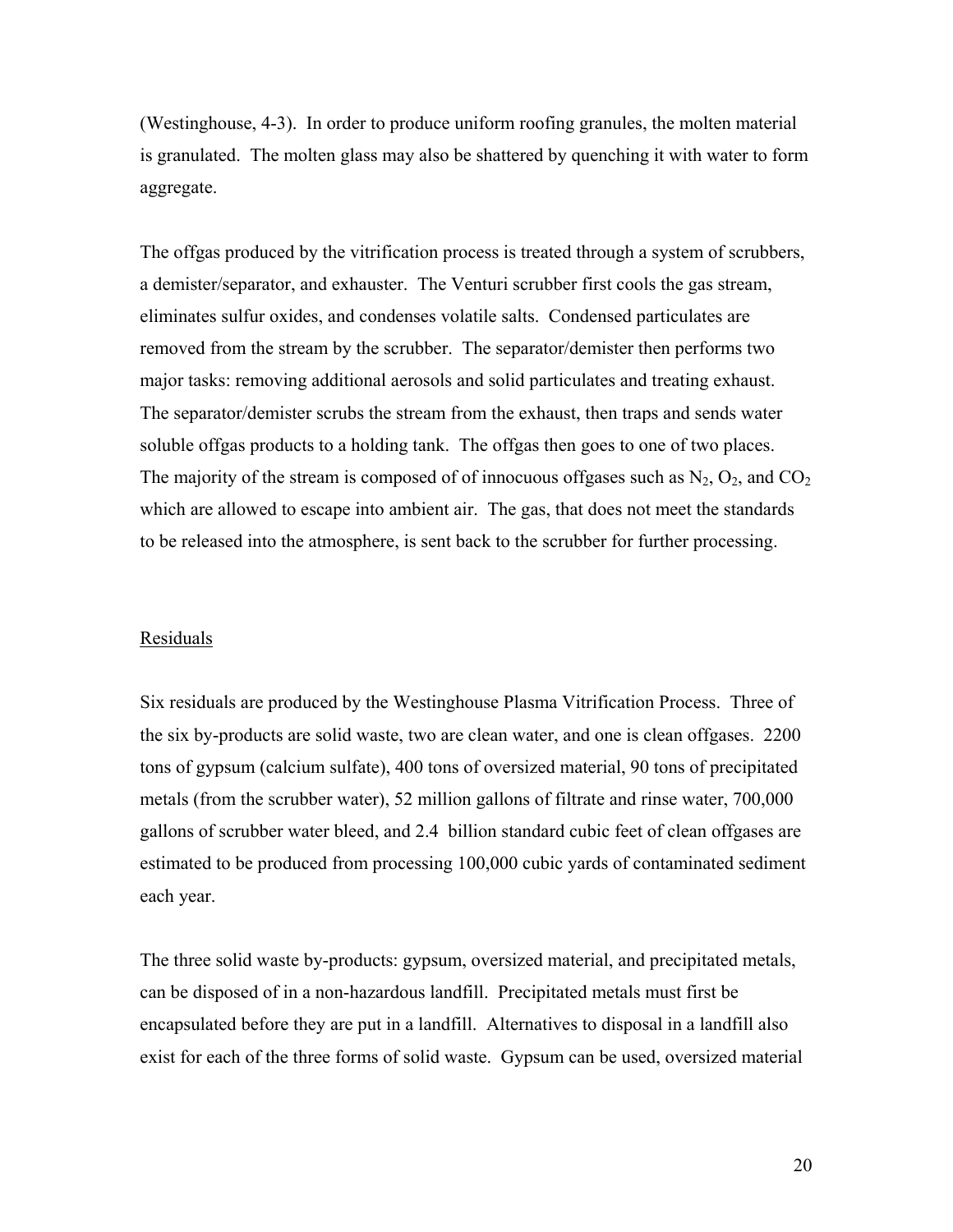can be plasma vitrified to produce a slag, and precipitated metals can be further processed to recover heavy metals.

Both wastewater products, the scrubber water bleed and the filtrate and rinse water, can be disposed of in a regular sewer, although the scrubber water bleed must first be treated for heavy metals.

### Decontamination Efficiency

Two samples, one untreated (WP-R1-01-01B) and one treated (WV-03-02-01B), were used for removal efficiency analysis for the specific contaminants considered in this report.

The sediment treated with the Westinghouse Plasma Vitrification passed the SVOC, PCB, 2,3,7,8 TCDD, and metal standards with the exception of the New Jersey Residential and Non-Residential Soil Standards for copper and thallium.

The PCB concentration of the decontaminated sediment was 0.83 ppt which falls below the New York Recommended Soil Cleanup Standard, and both the New Jersey Residential and Non-Residential Soil Cleanup Standards, as shown in Appendix H. The levels of 2,3,7,8 TCDD in the treated sediment, 0.9 ppt, was less than that of the general standard, 1 ppb.

The average reduction in the concentrations of TCDD and three different dioxins: PeCDD, HxCDD, HpCDD, was 100%, as shown in Appendix F.

Six of the nine SVOC concentrations were below the detection limit of 333 ppb. The remaining three SVOC concentration were an average of 98% and 100% below the New Jersey Residential and Non-Residential Soil Standards, respectively. The concentration of N-Nitrosodiphenylamine, was greater in the treated sediment than in the untreated sediment. This data is in Appendix I.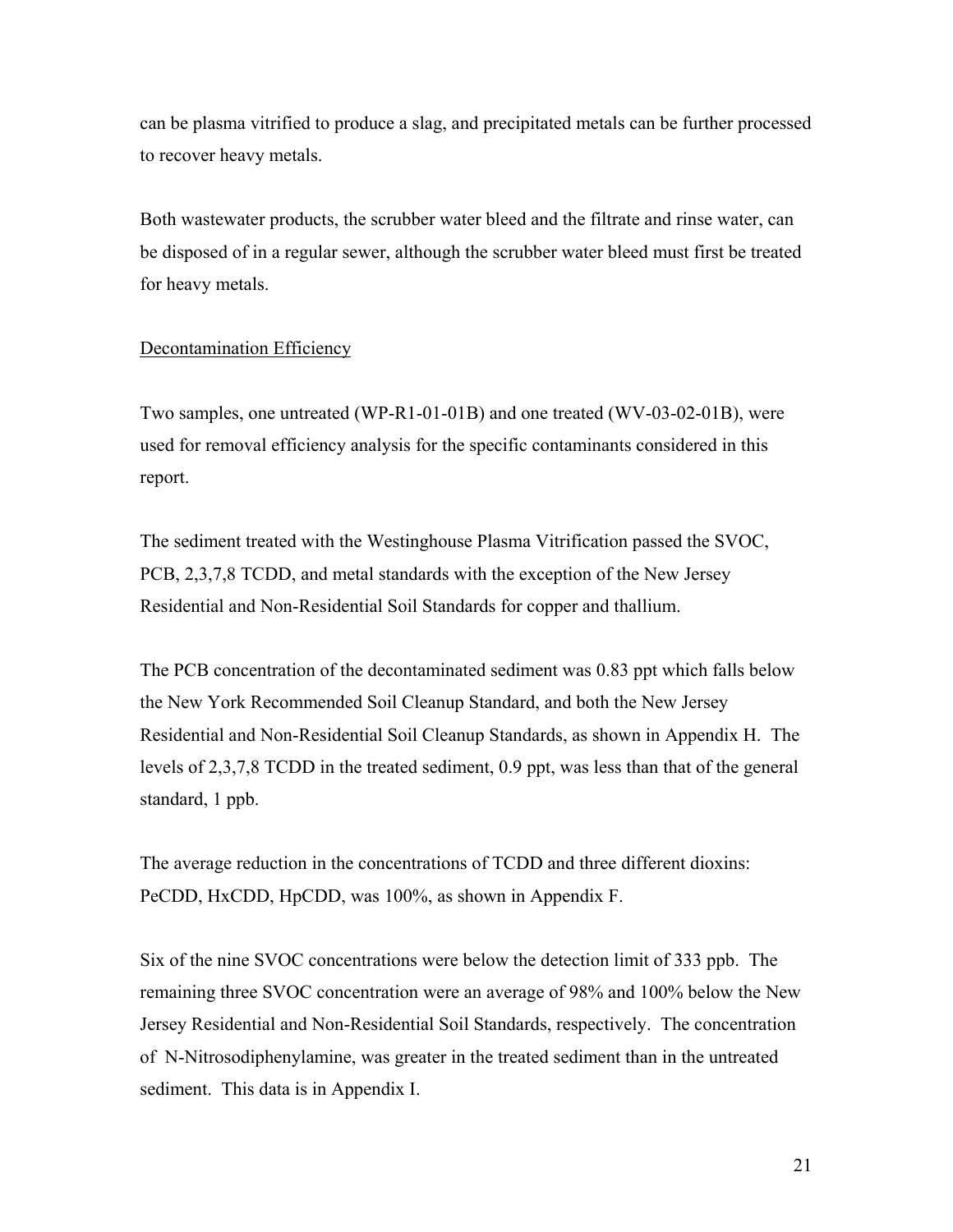The treated sediment passed ten standards out of the twelve standards set for the RCRA metals. The copper and thallium concentrations in the decontaminated sediment both exceeded the standard. The copper concentration was approximately 1000 ppm, which is roughly 67% greater than the standard New Jersey Residential and Non-Residential Standard of 600 ppm. The treated sediment also contained a thallium concentration of approximately 4.97 ppm, nearly two and a half times the New Jersey standard of 2 ppm. The other metal concentrations, however, were an average of 66% and 77% below the New Jersey Residential and Non-Residential Standards respectively.

When comparing the contaminant concentration of the treated sediment to the standard, one must take into account that the decontaminated material produced by the Westinghouse Plasma Vitrification is a glass product not soil. As a result, the New Jersey soil standards do not directly apply to the treated sediment, although they do provide a rough basis of comparison between the technologies. The actual standards that apply to the glass material will vary by the product which Westinghouse chooses to manufacture. These standards are available through the EPA and American Society for Testing and Materials (ASTM).

#### End-Use Product

The molten glass material produced by the Westinghouse Plasma Vitrification Process can be used to make a variety of products including, but not limited to, glass fiber, glass tiles, rock wool, aggregates, solar glass, and roofing granules. The preliminary phases for creating aggregate, roofing granules, and rock wool are listed in *The Process* section.

Rock wool can be made by shooting a stream of air at a revolving wheel covered in molten glass product to produce wool fibers. Steel mill slag is usually used to make rock wool. However, new sulfur emission limits have deterred steel mills from producing rock wool. The supply of rock wool has decreased, but the demand for rock wool has remained relatively constant. As a result, where the demand used to be met by the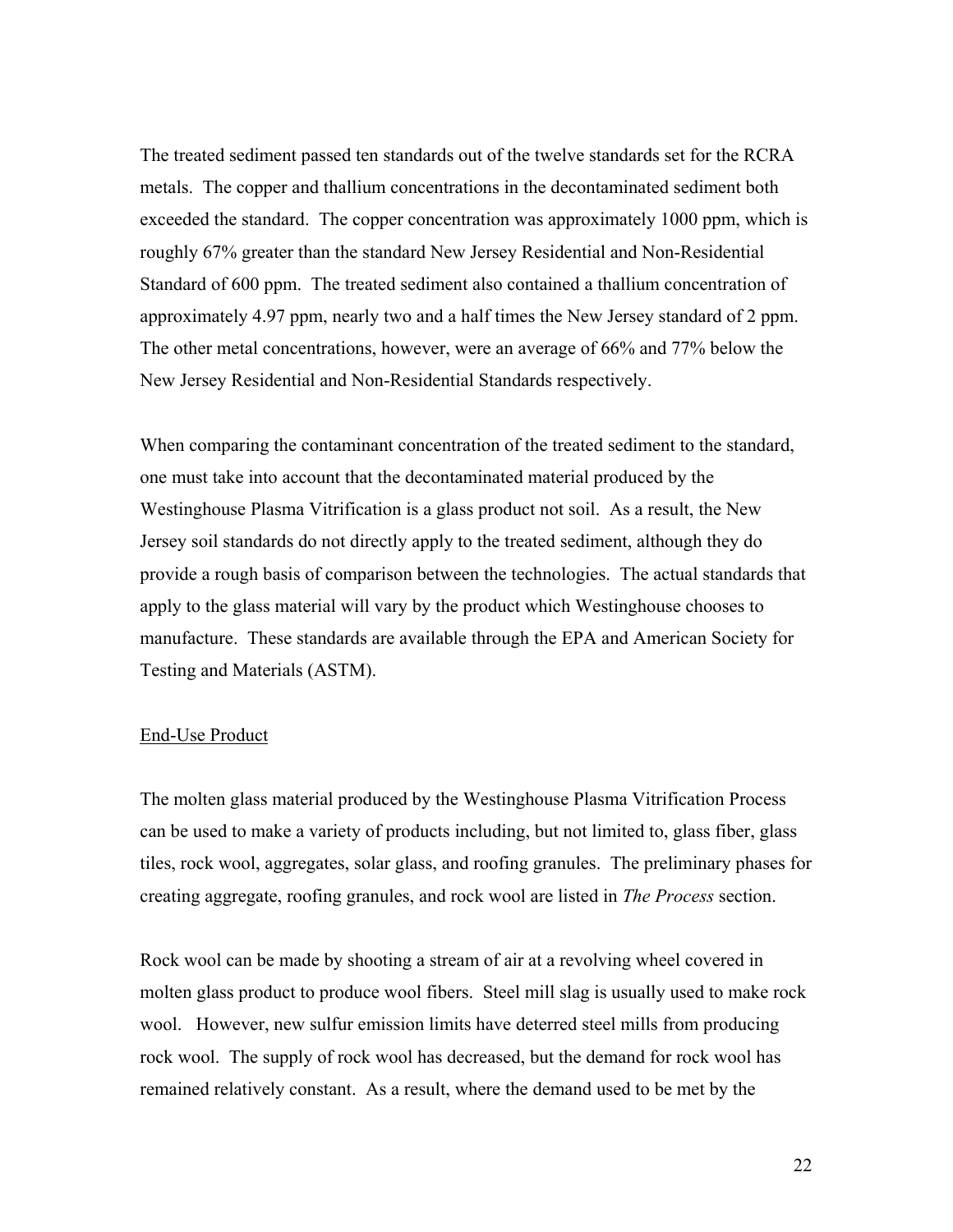supply, the demand now excedes the supply. Westinghouse hopes to fill this gap between the supply and demand for rock wool because its product does not contain or emit high levels of sulfur in its production. The market density of rock wool in the NY/NJ is also sufficiently low so that shipping rock wool produced by Westinghouse distances of more than 100 to 200 miles would be profitable (Westinghouse, 9-3).

The molten slag produced by the Westinghouse Plasma Vitrification Process can also be used to produce roofing granules, which can serve as a barrier against ultraviolet degradation on asphalt roofs and shingles. The production of roofing granules is slightly more difficult than that of rock wool, because specific oxidation-reduction potentials must be retained to ensure ultraviolet absorption by the roofing granules. The high  $Fe^{3+}/Fe^{2+}$  ratio in the sediment product is desirable because it allows for high levels of ultraviolet absorption.

Westinghouse would have to complete a cost-benefit analysis to determine which end-use product it should manufacture. The chemical composition of the decontaminated sediment must be analyzed to determine which additives are needed to create a beneficial end-use product. The cost of the additives and product conditioning must be weighed against the revenue generated by the sale of the beneficial-use material to determine which product will produce the greatest margin of profit. The Solena Group is considering the possibility of partnering with a tile company to produce tiles from the sediment (Miller, interview).

### Economic Analysis

Approximately 177,000 tons or 79,300 cubic yards<sup>3</sup> of molten glass material are expected to be produced from the vitrification of 500,000 cubic yards of sediment. As mentioned before, this molten product can be used to manufacture a variety of products. It is estimated that both glass fiber and glass tiles could be sold for on the order of hundreds

<sup>&</sup>lt;sup>3</sup> Using a standard density of 2650 kg/m3 for sediment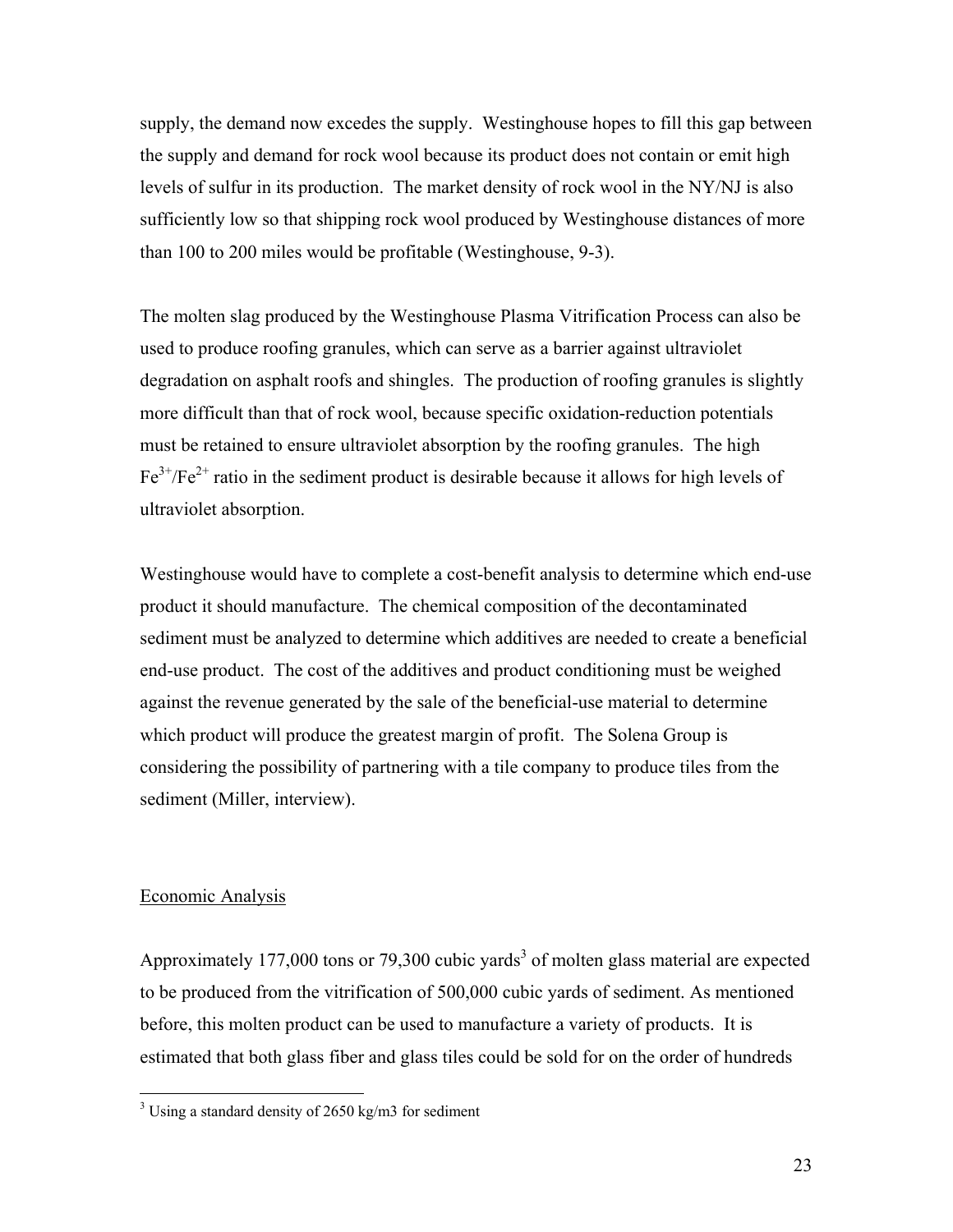of dollars per ton. The market price for rock wool is roughly \$200 per ton. The price and market for aggregates, solar glass and roofing granules has not been researched.

Due to the fact that Westinghouse could produce a variety of products from the molten glass product, the beneficial-use product price is difficult to determine. According to Westinghouse estimates, the range of revenue generated by the sale of the end-use product may vary from \$7 to \$180 per cubic yard (Westinghouse, 12-17). The processing cost per cubic yard of contaminated sediment is approximated to be between \$99 to \$126. The processing cost depends on several factors including the level of contamination of the sediment and the variable costs associated with building a new processing plant. For economic analysis, the averages of the upper and lower bounds of the processing costs and end-use product price were used for simplicity sake. Consequently, the estimated beneficial use product price is approximately \$93.50 per cubic yard. One must also take into account that the dredged sediment is approximately 50% water, which is not used in the manufacturing of the final product. As a result, two cubic yards of contaminated sediment are used to make one cubic yard of product. Therefore, the revenue generated by the sale of the beneficial use product per cubic yard of contaminated sediment is about \$47 per cubic yard.

|                              | Cost/Credit<br>(per $yd^3$ of dredged sediment) |
|------------------------------|-------------------------------------------------|
| Tipping Fee                  | $+$ \$35                                        |
| Processing Cost              | $-$112.5$                                       |
| <b>End-use Product Price</b> | $+$ \$47                                        |
| Net Profit/Loss              | -\$3                                            |

Figure 5: Economic Analysis of the Westinghouse Process

As shown in Figure 5, Westinghouse would lose roughly \$3 per cubic yard of contaminated sediment processed. According to the range of costs and product prices, this number could vary from approximately -\$87.5 to \$26 per cubic yard of dredged sediment.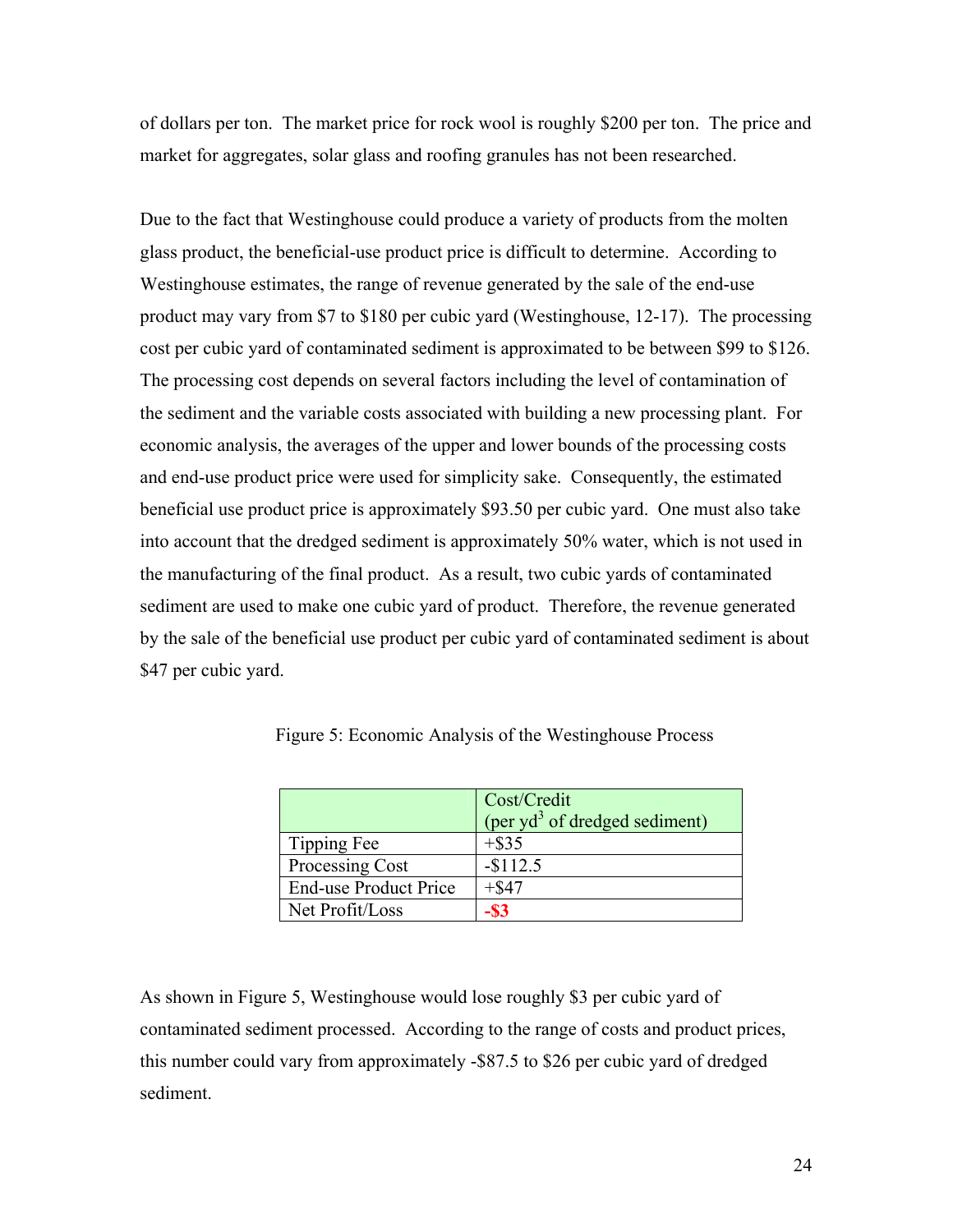# **GTI**

### The Process

The four main steps of GTI's Cement-Lock<sup>R</sup> Technology process are pre-treatment, sediment melting, end-product processing, and offgas treatment. A schematic of the process can be found in Appendix C. The contaminated sediment is first sifted through a vibrating screen to remove any oversized material. Propietary modifiers, used to enhance the cementitious characteristics of the sediment, are added to the screened sediment. The mixture is then fed into a rotary kiln melter.

The melter exposes the sediment and modifier mix to temperatures between 1200° and 1400°C. At these temperatures, the sediment and proprietary modifiers are melted completely and form a matrix melt. Organic contaminants and volatile compounds in the sediment, including sodium and potassium chlorides, vaporize as a result of the elevated temperatures of the melter. The organic compounds, which are released from melting the sediment, are naturally converted by heat to environmentally acceptable gases, carbon dioxide  $(CO_2)$  and water  $(H_2O)$ . To ensure that all of the organic compounds are destroyed, the flue gas enters a secondary combustion chamber (SCC) where it is exposed to the same temperatures of the melter for two periods of two seconds each.

The flue gas, containing the SVOCs and other volatile contaminants, leaves the SCC and is cooled by a 204°C direct water injection to prevent the formation of furan and dioxin precursors. Hydrogen chloride, formed by the heating of any chlorines which may have been originally in the sediment, also must be treated. Powdered lime is injected to capture the hydrogen chloride, sulfur dioxide  $(SO<sub>2</sub>)$ , and other acid gases. Not all of the chlorine is trapped by this process; some of it is locked into the matrix of the melt. Sodium and potassium chlorides, which transpired out of the sediment, along with spent lime and fine particulates are captured in a bag house, sent through a carbon column, and then released into the atmosphere.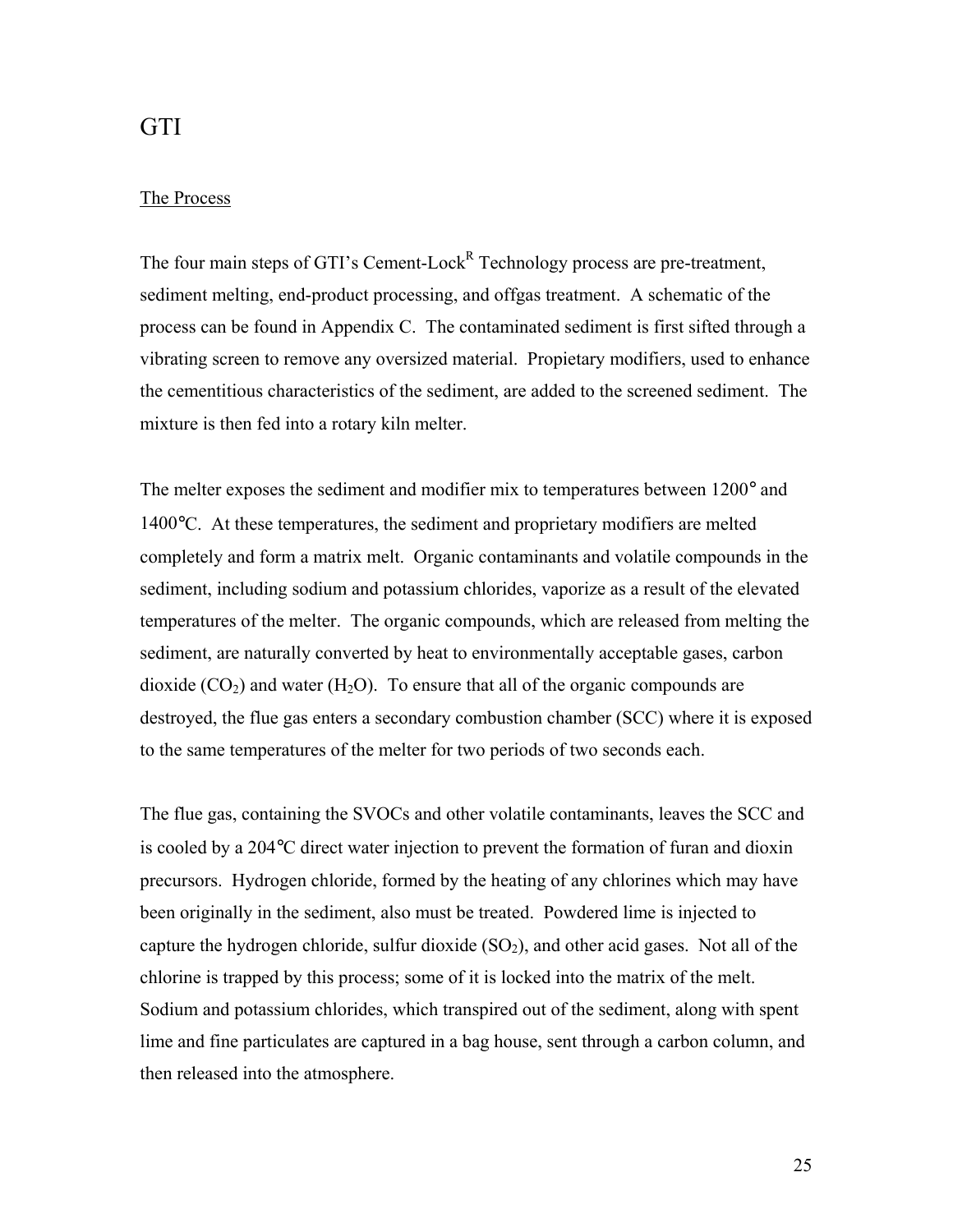Metal contaminants present in the dredged sediment, however, are not removed by the melting process. Instead, the metals remain in the cement mixture. When the cement product is made into concrete, the metals are locked into place. The concrete made with GTI's cement product must pass specific leachability tests, such as the toxicity characteristic leaching procedure (TCLP), before it can be marketed.

In the product-conditioning portion of the Cement-Lock<sup>TM</sup> Technology, the matrix melt is either diffused into micrometer-sized fibers or pulverized into granules by freezing it with a stream of quench water or high-velocity air. Special additives can be combined with granulated fibers or pulverized matrix melt to create construction-grade cement.

#### Residuals

The residuals resulting from the GTI process can be categorized into two types: metals and organic compounds. Most of the metal components are locked into the end-product, the Ecomelt, while the majority of the organic compounds leave are converted to innocuous gases, water, or salts.

Nine out of the thirteen RCRA metals, barium, cadmium, chromium, copper, lead, nickel, silver, selenium, and zinc are locked into the end-use product (32). Two of the remaining RCRA metals, arsenic and mercury are adsorbed into activated carbon, solidified, and immobilized.

The organic contaminants, which may or may not be present in the sediment, include polyaromatic hydrocarbons (PAHs), organochlorine pesticides, PCBs, and 2,3,7,8 chlorine substituted PCDD/PCDF isomers. These compounds are transformed into hydrogen, chloride,  $SO_2$ , nitrogen, and organic carbon by the GTI process. These waste components are then altered so that they can be released into the environment. All of the modified forms of the waste components are innocuous, with two exceptions. These two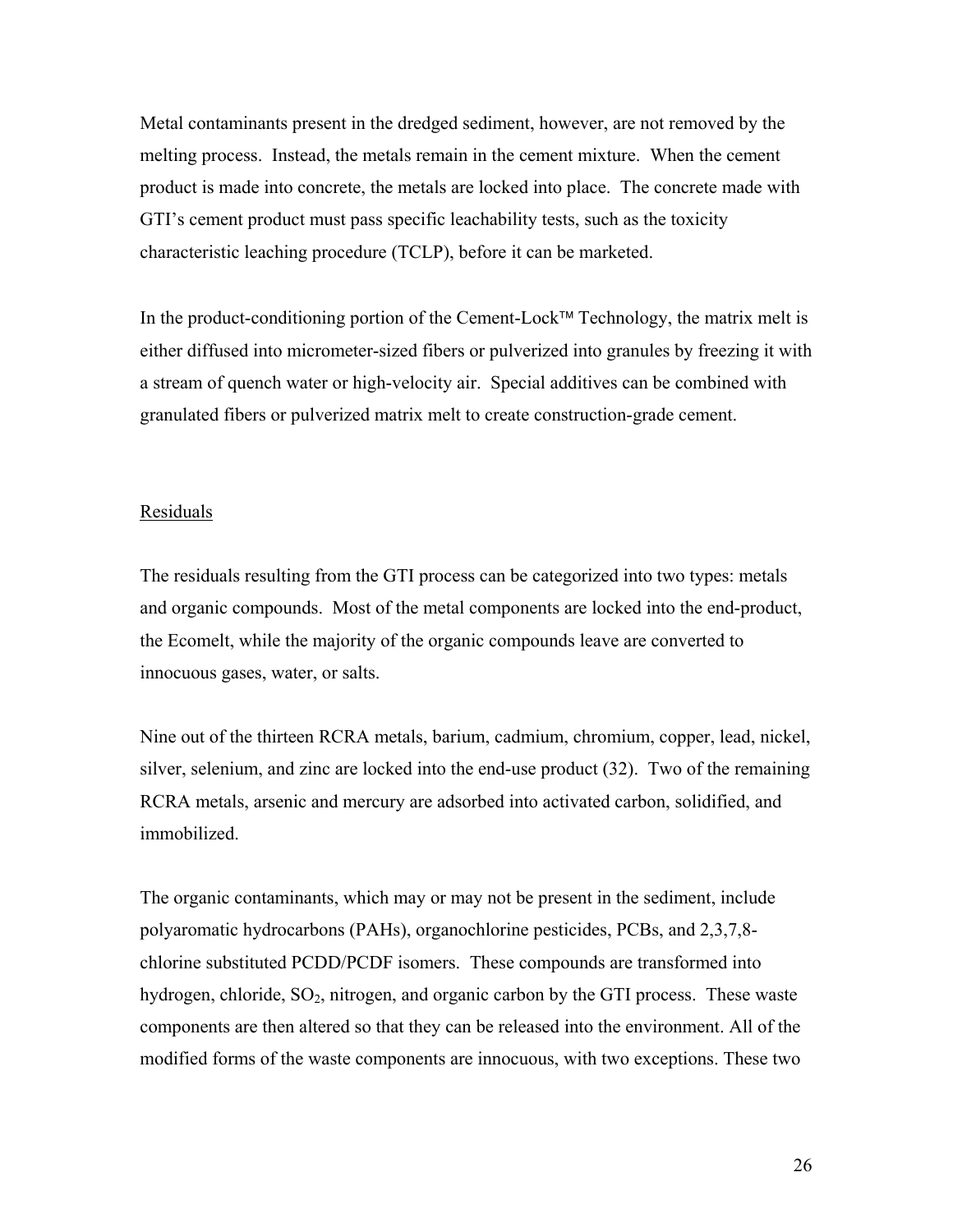exceptions,  $SO_2$  and  $NO_x$ , are released within regulatory limits. A table of the waste components and their modified forms can be found in Figure 6.

| <b>Waste Component</b>    | <b>Modified Form</b>       |
|---------------------------|----------------------------|
| Organic Hydrogen          | Demineralized water        |
| Chlorine, SO <sub>2</sub> | Salts, solidified, stable, |
|                           | some $SO2$ in the off-gas  |
| Organic Nitrogen          | Oxides of Nitrogen,        |
|                           | $N_2$ (off-gas)            |
| Organic Carbon            | $CO2$ (off-gas)            |

Figure 6: GTI Waste Components and Their Modified Forms

## Removal Efficiency

The sediment treated by the GTI process passed all of the standards for metals, semivolatile organic compounds, dioxins, and 2,3,7,8 TCDD. Note that two samples, one for untreated sediment, sample GTI-37, and one for the treated sediment, sample GTI-15, were used in the following analysis of removal efficiencies for these select contaminants.

On average, the concentrations of twelve of the regulated RCRA metals in the decontaminated sediment were 85% and 89% below that of the New Jersey Residential and Non-Residential Recommended Soil Standards, respectively.

The concentrations of four of the nine SVOCs in the treated sediment were below the detection limit of 333 ppb. The untreated sediment also contained a concentration of N-Nitrodiphenylamine below the detection limits. The concentrations of the five SVOCs that were not below the detection limit in the decontaminated sediment, were an average of 99% below the both the New Jersey Residential and Non-Residential Recommended Soil Standards.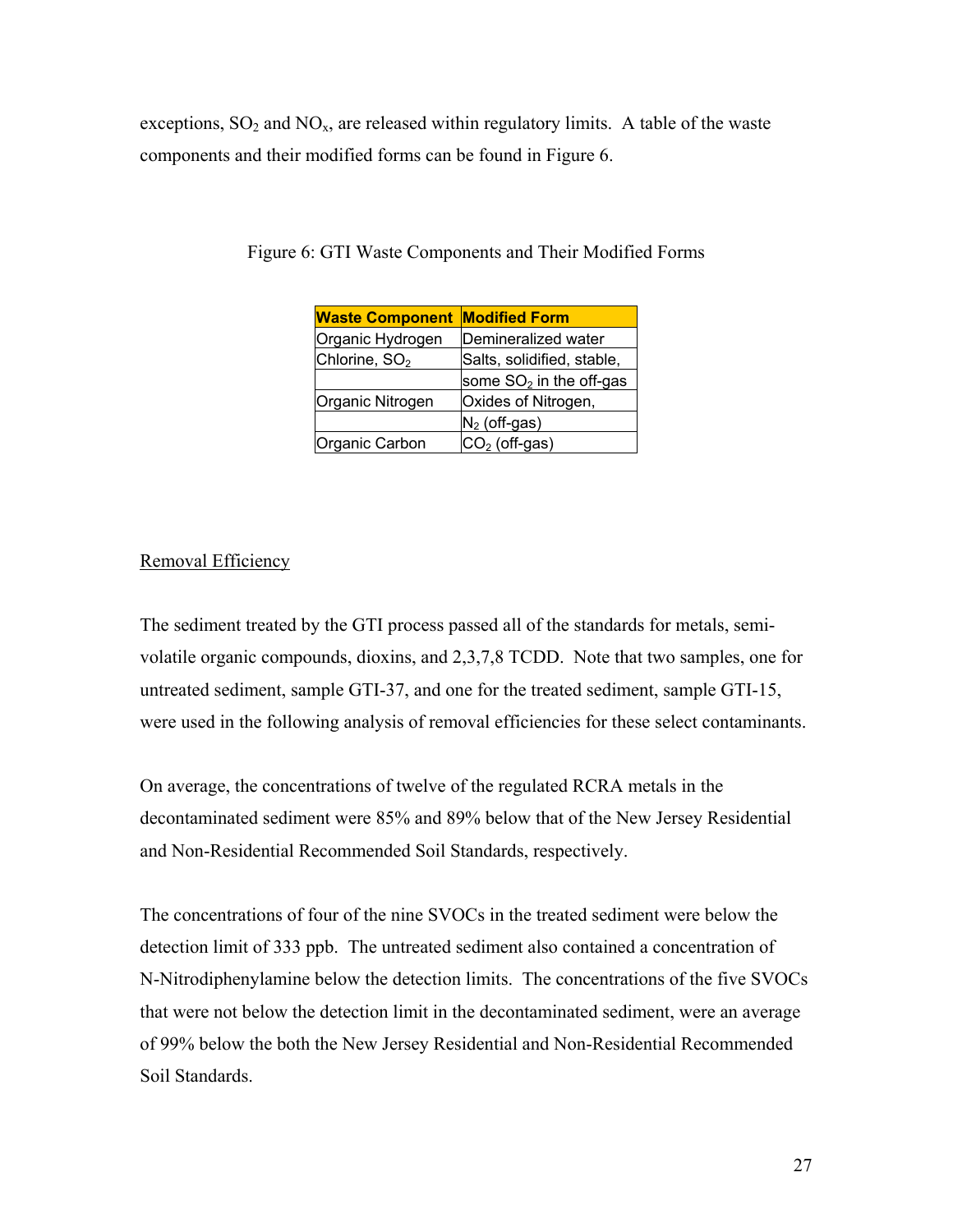The GTI process removed an average of 100% of PeCDD, HxCDD, HpCDD, and TCDD as shown in Appendix F. The treated sediment also contained levels of 2,3,7,8 TCDD below the detection limit of 1 ppt, which is below the recommended standard of 1ppb.

### End-Use Product

The end-use material produced by GTI is not portland cement, rather it is a cement product with properties similar to those of portland cement, to which sand, gravel, and water must be added in order to create concrete (25). The cement product resulting from the sediment decontamination is coined Ecomelt by GTI. Compressive strength tests were performed on the Cement-lock cement to determine whether it met ASTM standards C-595 for blended cement and C-150 for Portland cement. Water and Ottawa sand were blended with the cement in a standard ratio specified by ASTM. In accordance with the ASTM standard testing method, the samples were allowed to cure for 3, 7, and 28 days. A summary of the results are shown in Figure 7. The Cement-Lock Cement passed all of the standards for both blended and Portland cement, with the exception of the blended cement seven day test period requirement, which it missed by 0.1 Mpa.

|                                  |                              | <b>ASTM Cement</b><br><b>Requirements</b> |          |
|----------------------------------|------------------------------|-------------------------------------------|----------|
|                                  | <b>GTI Cement-Lock C-595</b> |                                           | $C-150$  |
| <b>Test Period (days) Cement</b> |                              | <b>Blended</b>                            | Portland |
|                                  | 15.4                         | 13                                        |          |
|                                  | 19.9                         | 20                                        | 19       |
|                                  | 36.3                         | 24                                        | 28       |

Figure 7: Comparison of Cement-Lock Cement Strength v. ASTM Cement Requirements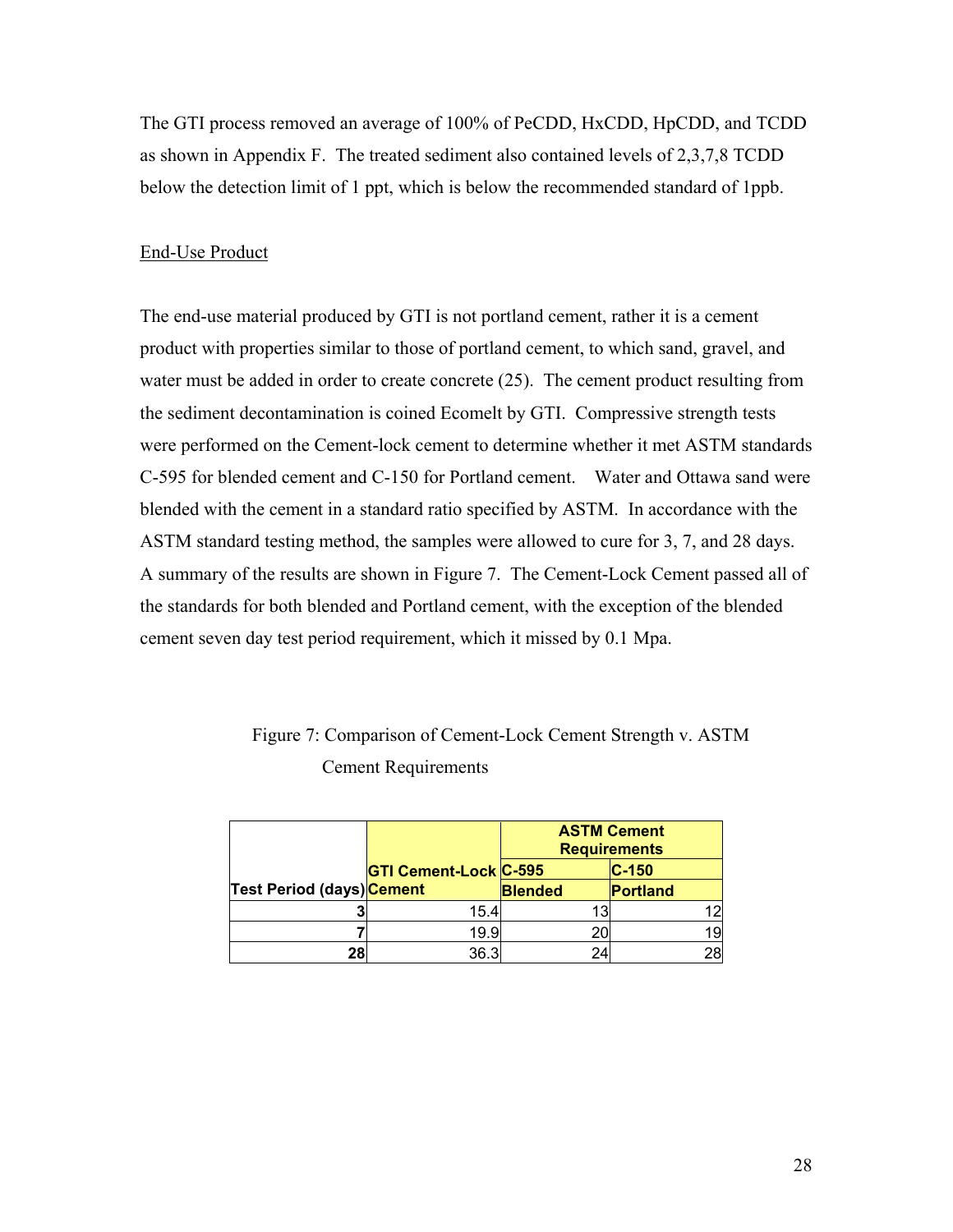### Economic Analysis

The United States uses approximately 105 million metric tons of powdered cement each year. Roughly 25 million tons of the powdered cement are imported. GTI hopes to fill part of the gap between the supply of domestically-produced powdered cement and the domestic demand for powdered cement.

At full-scale, the approximate processing cost is \$60 per cubic yard, as shown in Figure 8. This cost includes the treatment and conditioning of the raw dredged sediment to produce a material similar to portland cement.

|                              | Cost/Credit                      |
|------------------------------|----------------------------------|
|                              | (per $yd^3$ of dredged sediment) |
| Tipping Fee                  | $+$ \$35                         |
| Processing Cost              | $-$ \$60                         |
| <b>End-use Product Price</b> | $+$ \$27.50                      |
| Net Profit/Loss              | $+$ \$2.50                       |

Figure 8: Economic Analysis of the GTI Process

The price of portland cement is \$82.34 per ton, according to the July 2002 issue of the Engineering News Record. The estimated market price for the cement material produced by GTI is expected to be between \$50 and \$60 per ton. The difference between the market prices of portland cement and the GTI cement product is due to the fact that the latter will not be as marketable because of public resistance to purchase a product made from previously contaminated materials. For the purpose of developing a rough economic analysis, the average expected market price, \$55 per ton of Ecomelt (\$22 per cubic yard<sup>4</sup>) of was used as the end-use product price. The revenue generated by the sale of the end-use material produced by processing one cubic yard of dredged sediment was estimated to be \$27.50. This estimated figure is half the market price of one cubic yard

<sup>&</sup>lt;sup>4</sup> Note:  $3.00 \text{ g/cm}^3$  was used as the specific gravity of powdered Portland cement as well as the powdered cement made from the sediment decontaminated by GTI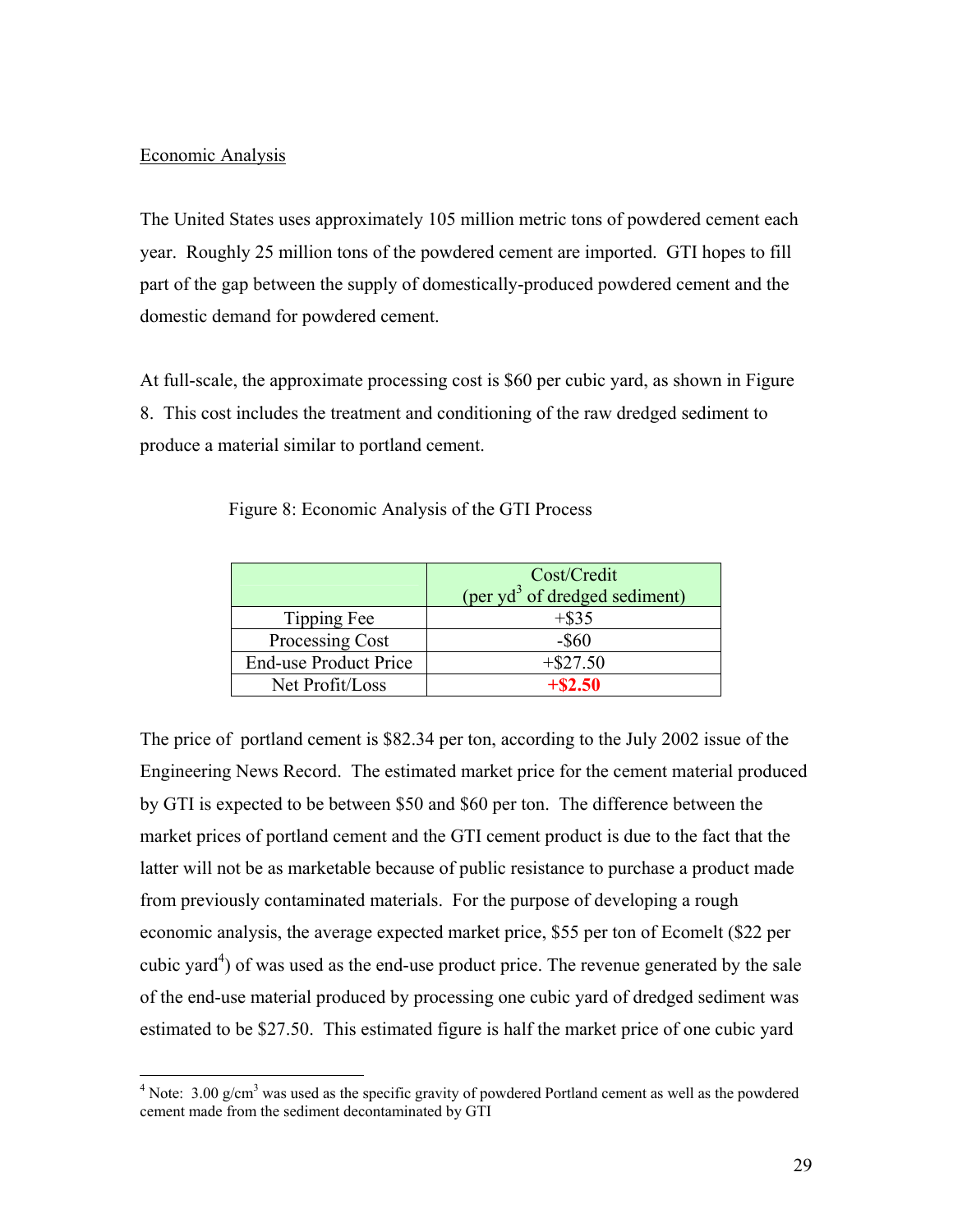of end-product because approximately 50% of the dredged sediment is water and thus will not be used in the actual manufacturing of the end-use product. Taking into account the processing fee, the tipping fee, and the market price for the end-use product, the estimated profit, per cubic yard of dredged sediment is \$2.50, as shown in Figure 8.

## NUIEG

### The Process

The NUIEG sediment processing procedure consists of three core steps: pre-processing, oxidation, and end-use product conditioning. A schematic of the NUIEG process can be found in Appendix D. The first step in pre-processing is screening the sediment for materials over  $\frac{1}{4}$ " in size. The isolated oversized material is then disposed of in a landfill. Although not used in the pilot-scale, recycled filtrate water would be added to the sediment to aid in the screening process in a full-scale facility.

After the sediment is screened, it must be dewatered in order for the decontamination process to run smoothly. The water content of the sediment is reduced by a recycling drying procedure. In this process, a portion of the sediment is dried by normal exposure to air and manual mixing. This dried sediment is then added to wet sediment. The two portions are mixed together, dried, and then added to more wet sediment. The purpose of using this recycling process is to accelerate drying (NUIEG, 10). In the full-scale facility, the water that evaporates from the wet sediment will be salvaged and used as filtrate water in the screening process.

Once the sediment is dewatered, the sediment is transferred to a mortar mixer where it is oxidized through the addition of an oxidant, potassium permanganate  $(KMnO<sub>4</sub>)$ . Potassium permanganate reacts with the contaminants in the soil to produce nonhazardous compounds. In the pilot study,  $KMnO<sub>4</sub>$  was added to the weight of the dried sediment until a concentration of approximately 6,000 ppm was achieved.

30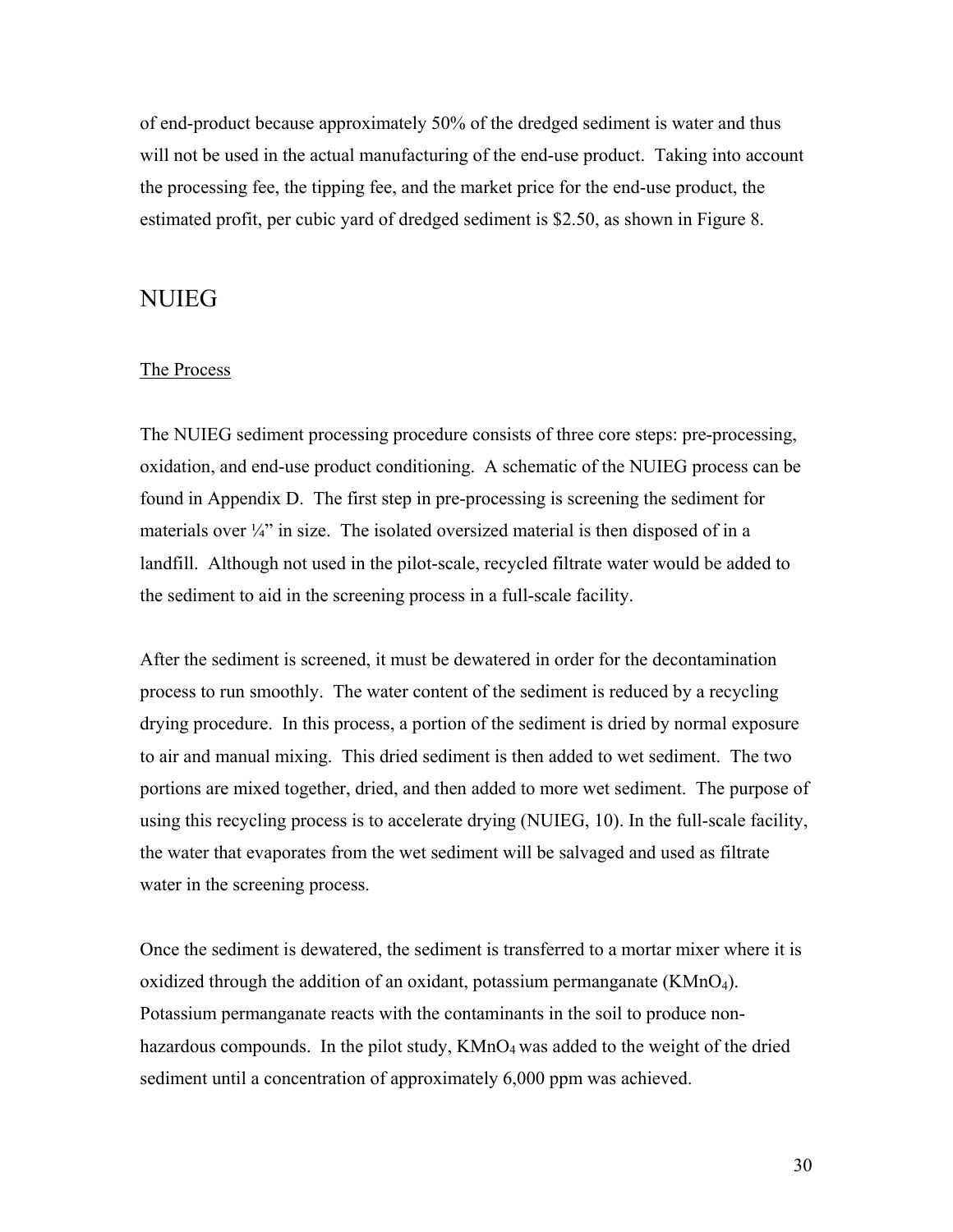After sediment decontamination, the additives, including fly ash and cement, can be mixed in with the treated sediment to create a variety of products. Pozzolanic additives can also be added to the decontaminated sediment in order to stabilize it, although they were not added in this pilot study.

NUIEG is concerned that using  $KMnO<sub>4</sub>$  as the oxidant may result in unacceptably high levels of magnesium in the benficial-use product. As a result, they are researching alternative oxidants, including hydrogen peroxide  $(H_2O_2)$ .

### Residuals

The only waste produced by the NUIEG process is wastewater generated by the dewatering process of the sediment. A fraction of this water is recycled and used to ease the initial screening of the sediment. The remainder of the water can either be transported to a Public-Owned Treatment Works (POTW) or discharged under a point source discharge permit (NJPDES) (NUIEG, 56). On a full-scale, NUIEG may chose to construct an on-site facility to treat the wastewater. However, on a pilot-scale, it is more cost-effective to send the wastewater to a POTW.

### Decontamination Efficiency

Missing data make this analysis of the decontamination efficiency of the NUIEG process incomplete. The treated and untreated sediment contaminant concentrations are averaged over two runs, which contained nine samples each. This data can be found in the "Analytical Qualifiers" section of NUIEG's pilot study report.

From the data that is provided, the treated sediment met all but the New Jersey standards for benzo(a)pyrene. The decontaminated sediment met the standards and general safety guidelines for PCBs, eight out of the twelve RCRA regulated metals, and seven out of the nine SVOCs considered in this analysis. Data is missing for three RCRA regulated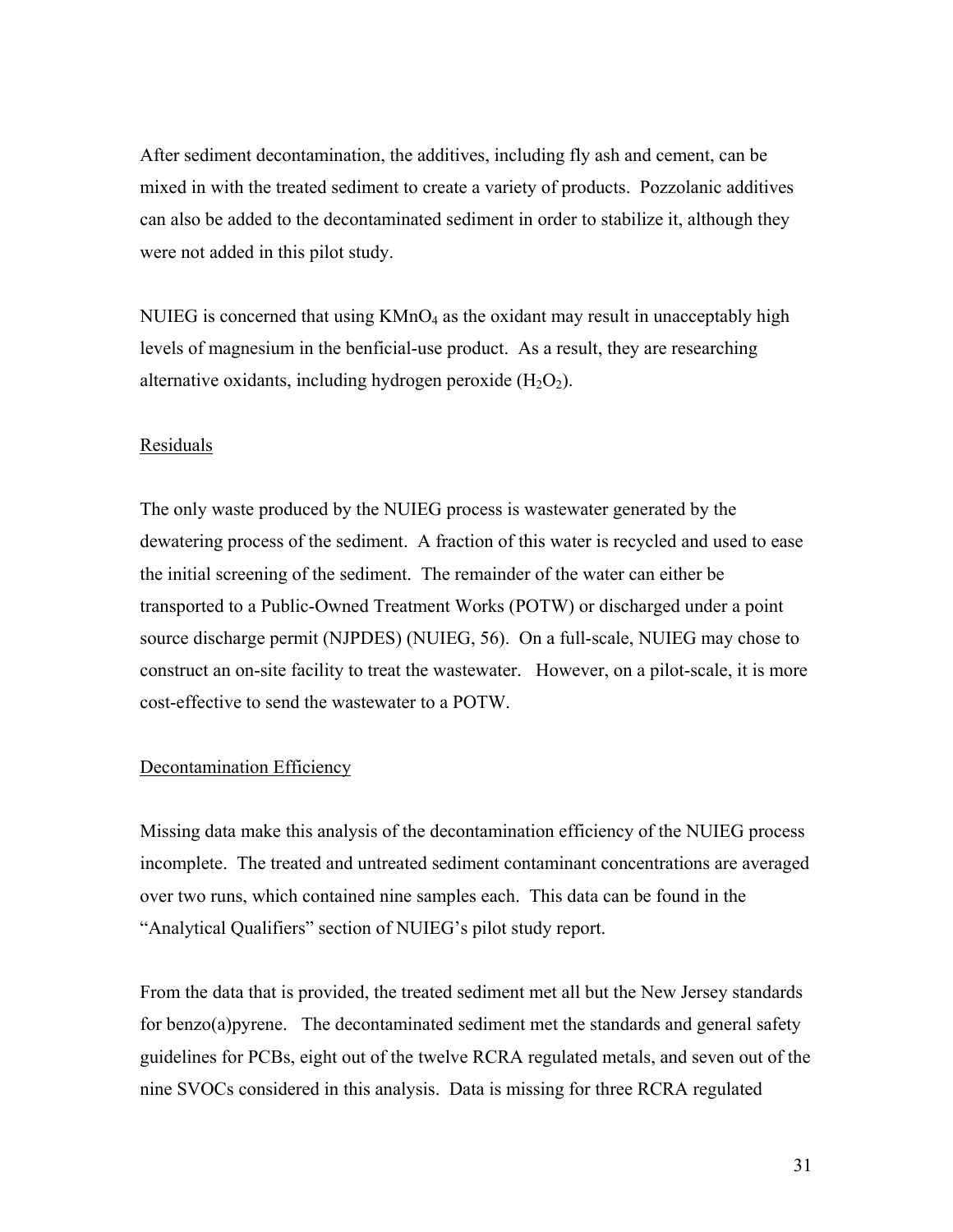metals: beryllium, selenium, and thallium. The concentration for the remaining regulated RCRA metal, silver, was found to be indeterminable. The concentration for di-n-butyl phthalate, a SVOC, is also missing. No data exists for dioxin or 2,3,7,8 TCDD.

As shown in Appendix I, the treated sediment did not meet the standard for one SVOC, benzo(a)pyrene. The concentration in the decontaminated sediment was found to be 3820 ppb, nearly five times the New Jersey Residential and Non-Residential Soil Standard<sup>5</sup> of 600 ppb. Overall, the treated sediment contained SVOC concentrations approximately 68% and 88% below the New Jersey Residential and Non-Residential Soil Standards, respectively.

The metal concentrations in the treated sediment were an average of 32% and 83% below the New Jersey Residential and Non-Residential Soil Standards, respectively. These averages are calculated from the eight metals for which data existed. The data used to compute these averages can be found in Appendix G.

The NUIEG process removed approximately 24% of the PCBs present in the untreated sediment. The treated sediment contained 358 ppb of PCBs, which meets the New York and New Jersey standards, which are listed in Appendix H.

### End-Use Product

As mentioned in *The Process* section of this report, the treated sediment produced by the NUIEG decontamination process can be used to create a variety of products. Which material NUIEG actually chooses to manufacture depends on the production costs and marketability of the potential product. Different ratios and amounts of ash, cement, and other additives can be added to the treated sediment in order to create a wide range of products, including a material similar to portland cement. Without the addition of these chemicals, the treated sediment alone can be used as fill or capping material.

 $<sup>5</sup>$  The New Jersey Residential and Non-residential Soil Standards are both 600 ppb for benzo(a)pyrene</sup>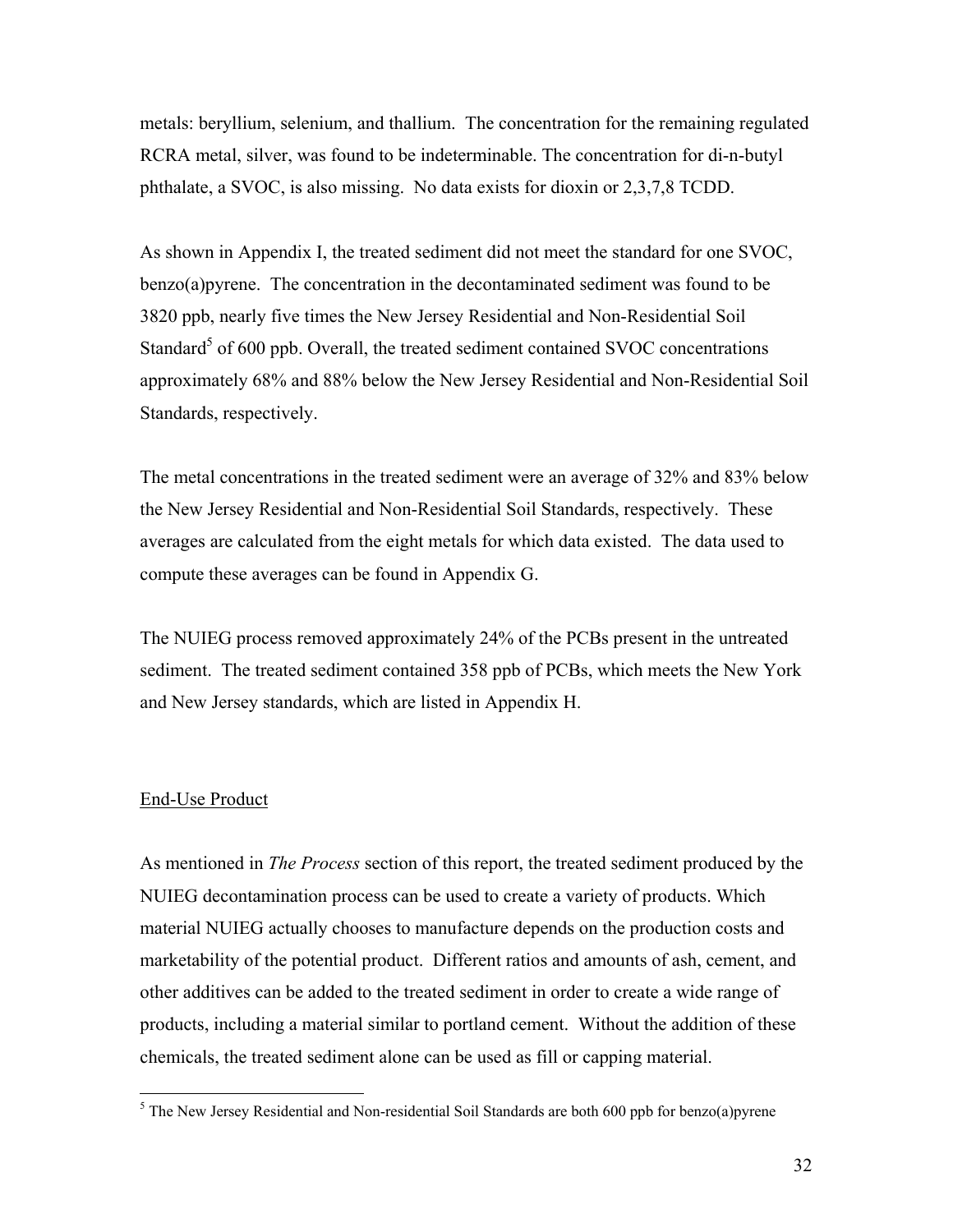### Economic Analysis

The cost of the NUIEG process is approximately \$30 per cubic yard. This processing cost is compensated for by the tipping fee of \$35.

Due to the fact that NUIEG was unsure of which product it would manufacture, the average between the estimated market prices of soil and fill was used as the end-use product price. The estimated market prices for fill and soil were obtained by averaging the cost of soil and aggregate from seven different wholesalers of each product. These wholesalers were located in the area surrounding the NY/NJ Harbor. The market prices for fill and cement were roughly \$6 and \$11 per cubic yard, respectively. The average between these two figures, or \$8.50 per cubic yard, was taken to be the end-use product price.

|                              | Cost/Credit                      |
|------------------------------|----------------------------------|
|                              | (per $yd^3$ of dredged sediment) |
| Tipping Fee                  | $+$ \$35                         |
| Processing Cost              | $-$ \$30                         |
| <b>End-use Product Price</b> | $+$ \$4.25                       |
| Net Profit/Loss              | $+$ \$9.25                       |

Figure 9: Economic Analysis of the NUIEG Process

This figure was then divided by two, to account for the fact that about half of the dredged sediment is water. The water in the sediment is removed by the process, and thus is not used in the manufacturing of the beneficial-use product. Taking into account the tipping fee, processing cost, and end-use product price, the revenue generated by processing one cubic yard of contaminated sediment is roughly \$9.25, as shown in Figure 9.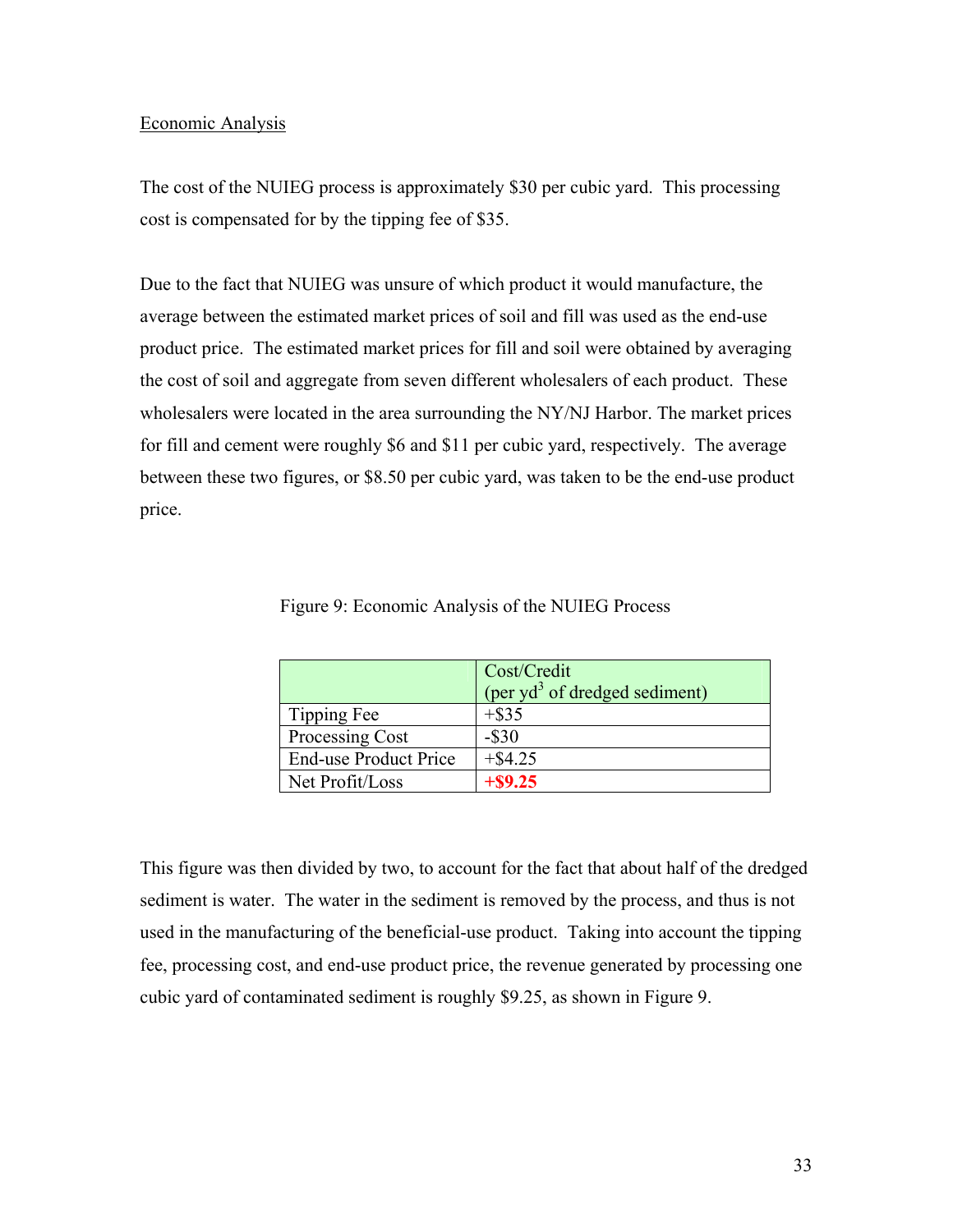# Metcalf & Eddy

## The Process

The approach that Metcalf  $& Eddy$  took in the pilot-study was different from the other firms, in that it tested three variations of a single process, whereas the other firms tested a single process. A schematic of the combination of these procedures is shown in Appendix E. The main components of the decontamination and end-use product conditioning process are pre-processing (HYDRO-SEP), organic extraction (ORG-X), and solidification and stabilization (SOLFIX). Different combinations of these three processes were used to form the three variations that were tested in the pilot study. The three variations of the process are HYDRO-SEP and ORG-X, HYDRO-SEP and SOLFIX, and HYDRO-SEP, ORG-X, and SOLFIX. HYDRO-SEP and ORG-X can be used to produce a fill material, while the other two combinations, HYDRO-SEP and SOLFIX and HYDRO-SEP, ORG-X, and SOLFIX produce a cement product. The specific required materials and end-use product associated with each of the process combinations are shown in Figure 10.

# Figure 10: Metcalf & Eddy Process Combinations and Specific Required Materials and End-Use Materials

|               | <b>Required Materials</b> | <b>End-Use Product</b> |
|---------------|---------------------------|------------------------|
| HYDRO-SEP and | ORG-X extraction          | Fill                   |
| ORG-X         | chemicals                 |                        |
| HYDRO-SEP and | Portland cement           | <b>Cement Product</b>  |
| <b>SOLFIX</b> |                           |                        |
| HYDRO-SEP,    | ORG-X extraction          | <b>Cement Product</b>  |
| ORG-X, and    | chemicals and             |                        |
| <b>SOLFIX</b> | Portland cement           |                        |

Pre-processing begins with the screening of the raw sediment through a  $\frac{1}{4}$  screen. The screened sediment continues through the decontamination process; materials that do not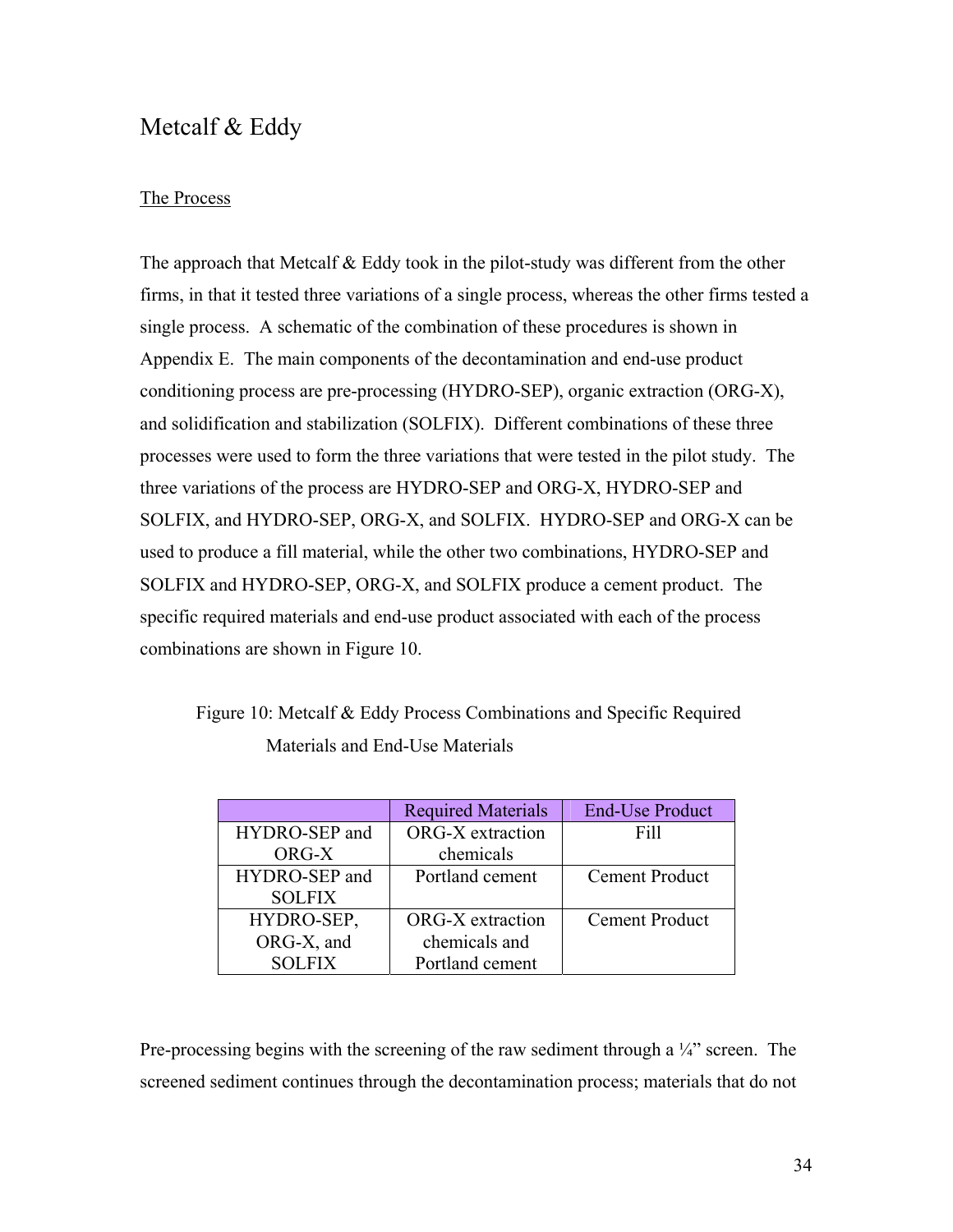make it through the screen are set aside and are later treated by the HYDRO-SEP washing process. HYDRO-SEP uses water to rinse away the contaminants on the oversized material, thus making it acceptable for disposal in a non-hazardous landfill. The washwater used in the HYDRO-SEP procedure can be recycled and used again.

The screened sediment, meanwhile, is cleansed by ORG-X solvent extraction. Both batch and continuous extraction processes of the ORG-X procedure were tested in this pilot study. In the batch procedure, the screened sediment is transferred to a mixer-settler extractor tank containing new solvent or solvent which has been recycled from a previous batch. The mixer-settler tank is equipped with a three-blade impeller and a two-bar bottom scrapper propeller mixer (Metcalf & Eddy, 2-6). After the addition of the screened sediment to the mixer-settler extractor, nitrogen is flushed through the vessel in order to clean it. Extraction solvent heated to between 100° and 140°F is then added to the tank until the ratio between the screened sediment and the extraction solvent is 1:1. After fifteen minutes of agitation with the mixer and ten minutes of settling, the tank consists of a bottom layer of solvent-saturated sediment, and a top layer of solvent containing organic contaminants. The contaminated solvent layer is decanted from the tank and treated. A bag filter is used to trap the small amount of sediment that is present in the solvent layer. The extraction process is repeated on the bottom layer of solventsaturated sediment until the desired amount of the various organic compounds have been removed from the sediment.

The treated sediment layer is dried using a steam jacket. The propeller mixer is kept rotating in order to increase heat transfer through the sediment, which in turn accelerates the drying process. The solvent and water azeotrope is trapped, condensed, and returned to the extractor where it is used for future extractions. The decontaminated sediment is then exposed to the vapor temperature of water, 212°F, to ensure that all of the solvent has been removed from the sediment.

The second layer from the extraction, the azeotrope water and solvent mixture, is separated into its aqueous and solvent components using distillation. The solvent and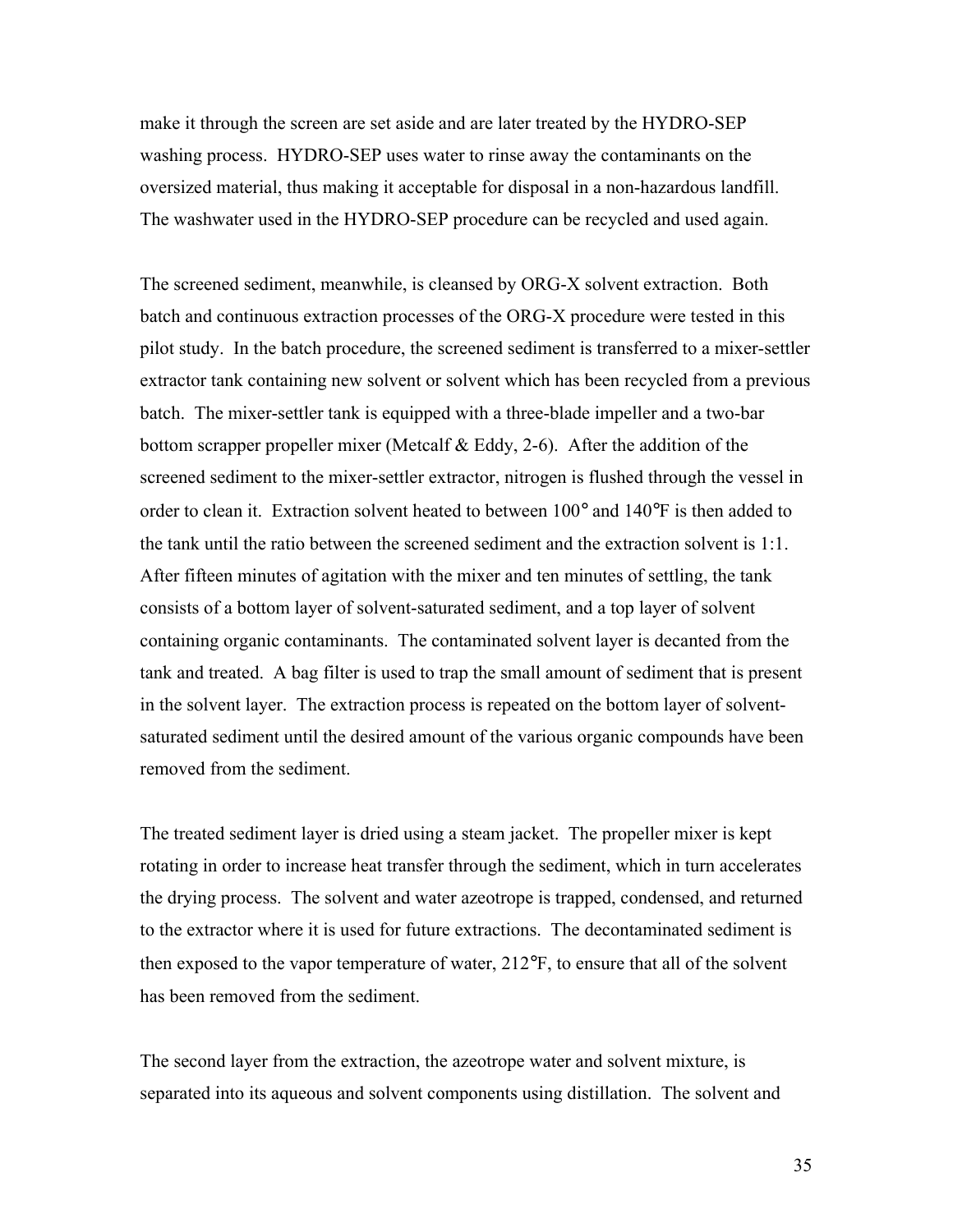water mixture is heated to 172 to 185°F, a span of temperatures which corresponds to the range of boiling points of typical azeotrope solvent-water mixtures (2-8). As a result, when the azeotrope is heated to these temperatures, it volatilizes. The azeotrope vapor is then condensed into waste oil and a 2-layer liquid, which consists of a top layer of solvent and an aqueous bottom layer. An oil polisher is used to remove the residual solvent present in the waste oil. The polished waste oil is sent to an off-site facility to be incinerated or disposed of in some other manner (Cardoni, interview). The solvent layer of the azeotrope can be decanted off of the aqueous layer and used in the extraction process. The water layer is drained from the vessel and is steam stripped to remove residual solvents (Metcalf & Eddy, 2-9).

The wastewater layer is transported to a stripper column where any residual solvents are removed by steam stripping. Organic compounds with lower boiling points can be isolated by injecting steam into the sediment. Other organic compounds can be removed from the wastewater or condensate by feeding water, just below the azeotropic boiling point through the feed preheater. A portion of this feedwater vaporizes upon entering the top of the column, and the remainder is stripped of residual solvents by upflowing steam (2-10). The vapors produced by the stripping process are condensed and used again as solvent in the extraction process.

The continuous solvent extraction process is identical to the batch solvent extraction process, with a few modifications. The sediment must be screened to 1/8" instead of 1/4". Also, instead of periodically decanting the solvent and water azeotropic layer from the sediment after extraction, the continuous process separates the two layers without interruption during extraction. In the continuous process, the sediment is allowed to escape through the bottom of the column, and the solvent is removed through the top of the column. The solvent recovery, organic separation, and water stripping steps are the same for both extraction processes.

The final step in the process, the SOLFIX solidification and stabilization step, involves the addition of Portland cement to the sediment. As mentioned in *The Process* portion of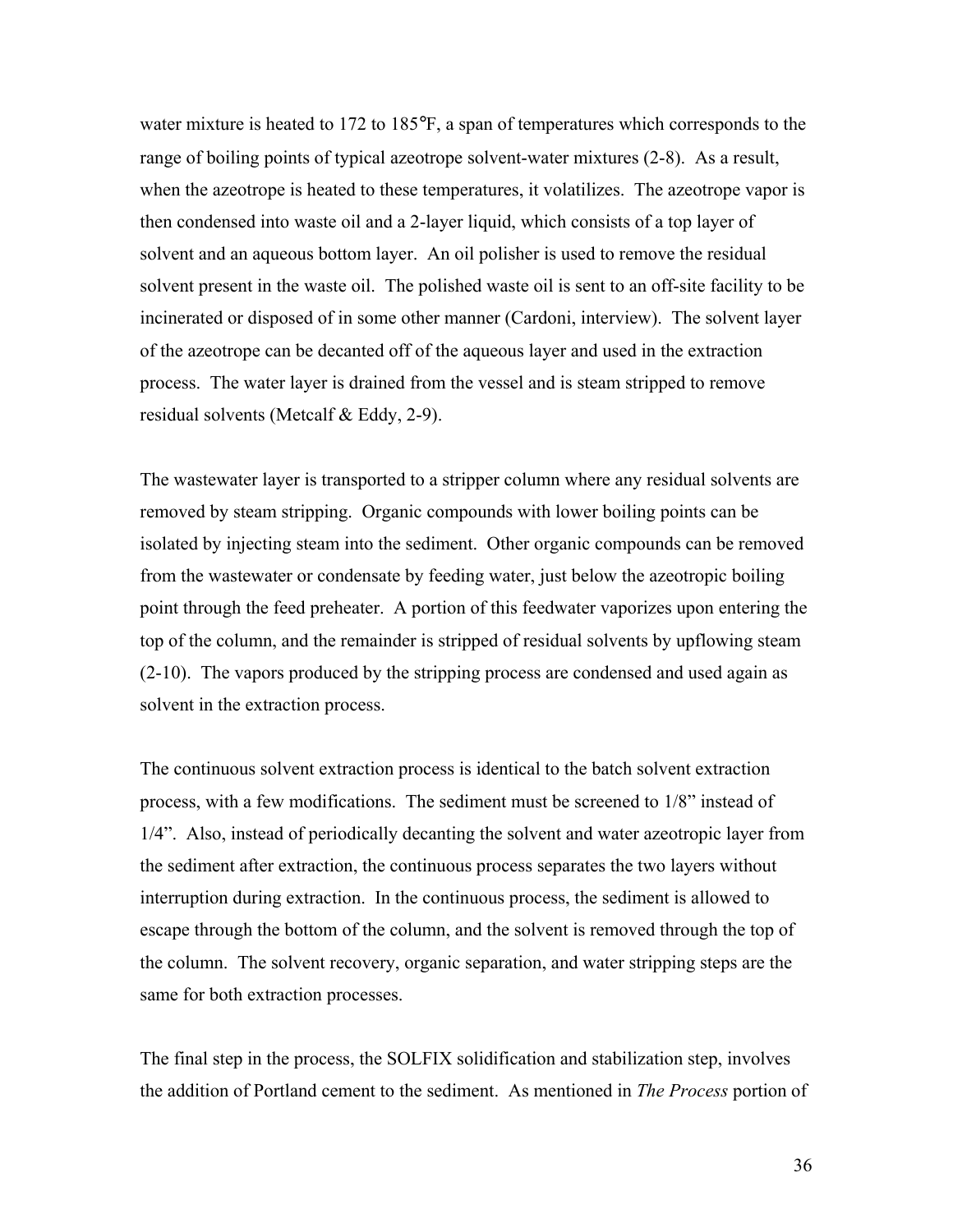this section, the SOLFIX process was performed on both the raw dredged sediment and ORG-X extracted sediment. Due to the high water content of the raw sediment, excess water had to be decanted from it in order to ensure the production of a quality product. Portland cement was added to the raw sediment in 1:10, 1:5, and 1:2.5 ratios and to the treated sediment in 1:6.67 and 1:3.33 ratios. The sediment and Portland cement mixture can then be poured into desired molds to make solid concrete.

### Residuals

The waste by-products resulting from the Metcalf  $& Eddy$  process fall into four categories: spent solvent, organic waste oil, gas mixtures, and water. The used solvent and the organic waste oil are shipped to an outside source to be processed by a fuel-blend incinerator and regular incinerator, respectively. The gas that is discharged from the batch and continuous extractions consists of mostly nitrogen purge gas, small amounts of oxygen, other atmospheric gases, and traces of solvents and water. Although only small amounts of solvent exist in the vent gas, an activated carbon scavenger downstream of the vent destroys any remaining organic vapors before the gas is released into the atmosphere. Before the wastewater is sent to a public-owned treatment works (POTW) for disposal, it is tested to ensure that it does not contain concentrations of organic solvents in excess of the POTW's standard for acceptance. In the pilot-study, the wastewater was found to contain less than 0.1 percent organic solvents, a level acceptable for disposal in a POTW.

The condensate from the steam stripping traps does not come in contact with any contaminated substances or waste streams, so it can be disposed of a sewer. The city water, which is used in the vent condenser, can also be discharged into the sewer. In the pilot-study, the city water flow into the sewer was less than .5 gallons per minute.

#### Decontamination Efficiency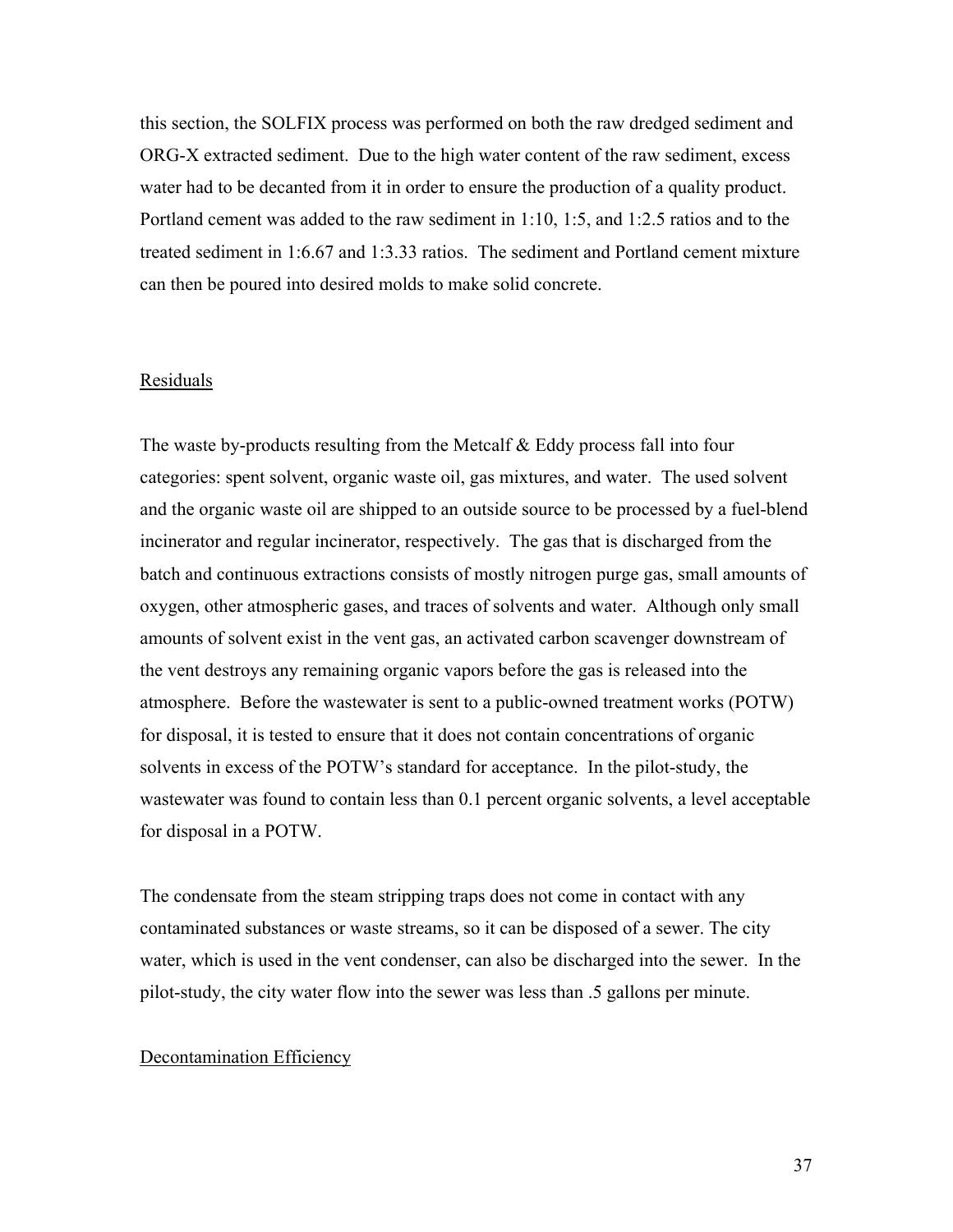To complete the decontamination efficiency evaluation, two samples were considered. One of these samples, MEP-1-1, was an "as-dredged" sediment sample, which was used as the untreated sediment. The other sample, MEPP-10-1, which was treated using the continuous ORG-X decontamination process, was used as the treated sediment. As mentioned in *The Process* portion of this report, Portland cement was added to the treated sediment in ratios of 1:3.33 and 1:6.67. Because the beneficial use end-product consists of both decontaminated sediment and Portland cement, adjustments to the data had to be made. A Portland cement to treated sediment ratio of 1:3.33 was assumed. Using this ratio, approximately 76.9% of the end-product is actually treated sediment. The concentrations of the treated sediment, MEPP-10-1, were multiplied times a factor of .76905 to reflect the actual contaminant concentrations in the beneficial-use material.

The treated sediment did not meet the standards for three of the twelve RCRA metal standards: arsenic, copper, and lead. The arsenic concentration was 53.2 ppm and the New Jersey Residential and Non-Residential Standards is 20 ppm. The copper concentration of the treated sediment, 823 ppm, exceeded the residential and nonresidential standard, which are both 600 ppm. In this case, the copper concentration of the untreated sediment, 1410 ppm, was higher than that of the treated sediment. The treated sediment contained concentrations of lead greater than the New Jersey Residential Standard. The standard is 400 ppm and the treated sediment had a concentration of 461 ppm. The concentrations for the nine metals that did meet the standards were an average of 53.3% and 75.4% below the New Jersey Residential and Non-Residential Soil Standards, respectively.

The treated sediment contained PCB concentrations below the New York Recommended Soil Cleanup Standard and the New Jersey Residential and Non-Residential Standards, as shown in Appendix H. The Metcalf  $& E$ ddy process reduced the PCB concentration in the sediment by nearly 98%, reducing it from 5,440 to 109 ppb.

The average removal efficiencies for TCDD and three dioxins: PeCDD, HxCDD, and HpCDD were 96% and 99% respectively. The concentration of 2,3,7,8 TCDD was found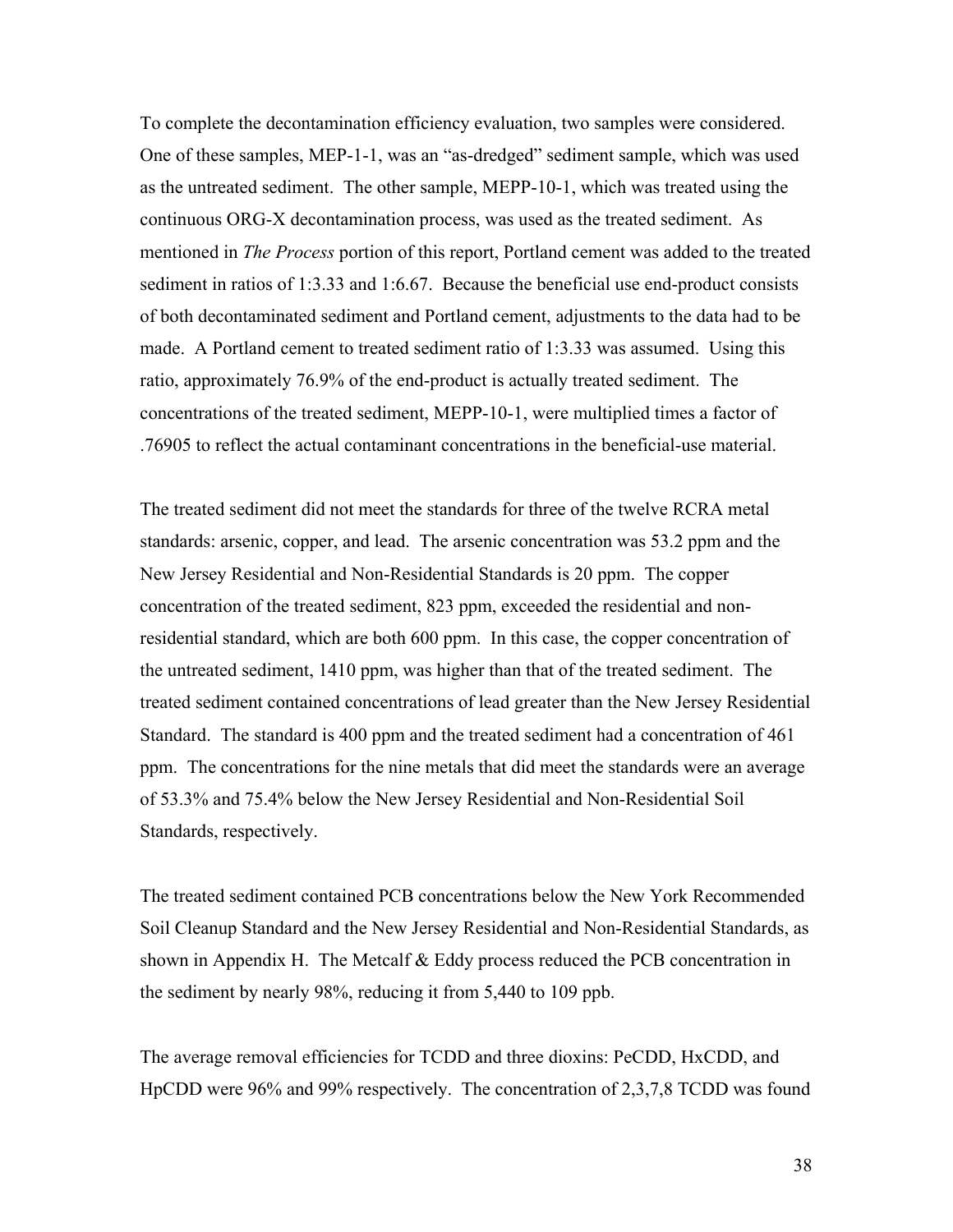to be 7.29 ppt, which is below the general standard of 1 ppb. This data can be found in Appendix F.

As shown in Appendix I, the treated sediment contained SVOC concentrations below the New Jersey Standards, though it should be noted that the concentrations of two contaminants, benzo(b)flouranthene and benzo(a)anthracene were both within 2% of the standard. On average, the SVOC concentrations of the treated sediment were 59.3% and 82.7% below the New Jersey Residential and Non-Residential Standards, respectively.

#### End-Use Product

The Metcalf & Eddy sediment treatment process can either be used to produce a cement product or a fill material depending on the specific processes used. HYDRO-SEP will be used regardless of which material is chosen for production. This washing process is necessary for the disposal of oversized materials. HYDRO-SEP and SOLFIX with or without ORG-X can be used to produce a cement product. Fill can be produced by using a combination of the HYDRO-SEP and SOLFIX technologies. In the production of the cement material, to determine the exact ratio of treated sediment to Portland cement in the final product an economic analysis must be done of the production costs and the expected revenue generated by the end-use product. As in any cost-benefit analysis, the ratio that provides the most profit will be selected. The choice between using screened raw sediment or ORG-X treated sediment in the SOLFIX procedure must also be made.

Unconfined Compressive Strength (UCS) tests were performed by both Metcalf & Eddy and the Brookhaven National Laboratory (BNL) on the concrete made with the two different SOLFIX products. As shown in Figure 11, the concrete made from the SOLFIX-treated raw sediment was found to express strengths of 728 and 102 psi by Metcalf & Eddy and BNL respectively. The Brookhaven National Laboratory and Metcalf & Eddy measured the strength of SOLFIX performed on the ORG-X treated sediment to be 600 and 487 psi.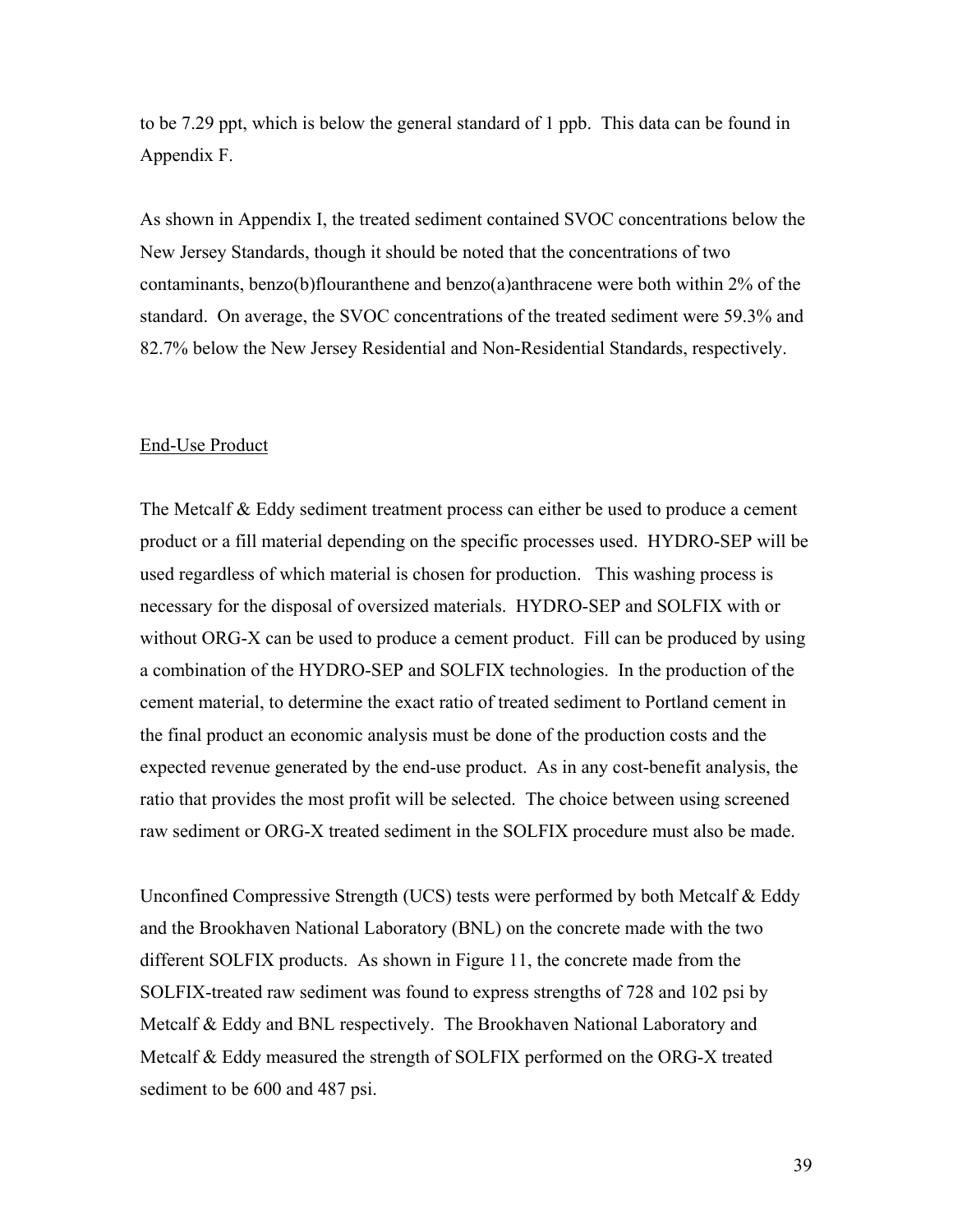| Product                               | UCS by Metcalf $\&$<br>Eddy (psi) | UCS by BNL (psi) |
|---------------------------------------|-----------------------------------|------------------|
| SOLFIX on raw<br>screened sediment    | 728                               | 102              |
| SOLIFIX on ORG-<br>X treated sediment | 600                               | 487              |

### Figure 11: Unconfined Compressive Strength (UCS) Test on SOLFIX Final Products

### Economic Analysis

The processing cost depends on which combination of the three processes: HYDRO-SEP, ORG-X, and SOLFIX are used. The cost in Table 12 below gives the cost analysis for three viable production options. The end-use product prices are derived from the same source as those used in the NUIEG economic analysis. The average market price for fill and cement are roughly \$6 and \$11 per cubic yard respectively. Taking into account that about half of the dredged sediment is water, the revenue that would be generated by each cubic yard of dredged sediment is approximately \$3 and \$5.50 for the production of fill and cement respectively.

The estimated processing costs of the HYDRO-SEP and SOLFIX is \$44 per cubic yard of dredged sediment . The material produced by performing this process on one yard of dredged sediment is worth approximately \$3. As a result, Metcalf and Eddy would lose roughly \$6 per cubic yard of dredged sediment by using these processes. The HYDRO-SEP and ORG-X processes cost \$45 and generate approximately \$5.50 of revenue per cubic yard of dredged sediment. Factoring in the tipping fee, processing costs, and endproduct revenue, Metcalf & Eddy would lose about \$4.50 per cubic yard of dredged sediment. The processing costs associated with HDRO-SEP, ORG-X, and SOLFIX is \$67 per cubic yard of dredged sediment. The cement material produced by this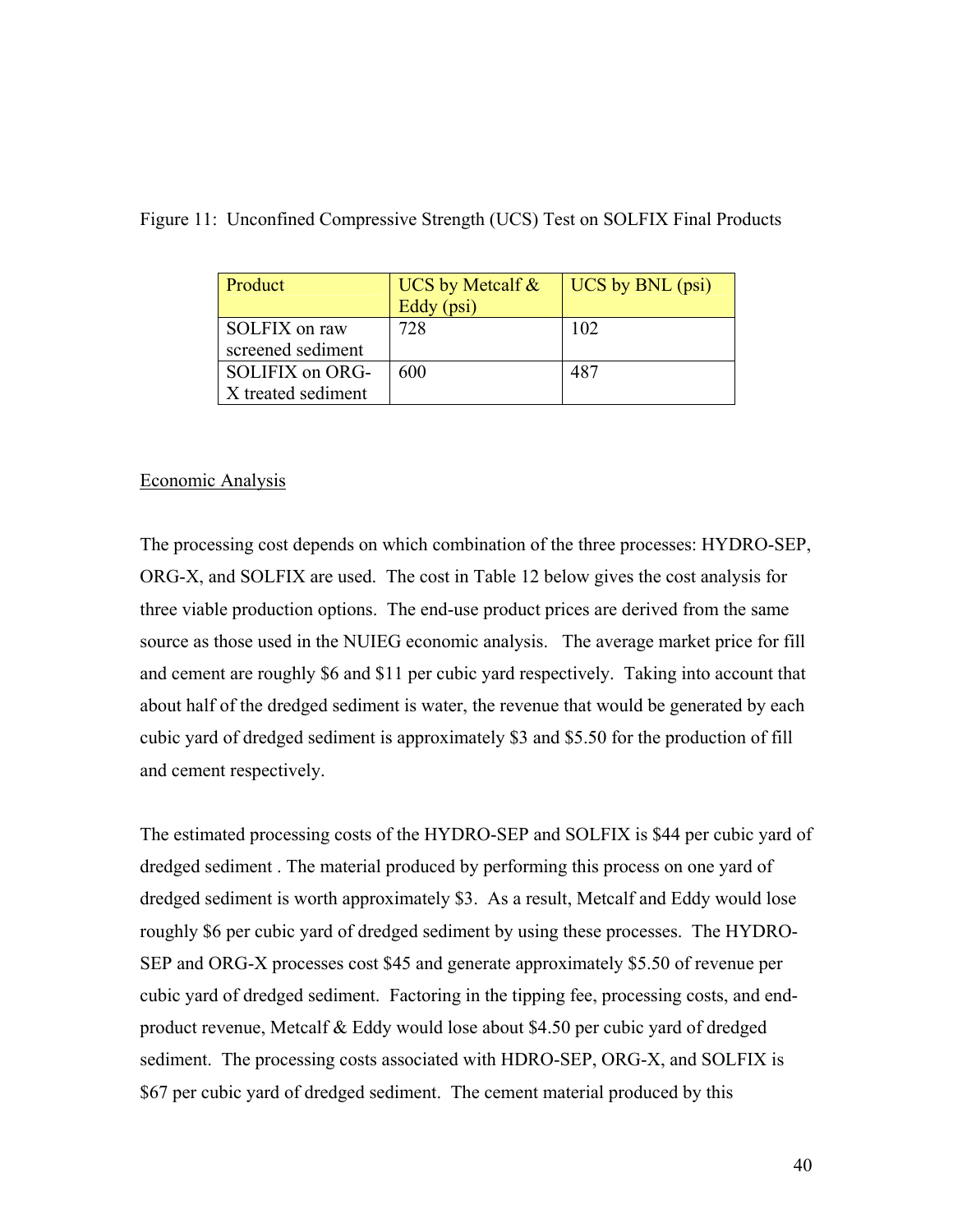combination of processes is worth approximately \$5.50 per cubic yard of dredged sediment. Using all three of these procedures, Metcalf & Eddy would lose about \$26.50 for each yard of dredged sediment that it processed.

|                              | $Cost/Credit$ (per yd <sup>3</sup> of dredged sediment) |                                |               |  |  |  |  |
|------------------------------|---------------------------------------------------------|--------------------------------|---------------|--|--|--|--|
|                              | HYDRO-SEP                                               | <b>HYDRO-SEP</b><br>HYDRO-SEP, |               |  |  |  |  |
|                              | and SOLFIX                                              | and ORG-X                      | ORG-X, and    |  |  |  |  |
|                              |                                                         |                                | <b>SOLFIX</b> |  |  |  |  |
| Tipping Fee                  | $+$ \$35                                                | $+$ \$35                       | $+$ \$35      |  |  |  |  |
| Processing Cost              | $-$ \$44                                                | $-$ \$45                       | $-$ \$67      |  |  |  |  |
| <b>End-use Product Price</b> | $+$ \$3                                                 | $+$ \$5.50                     | $+$ \$5.50    |  |  |  |  |
| Net Profit/Loss              | $-$ \$6                                                 | $-$ \$4.50                     | $-$ \$26.50   |  |  |  |  |

Figure 12: Economic Analysis of Three Production Options for Metcalf & Eddy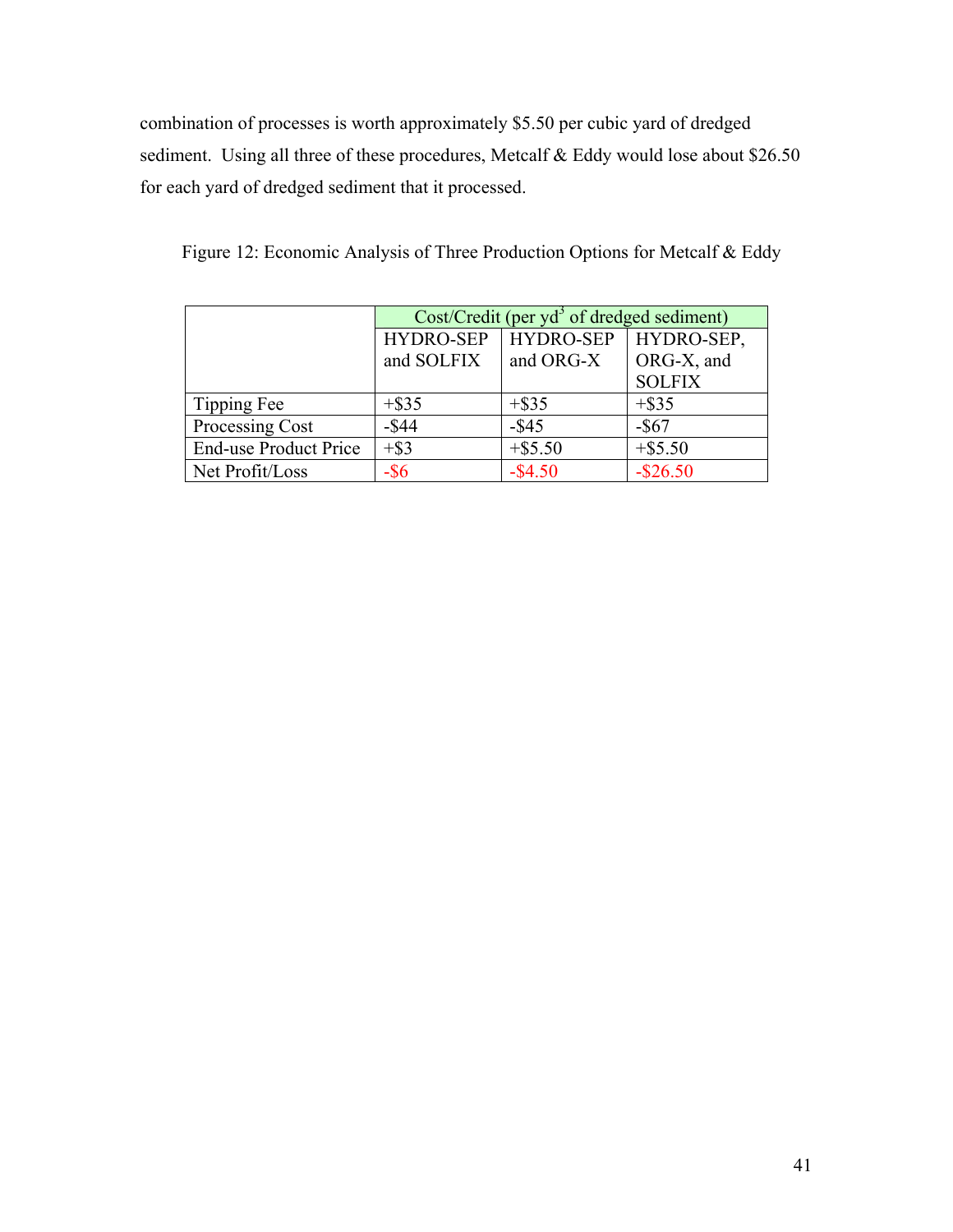### **REFERENCES**

Amirin, Mohsen C. "Advanced Sediment Washing for Decontamination of New York/New Jersey Harbor".

Biogenesis. *BioGenesis Sediment Washing Technology: Final Report on the Pilot Demonstration Project*. 1999.

Cardoni. John. 2002. Interview. Metcalf & Eddy.

Clesceri, Nicholas L. et al. "Decontaminating and Processing Dredged Material for Beneficial Use". 2000.

Douglas, Scott W. et al. "A Comprehensive Strategy for Managing Contaminated Dredged Materials in the Port of New York And New Jersey".

Edwards, Daniel. 2002. Interview. NUI Environmental Group.

EPA 000-0-99000 *Fast Track Dredged Material Decontamination Demonstration for the Port of New York and New Jersey*. 1999.

Institute of Gas Technology (Amir Rehmat) *Cement-Lock Technology for Decontaminating Dredged Estuarine Sediments, Phase II: Pilot Scale Studies*. 1999.

Jones, Keith W. et al. "Dredged material decontamination demonstration for the port of New York/ New Jersey" *Journal of Hazardous Materials* 85 (2001) pp 127-143.

Mensinger, Michael. 2002. Interview. Institute of Gas Technology.

Metcalf & Eddy. *Report on Pilot Plant Study for Integrated Sediment Decontamination System*. 1997.

Miller, Dennis. 2002. Interview. Solena Group.

New York/New Jersey Harbor Estuary Program Habitat Workgroup. www.harborestuary.com (1 August 2002).

NUI Environmental Group *Sediment Decontamination Demonstration Project: Final Pilot Study Report*. 2002.

Stern, Eric A. 2002. Interview. EPA-Region 2.

Wilde, Charles. 2002. Interview. Biogenesis.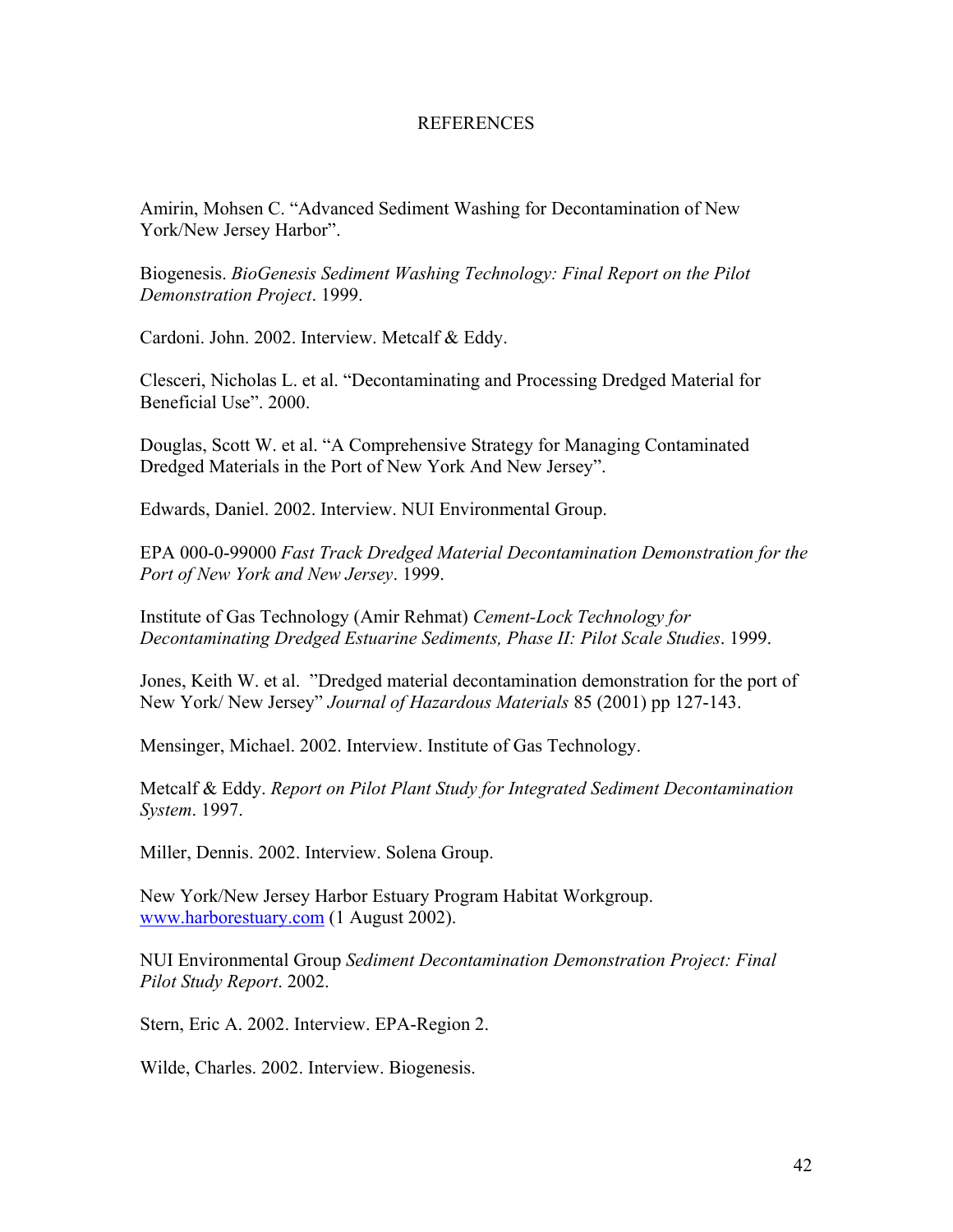# Appendix A: Biogenesis Sediment Washing Process

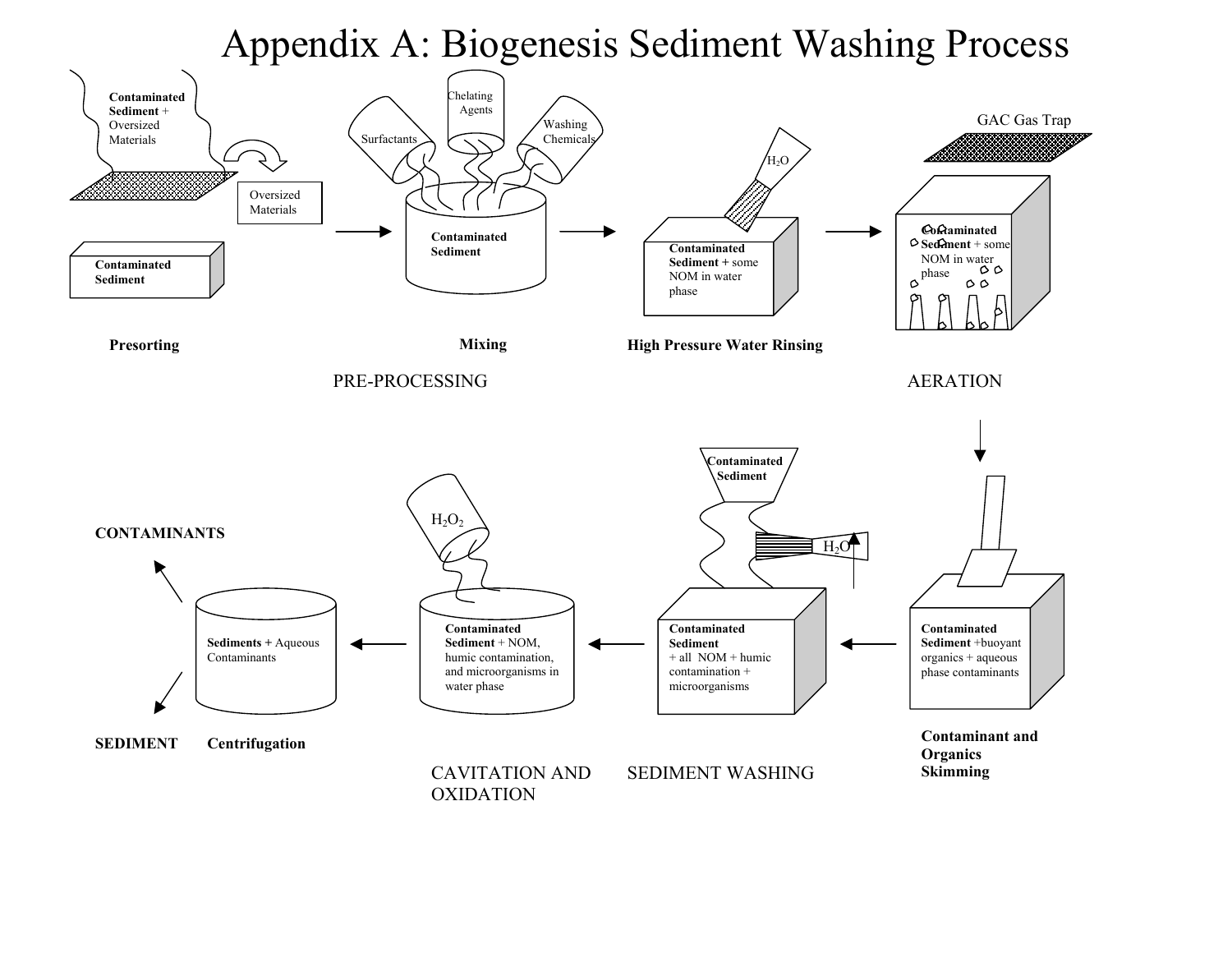# Appendix B: Westinghouse PlasmaVitrification Process

 $\lambda$ 

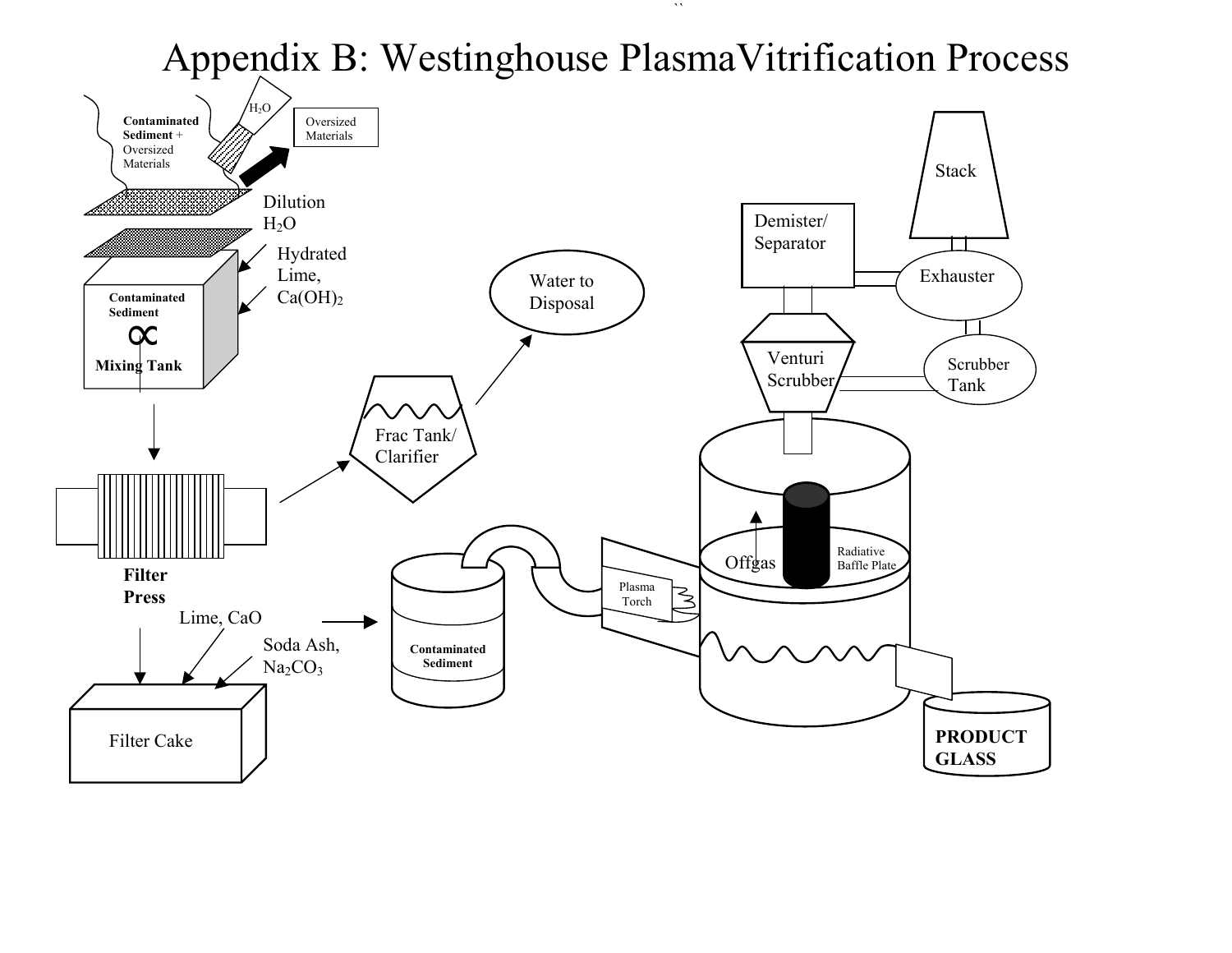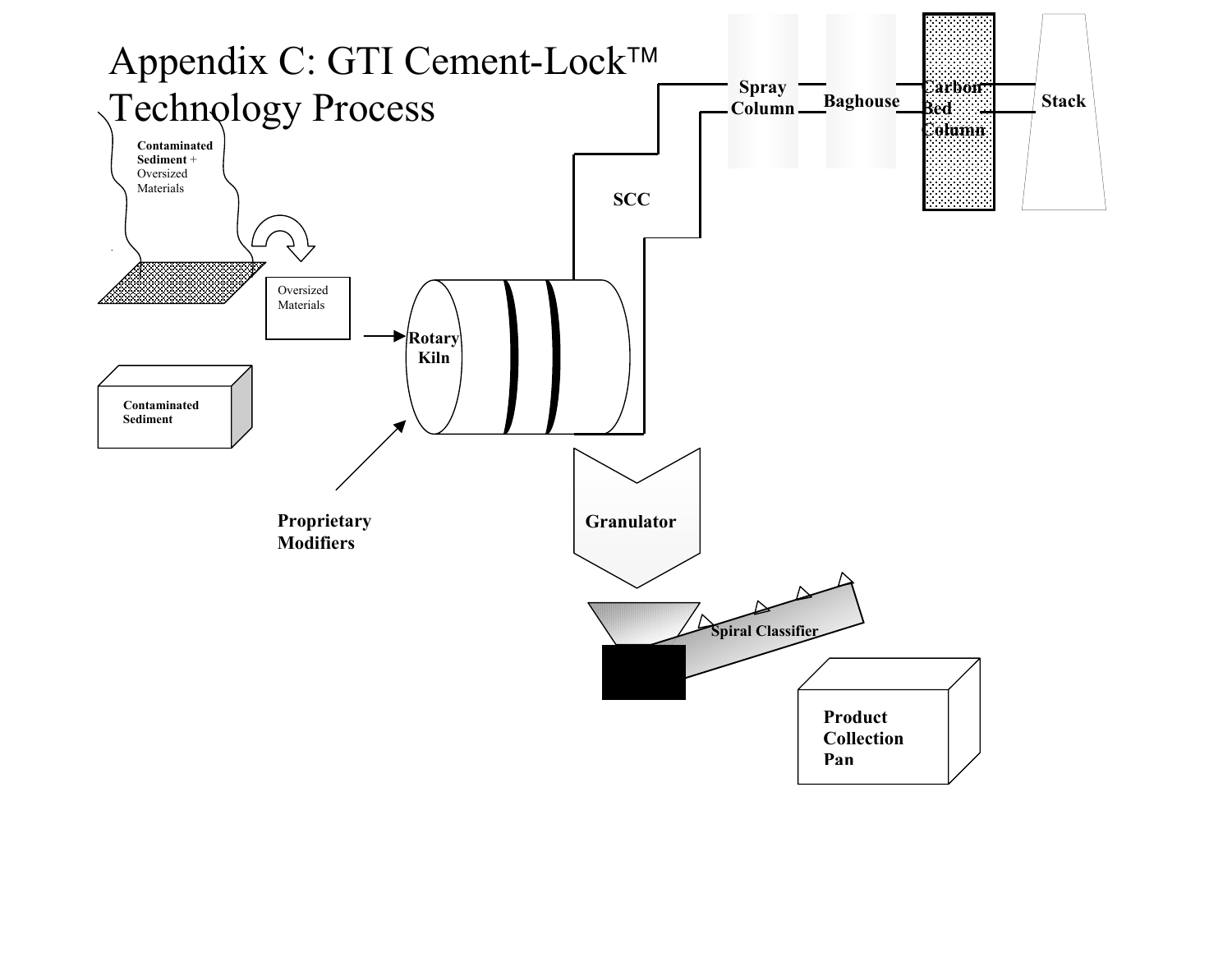# Appendix D: NUIEG Sediment Decontamination **Contaminated Sedi ment** + Oversized Materials Oversized Materials **Conta minated Sedi ment Manual Mixing Vessel Air Drying Pan Recycle Filtrate Water**  and Processing Procedure **Other Recycle Dry** Additives Sediment **Treated Sediment Ash Cement Mortar Mixer**∞ **KMnO4**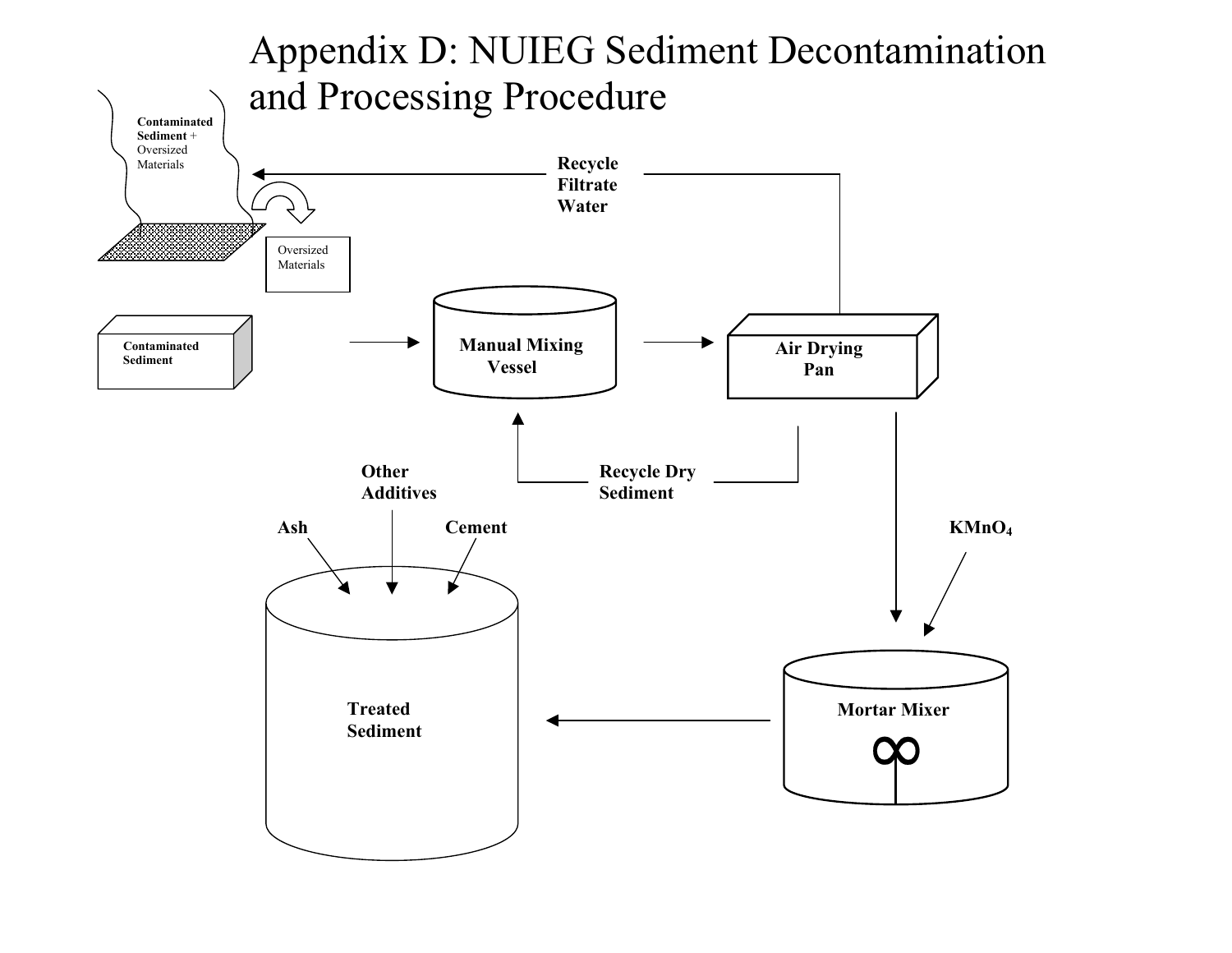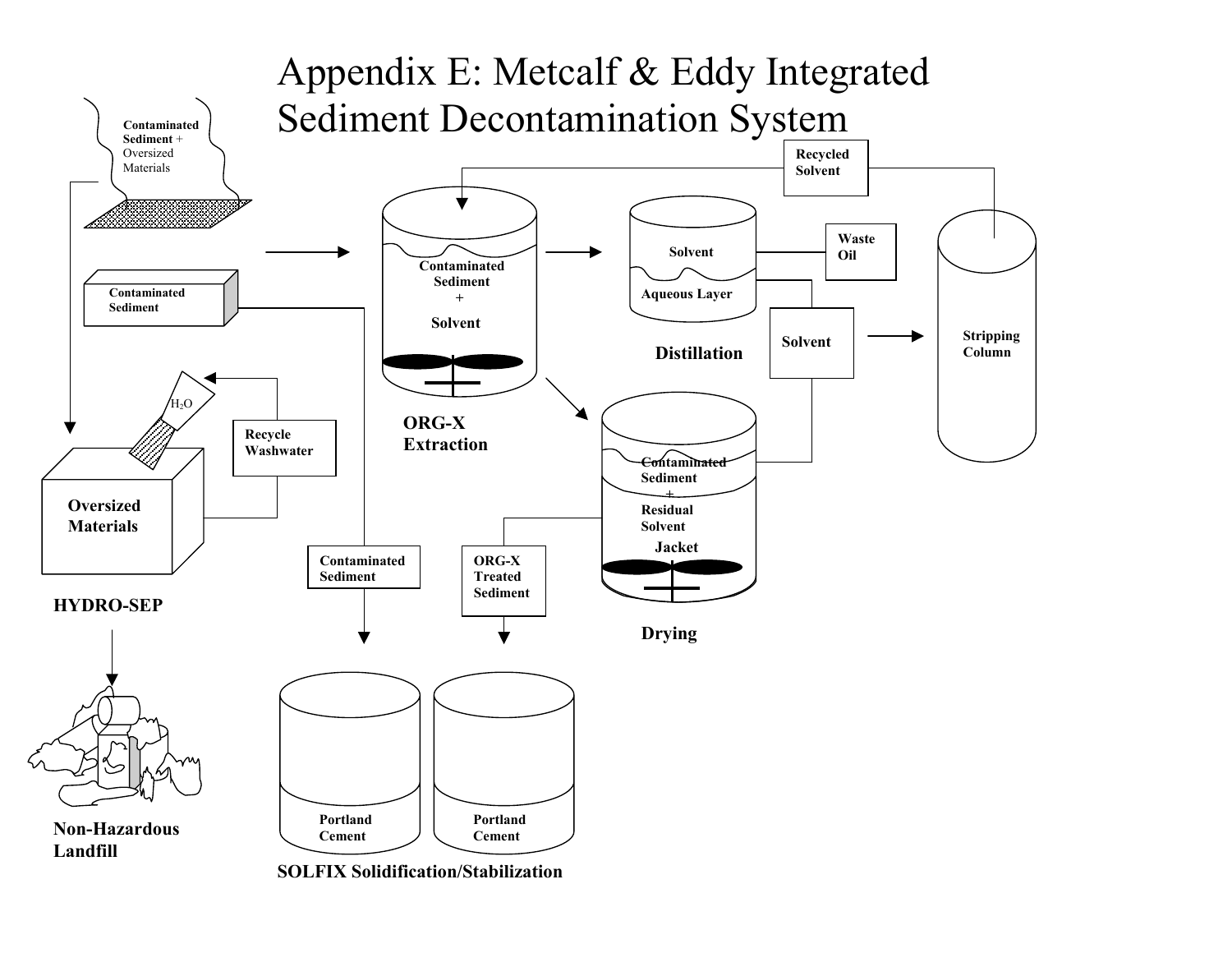# Appendix F: 2,3,7,8 TCDD and Dioxin Decontamination Analysis

| $2,3,7,8$ TCDD                        | <b>Untreated Sediment</b><br>$ $ (ppt) | <b>Treated Sediment (ppt)</b>      | <b>Removal Efficiency (%)</b> |
|---------------------------------------|----------------------------------------|------------------------------------|-------------------------------|
| Biogenesis***                         | 91.3                                   | 35.3                               | 61.3                          |
| <b>GTI</b>                            | 262                                    | <dl< td=""><td>&gt;99.6</td></dl<> | >99.6                         |
| Metcalf & Eddy                        | 80.6                                   | 7.29                               | 91.0                          |
| NUIEG <sup>*</sup> (tef)              | 245                                    | N/A                                | N/A                           |
| Westinghouse                          | 19                                     | .91                                | >95.2                         |
| NY Recommended Soil Cleanup Standard  |                                        | <b>NONE</b>                        |                               |
| NJ Residential Soil Cleanup Standards |                                        | <b>NONE</b>                        |                               |

\*<DL Below detection limit. The detection limit under EPA Method sw846 8290 is 1.0 ppt for a 10g sedim ent sa mple

| Dioxins (ppb) |                           | Westinghouse | <b>NUIEG</b> |        | <b>Biogenesis Metcalf &amp; Eddy</b> | <b>GTI</b> |
|---------------|---------------------------|--------------|--------------|--------|--------------------------------------|------------|
| PeCDD         | <b>Untreated Sediment</b> | 187          |              | 64000  | 5570                                 | 277        |
|               | <b>Treated Sediment</b>   | 1.8          |              | 12000  | 60.3                                 | 0.6        |
|               | <b>Removal Efficiency</b> | 99.0         |              | 81.3   | 98.9                                 | 99.8       |
| <b>HxCDD</b>  | <b>Untreated Sediment</b> | 791          |              | 140000 | 23200                                | 871        |
|               | <b>Treated Sediment</b>   | 1.3          |              | 94000  | 210                                  | 0.8        |
|               | <b>Removal Efficiency</b> | 99.8         |              | 32.9   | 99.1                                 | 99.9       |
| <b>HpCDD</b>  | <b>Untreated Sediment</b> | 2690         |              | 400000 | 42300                                | 1810       |
|               | <b>Treated Sediment</b>   | 1.9          |              | 250000 | 501                                  | 1.5        |
|               | <b>Removal Efficiency</b> | 99.9         |              | 37.5   | 98.8                                 | 100        |
| TCDD          | <b>Untreated Sediment</b> | 191          |              | 88000  | 1240                                 | 225        |
|               | <b>Treated Sediment</b>   | 0.9          |              | 84000  | 45.8                                 | 0.3        |
|               | <b>Removal Efficiency</b> | 99.5         |              | 4.55   | 96.3                                 | 99.9       |

Blank entries indicate missing data.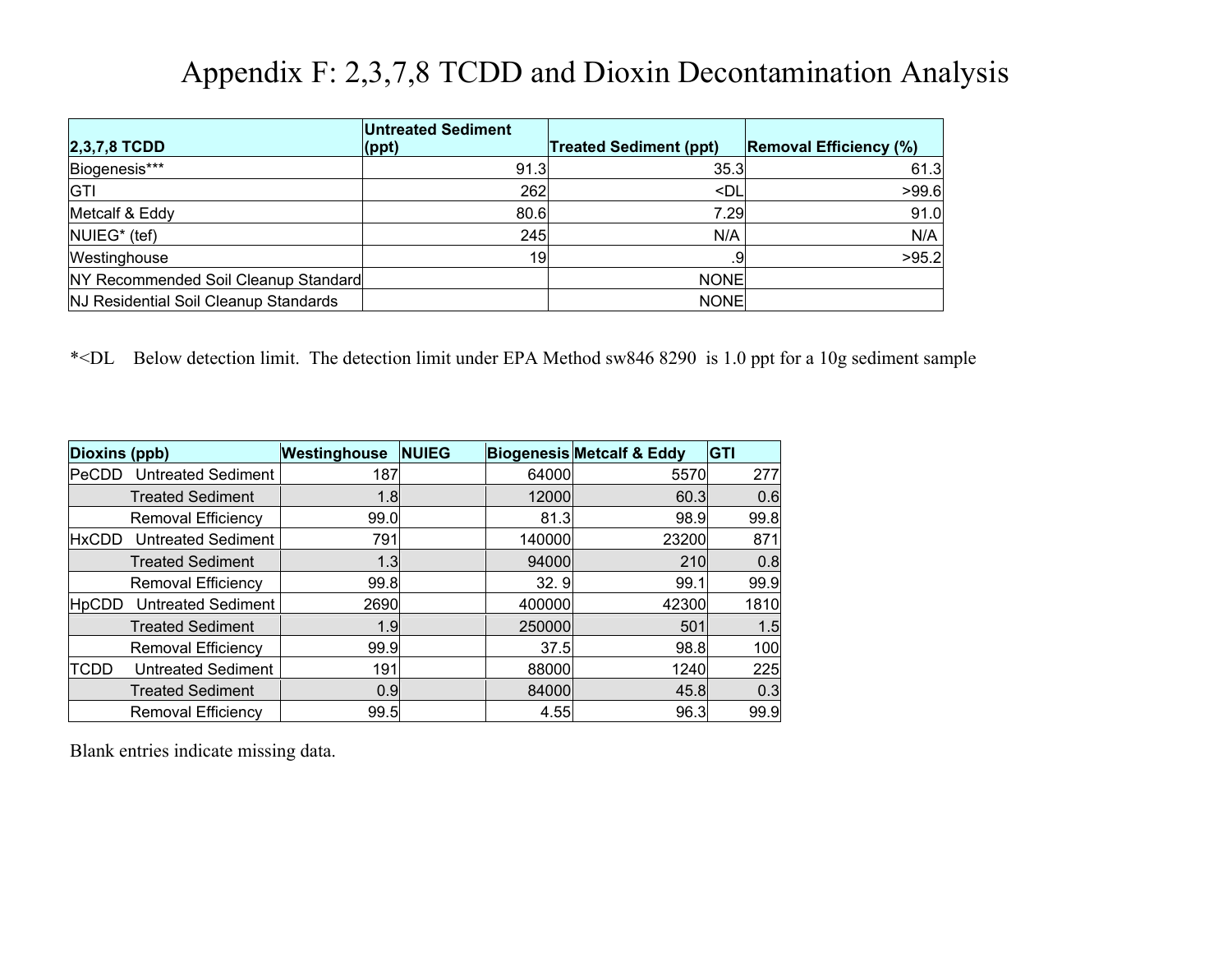# Appendix G: Metal Decontamination Analysis

| <b>METALS (ppm)</b> |                           | <b>Biogenesis</b> | <b>GTI</b> | <b>Metcalf &amp; Eddy</b> | <b>NUIEG</b> | Westinghouse | <b>NJ Residential</b><br><b>Soil Standard</b> | <b>NJ Non-Residential</b><br><b>Soil Standard</b> |
|---------------------|---------------------------|-------------------|------------|---------------------------|--------------|--------------|-----------------------------------------------|---------------------------------------------------|
| Antimony            | <b>Untreated Sediment</b> | 0.62              | 1.08       | 4.93                      | 1.35         | 2.1          |                                               |                                                   |
|                     | <b>Treated Sediment</b>   | 0.081             | 0.9        | 4.41                      | 2.45         | 0.808        | 14                                            | 340                                               |
|                     | Removal Efficiency        | SB                |            | 10.6                      | $-81.5$      | 61.5         |                                               |                                                   |
| <b>Arsenic</b>      | <b>Untreated Sediment</b> | 11.4              | 5.7        | 42.4                      | 5.45         | 30.6         |                                               |                                                   |
|                     | <b>Treated Sediment</b>   | 7.8               | 3.8        | 53.2                      | 5.55         | 5.34         | 20                                            | 20                                                |
|                     | Removal Efficiency        | SB                |            | $-25.5$                   | $-1.83$      | 82.5         |                                               |                                                   |
| <b>Beryllium</b>    | <b>Untreated Sediment</b> | 0.81              | .584       | 0.5                       | 0.228        | 0.53         |                                               |                                                   |
|                     | <b>Treated Sediment</b>   | 0.41              | .568       | 0.395                     |              | 1.92         | $\overline{2}$                                |                                                   |
|                     | Removal Efficiency        | 52                | 2.74       | 21.1                      |              | $-262$       |                                               |                                                   |
| Cadmium             | <b>Untreated Sediment</b> | 3.1               | 21.2       | 47.1                      | 1.45         | 33           |                                               |                                                   |
|                     | <b>Treated Sediment</b>   | 1.23              | .245       | 19.1                      | 1.95         | 0.906        | 39                                            | 100                                               |
|                     | Removal Efficiency        | 61                | 98.8       | 59.3                      | $-34.5$      | 97.3         |                                               |                                                   |
| Chromium            | <b>Untreated Sediment</b> | 132               | 260        | 432                       | 313          | 342          |                                               |                                                   |
|                     | <b>Treated Sediment</b>   | 49.5              | 258        | 228                       |              | 932          | None                                          | None                                              |
|                     | Removal Efficiency        | $\overline{71}$   | .615       | 47.1                      |              | $-173$       |                                               |                                                   |
| <b>Copper</b>       | <b>Untreated Sediment</b> | 128.2             | 853        | 1410                      | 133          | 160          |                                               |                                                   |
|                     | <b>Treated Sediment</b>   | 56.6              | .23        | 823                       | 99.5         | 1000         | 600                                           | 600                                               |
|                     | Removal Efficiency        | 66                | 85.6       | 41.6                      | 25.3         | $-525$       |                                               |                                                   |
| Lead                | <b>Untreated Sediment</b> | 157               | 473        | 631                       | 99.5         | 587          |                                               |                                                   |
|                     | <b>Treated Sediment</b>   | 67.9              | 11.0       | 461                       | 88.5         | 108          | 400                                           | 600                                               |
|                     | Removal Efficiency        | 57                | 98.7       | $\overline{27}$           | 11           | 81.6         |                                               |                                                   |
| <b>Mercury</b>      | <b>Untreated Sediment</b> | 3.9               | 3.03       | 3.67                      | 3.35         | 2.08         |                                               |                                                   |
|                     | <b>Treated Sediment</b>   | 0.3               | .0388      | 3.97                      | 3.4          | 0.092        | 14                                            | 270                                               |
|                     | Removal Efficiency        | 92                | 41.6       | $-8.13$                   | $-1.49$      | 95.6         |                                               |                                                   |
| <b>Nickel</b>       | <b>Untreated Sediment</b> | 32.4              | 226        | 440                       | 23.5         | 252          |                                               |                                                   |
|                     | <b>Treated Sediment</b>   | 24.6              | 1.32       | 245                       | 22.7         | 238          | 250                                           | 2400                                              |
|                     | Removal Efficiency        | $\overline{24}$   | 93.8       | 44.4                      | 3.4          | 5.56         |                                               |                                                   |
| Selenium            | <b>Untreated Sediment</b> | 1.2               | 6.76       | 4.42                      | 2.92         | 4.92         |                                               |                                                   |
|                     | <b>Treated Sediment</b>   | 0.624             | .420       | 8.46                      |              | 1.72         | 63                                            | 3100                                              |
|                     | Removal Efficiency        | 52                | 97.0       | $-91.4$                   |              | 65           |                                               |                                                   |
| <b>Silver</b>       | <b>Untreated Sediment</b> | 3.3               | 11.3       | 17.2                      | ID           | 16           |                                               |                                                   |
|                     | <b>Treated Sediment</b>   | 0.93              | .340       | 10.3                      | ID           | 2.62         | 110                                           | 4100                                              |
|                     | Removal Efficiency        | 72                | 93.8       | 40.1                      | ID           | 83.6         |                                               |                                                   |
| Thallium            | <b>Untreated Sediment</b> | 0.22              | 2.24       | 2.5                       | 2.42         | 2.63         |                                               |                                                   |
|                     | <b>Treated Sediment</b>   | 0.19              | 1.04       | 1.97                      |              | 4.97         | $\overline{2}$                                | $\overline{2}$                                    |
|                     | <b>Removal Efficiency</b> | 8                 | 53.8       | 21.2                      |              | $-89$        |                                               |                                                   |
| <b>Zinc</b>         | <b>Untreated Sediment</b> | 279               | 1430       | 2070                      | 170          | 1690         |                                               |                                                   |
|                     | <b>Treated Sediment</b>   | 131               | 108        | 1080                      | 162          | 1180         | 1500                                          | 1500                                              |
|                     | Removal Efficiency        | 53                | 92.4       | 48                        | 4.56         | 30.2         |                                               |                                                   |

Blank entries indicate missing data.

ID indeterminant concentration

SB site background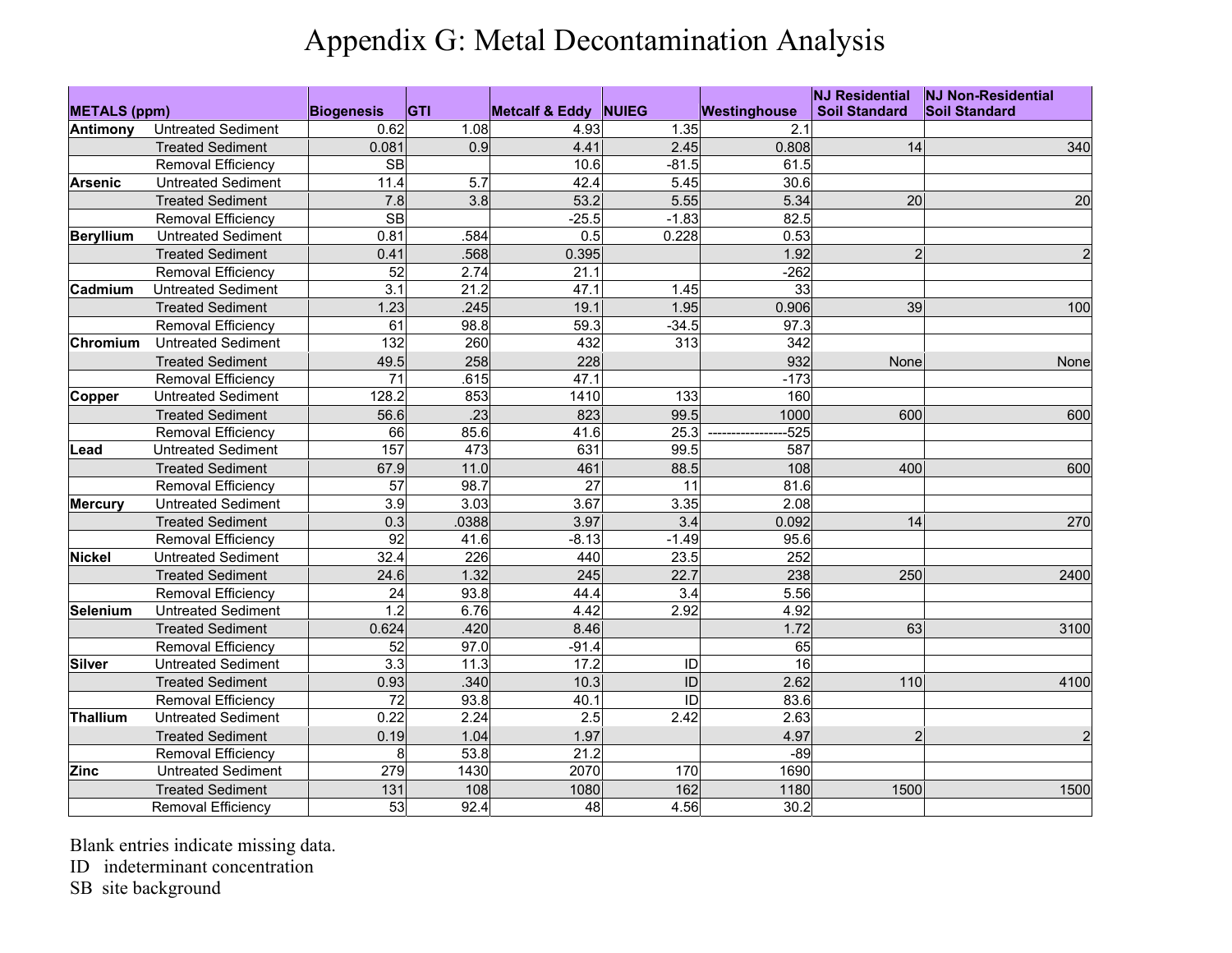# Appendix H: PCB Decontamination Analysis

| <b>PCBs</b>                          | Untreated Sediment (ppb) | <b>Treated Sediment (ppb)</b> | <b>Removal Efficiency (%)</b> |
|--------------------------------------|--------------------------|-------------------------------|-------------------------------|
| Biogenesis                           | 26                       | 203                           | 87.2                          |
| GTI                                  | 8585                     | $\n  $                        | 100                           |
| Metcalf & Eddy                       | 5,440 $a$                | 109                           | 98.0                          |
| NUIEG*                               | 471                      | 358                           | 24                            |
| Westinghouse                         | 7000                     | .83                           | 100                           |
| NY Recommended Soil Cleanup Standard |                          | 1000                          |                               |
| NJ Residential Soil Standards        |                          | 480                           |                               |
| NJ Non-Residential Soil Standards    |                          | 2000                          |                               |

<sup>a</sup> serious interference and analytical problems for mono, di, and tri PCBs, no data for these congeners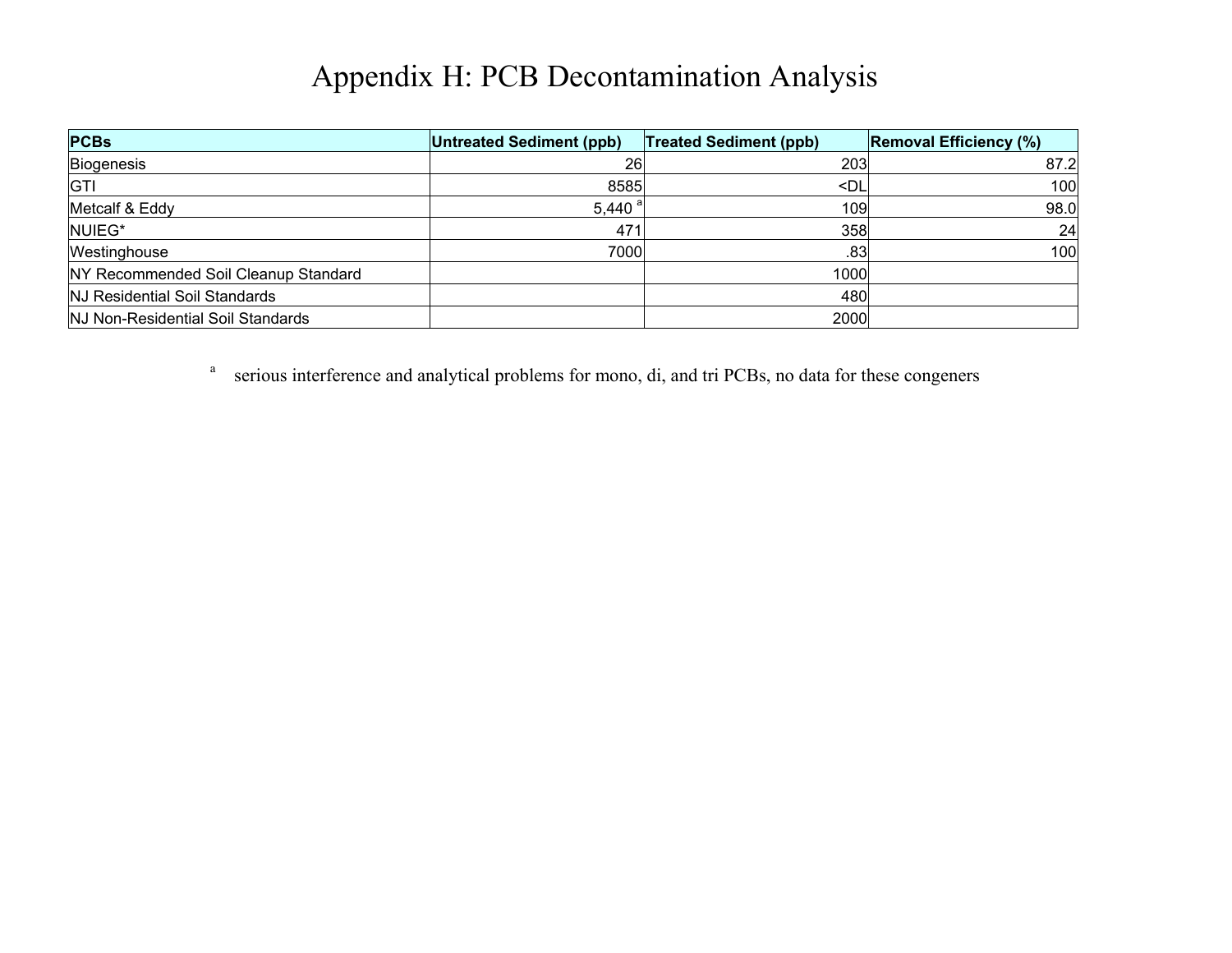# Appendix I: Semi-Volatile Organic Compound (SVOC) Decontamination Analysis

| <b>SEMI-VOLATILE ORGANIC COMPOUND (ppb)</b> |                           | <b>Biogenesis</b>                                                                         | <b>IGTI</b>                                                                                         | Metcalf & Eddy* NUIEG |                                                               | Westinghouse                                 | <b>NJ Residential</b><br><b>Soil Standards</b> | <b>NJ Non-Residential</b><br><b>Soil Standards</b> |
|---------------------------------------------|---------------------------|-------------------------------------------------------------------------------------------|-----------------------------------------------------------------------------------------------------|-----------------------|---------------------------------------------------------------|----------------------------------------------|------------------------------------------------|----------------------------------------------------|
| N-Nitrosodiphenylamine                      | <b>Untreated Sediment</b> | $ND^*$                                                                                    | <dl< td=""><td>376</td><td><dl< td=""><td><dl< td=""><td></td><td></td></dl<></td></dl<></td></dl<> | 376                   | <dl< td=""><td><dl< td=""><td></td><td></td></dl<></td></dl<> | <dl< td=""><td></td><td></td></dl<>          |                                                |                                                    |
|                                             | <b>Treated Sediment</b>   | <b>ND</b>                                                                                 | $<$ Dl                                                                                              | 56.4                  | N/A                                                           | 17.2J                                        | 140000                                         | 600000                                             |
|                                             | Removal Efficiency        | N/A                                                                                       | N/A                                                                                                 | 85.0                  | N/A                                                           | N/A                                          |                                                |                                                    |
| bis-2-ethylhexylphthlate                    | <b>Untreated Sediment</b> | <b>ND</b>                                                                                 | 57400                                                                                               | 49300                 | 9240                                                          | 123000B                                      |                                                |                                                    |
|                                             | <b>Treated Sediment</b>   | <b>ND</b>                                                                                 | 8.72                                                                                                | 674                   | 3020                                                          | 2580B                                        | 49000                                          | 210000                                             |
|                                             | Removal Efficiency        | N/A                                                                                       | 100                                                                                                 | 100                   | 67.4                                                          | 97.9                                         |                                                |                                                    |
| di-n-butyl phthalate                        | <b>Untreated Sediment</b> | <b>ND</b>                                                                                 | <dl< td=""><td>85.6</td><td>341</td><td>462bi</td><td></td><td></td></dl<>                          | 85.6                  | 341                                                           | 462bi                                        |                                                |                                                    |
|                                             | <b>Treated Sediment</b>   | <b>ND</b>                                                                                 | 15.0                                                                                                | 59.1                  |                                                               | 48.9BJ                                       | 5700000                                        | 10000000                                           |
|                                             | Removal Efficiency        | N/A                                                                                       | N/A                                                                                                 | 31.0                  |                                                               | 89.2                                         |                                                |                                                    |
| <b>Chrysene</b>                             | <b>Untreated Sediment</b> | <dl< td=""><td>17600</td><td>9770</td><td>1050</td><td>8760J</td><td></td><td></td></dl<> | 17600                                                                                               | 9770                  | 1050                                                          | 8760J                                        |                                                |                                                    |
|                                             | <b>Treated Sediment</b>   | 1770                                                                                      | <dl< td=""><td>970</td><td>458</td><td><dl< td=""><td>9000</td><td>40000</td></dl<></td></dl<>      | 970                   | 458                                                           | <dl< td=""><td>9000</td><td>40000</td></dl<> | 9000                                           | 40000                                              |
|                                             | <b>Removal Efficiency</b> | N/A                                                                                       | >98.1                                                                                               | 90.1                  | 56.6                                                          | >96.2                                        |                                                |                                                    |
| Benzo(b)fluoranthene                        | <b>Untreated Sediment</b> | $-Dl$                                                                                     | 12400                                                                                               | 7700                  | 1020                                                          | 7210J                                        |                                                |                                                    |
|                                             | <b>Treated Sediment</b>   | 1400                                                                                      | 6.01                                                                                                | 900                   | 412                                                           | $\n  $                                       | 900                                            | 4000                                               |
|                                             | Removal Efficiency        | N/A                                                                                       | 100                                                                                                 | 88.3                  | 59.8                                                          | >95.4                                        |                                                |                                                    |
| Benzo(k)fluoranthene                        | <b>Untreated Sediment</b> | $<$ Dl                                                                                    | 5420                                                                                                | 2760                  | 753                                                           | 3100J                                        |                                                |                                                    |
|                                             | <b>Treated Sediment</b>   | 1270                                                                                      | $\n  <$ DL                                                                                          | 400                   | 275                                                           | <dl< td=""><td>900</td><td>4000</td></dl<>   | 900                                            | 4000                                               |
|                                             | <b>Removal Efficiency</b> | N/A                                                                                       | >93.9                                                                                               | 85.5                  | 63.4                                                          | >89.3                                        |                                                |                                                    |
| Benzo(a)anthracene                          | <b>Untreated Sediment</b> | <dl< td=""><td>18000</td><td>8970</td><td>2960</td><td>7190J</td><td></td><td></td></dl<> | 18000                                                                                               | 8970                  | 2960                                                          | 7190J                                        |                                                |                                                    |
|                                             | <b>Treated Sediment</b>   | 1600                                                                                      | <dl< td=""><td>873</td><td>3.72</td><td><dl< td=""><td>900</td><td>4000</td></dl<></td></dl<>       | 873                   | 3.72                                                          | <dl< td=""><td>900</td><td>4000</td></dl<>   | 900                                            | 4000                                               |
|                                             | Removal Efficiency        | N/A                                                                                       | >98.1                                                                                               | 90.3                  |                                                               | >95.4                                        |                                                |                                                    |
| Benzo(a)pyrene                              | <b>Untreated Sediment</b> | <dl< td=""><td>10600</td><td>5820</td><td>922</td><td>5290J</td><td></td><td></td></dl<>  | 10600                                                                                               | 5820                  | 922                                                           | 5290J                                        |                                                |                                                    |
|                                             | <b>Treated Sediment</b>   | 1630                                                                                      | 9.22                                                                                                | 626                   | 3820                                                          | $\n  <$ DL                                   | 660                                            | 660                                                |
|                                             | Removal Efficiency        | N/A                                                                                       | 100                                                                                                 | 89.2                  | 58.9                                                          | >93.7                                        |                                                |                                                    |
| Indeno (1,2,3-cd) pyrene                    | <b>Untreated Sediment</b> | 135                                                                                       | 2960                                                                                                | 131                   | 309                                                           | 584J                                         |                                                |                                                    |
|                                             | <b>Treated Sediment</b>   | 977                                                                                       | 3.72                                                                                                | 162                   | 148                                                           | <dl< td=""><td>900</td><td>4000</td></dl<>   | 900                                            | 4000                                               |
|                                             | Removal Efficiency        | 41.8                                                                                      | 99.9                                                                                                | $-23.7$               | 51.25                                                         | >43.0                                        |                                                |                                                    |

Blank entries indicate missing data

N/A not applicable

ND non-detect

J below Westinghouse detection Limits

B analyte was found in blank sample

>DL below detection limit. The detection limit for a 30g sample was determined to be 333 ppb

\* calculations m ade on the basis that portland cement is added to the ORG-X treated sedim ent in a 1:3.33 ratio